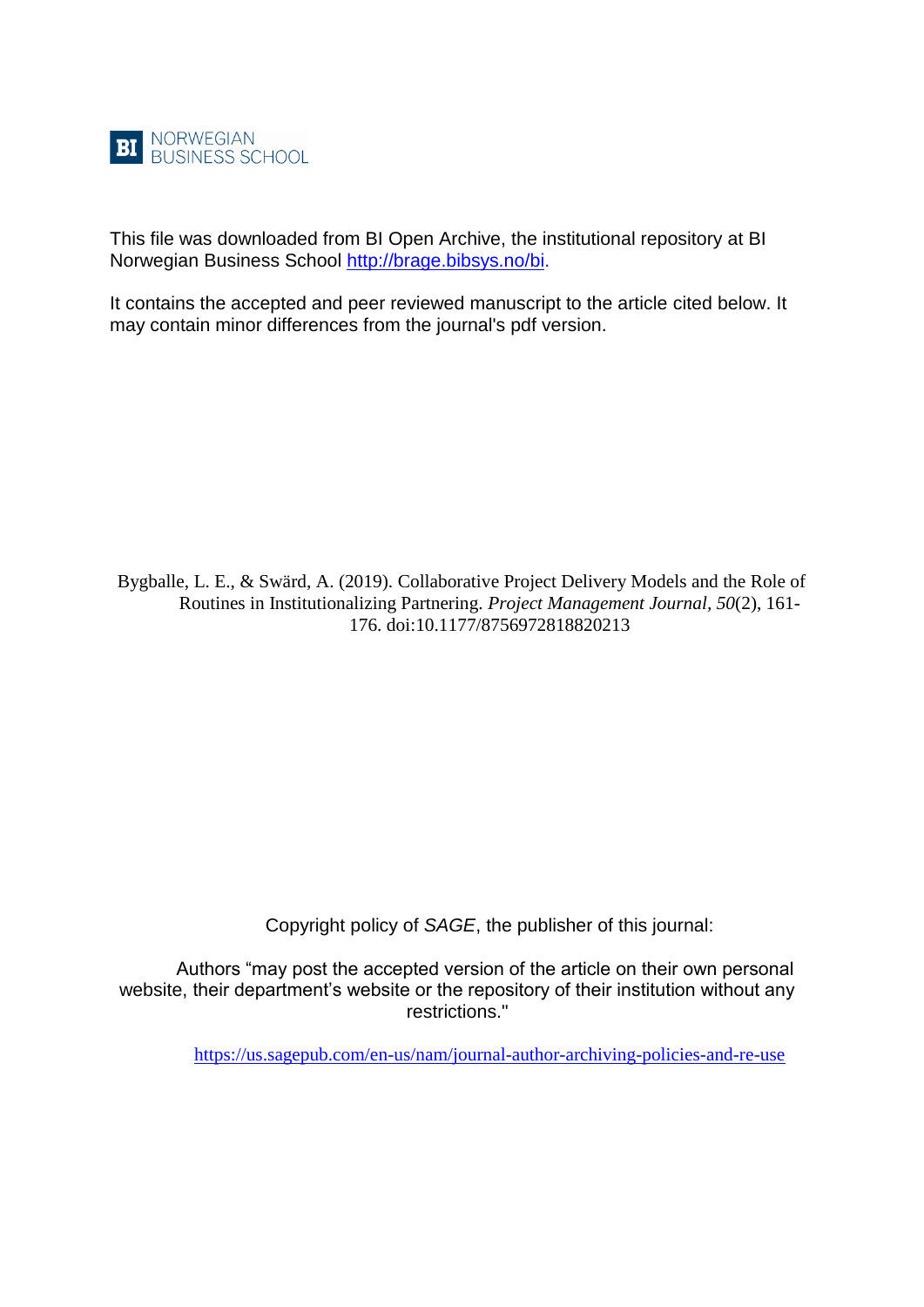# **Collaborative Project Delivery Models and the Role of Routines in Institutionalizing Partnering**

# **Abstract**

It is widely held that collaborative project delivery models, such as partnering, represent a key means of improving construction project performance. Institutionalizing these models in practice, however, is not straightforward. We suggest that the (in)ability to establish new routines may be one reason for the variance in partnering outcomes. Based on a study of a partnering project, we develop a model of how partnering is institutionalized through the establishment of routines, enabled through common understanding and *truces* between the partners' interests. The model illustrates how such routines develop through a balance between top-down structural interventions and emergent social learning processes.

# **Keywords**

construction projects, collaborative delivery models, partnering, routines, practice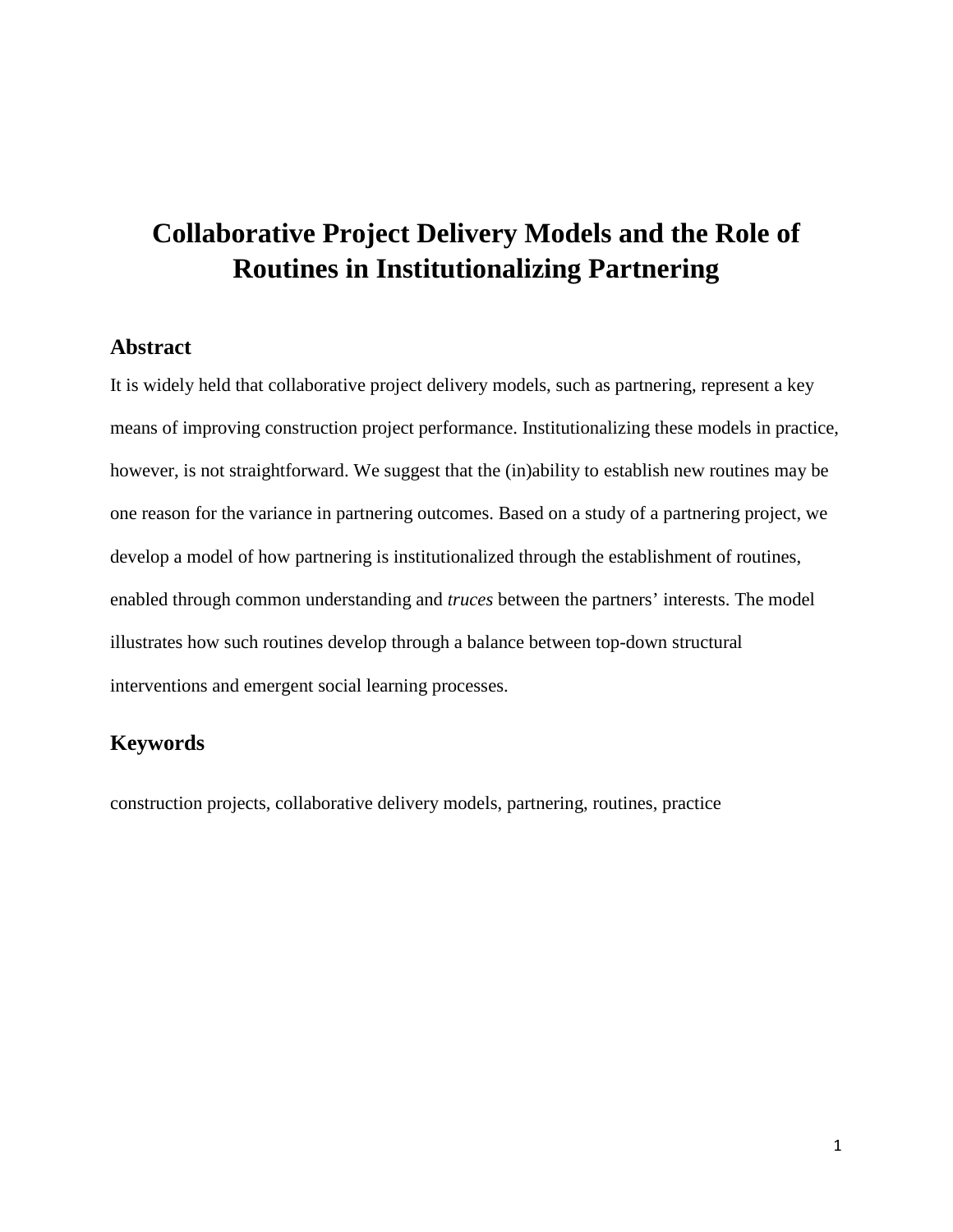# **Introduction**

Undertaking construction and infrastructure projects requires the involvement of many different specialties and competences that do not necessarily reside within the boundaries of a single firm. Rather, such projects rely on a coalition of independent firms (Winch, 1998) with only partly overlapping interests, systems, and routines (Jones & Lichtenstein, 2008). The fragmentation and lack of coordination and integration between these firms have been considered root causes of the construction industry's perceived underperformance (Cox & Ireland, 2002; Egan, 1998; Eriksson, 2010; Fellows & Lui, 2012; Gadde & Dubois, 2010). To alleviate these perceived deficiencies, many firms have turned their attention toward collaborative arrangements and new delivery models, such as partnering (Lahdenperä, 2012). As London and Kenley (2001, p. 778) state: "…improved relationships and integration of key stakeholders are critical to addressing the perceived ills of an industry that is underperforming, inefficient, unproductive and wasteful." (p. 778).

Partnering represents a fundamental shift away from the traditional adversarial and shortterm relationships in construction (Barlow & Jashapara, 1998; Bresnen & Marshall, 2000; Bygballe, Jahre, & Swärd, 2010; Crespin-Mazet, Havenvid, & Linné, 2016; Gadde & Dubois, 2010; Wood & Ellis, 2005). However, despite the perceived benefits of partnering and the identification of a range of critical success factors (Black, Akintoye, & Fitzgerald, 2000; Chan et al., 2004), partnering remains an elusive concept (Bresnen & Marshall, 2000) and its impact on performance ambiguous (Beach, Webster, & Campbell, 2005; Bresnen, 2010; Bresnen & Marshall, 2010; Hartmann & Bresnen, 2011; Jacobsson & Roth, 2014; Mollaoglu, Sparkling, & Thomas, 2015; Nystrom, 2005). By examining the role of routines in partnering, we aim to contribute to the understanding of partnering and what might explain how and why it is likely to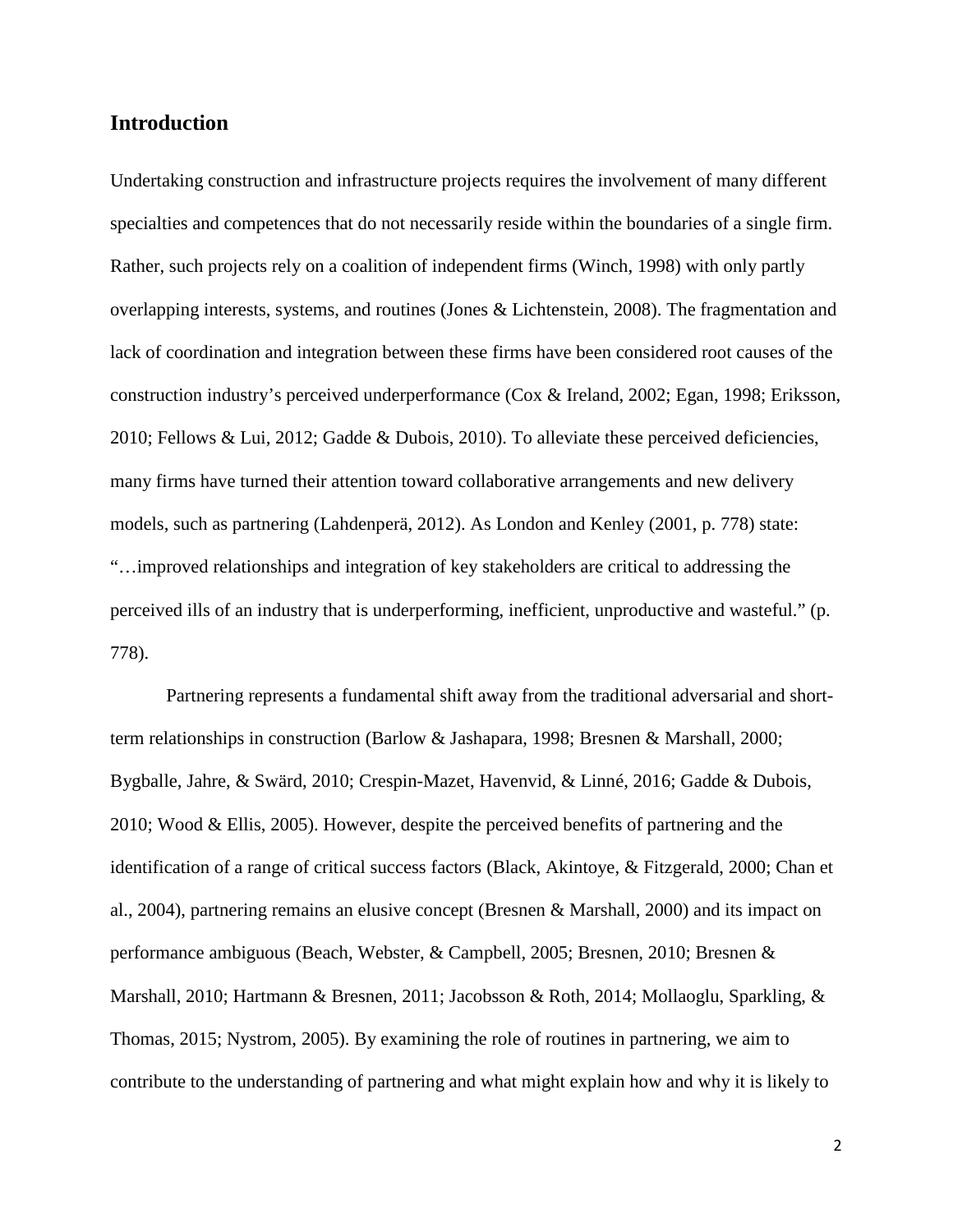succeed. Routines are vital for organizational performance (Parmigiani & Howard-Grenville, 2012) and form the basis for building project competence (Söderlund, Vaagaasar, & Andersen, 2008) and capabilities (Davies & Brady, 2016). Furthermore, partnerships in which the partners are capable of developing joint routines have proven to perform better than those in which this is not the case (Zollo, Reuer, & Singh*,* 2002). Research on partnering in construction projects suggests that partnering implies discarding old routines (Hartmann  $\&$  Bresnen, 2011). However, we still know little about how new routines are established within a partnering project, and the role routines play in institutionalizing partnering into legitimized and taken-for-granted practice (Bresnen & Marshall, 2010).

To fill this gap, we draw on a longitudinal case study of partnering in a large hospital project in Norway. We explore how the partnering strategy was manifested in the establishment of new practices and routines. In particular, we focus on the lean construction routine that was established in the project and which the respondents referred to as "partnering in practice." Notwithstanding the differences between the two strategies and their distinctive origins, partnering and lean construction are often used in combination in construction projects (Bygballe, Dewulf,& Levitt, 2015). Partnering represented a fundamental change for the participants in this project and implied the discarding and replacement of existing ways of organizing and managing the construction process.

In line with the recent practice turn in the routines' literature, we apply a practice lens to our study. Contemporary routines research has turned to practice perspectives in order to explain the dynamic nature and performative aspect of routines (Dionysiou & Tsoukas, 2013; Parmigiani & Howard-Grenville, 2012). It is argued that to understand routines and the role they play in enhancing performance, attention must be given to the consequentiality and recursive interaction between the formal, structural properties of routines and their emergent and socio-dynamic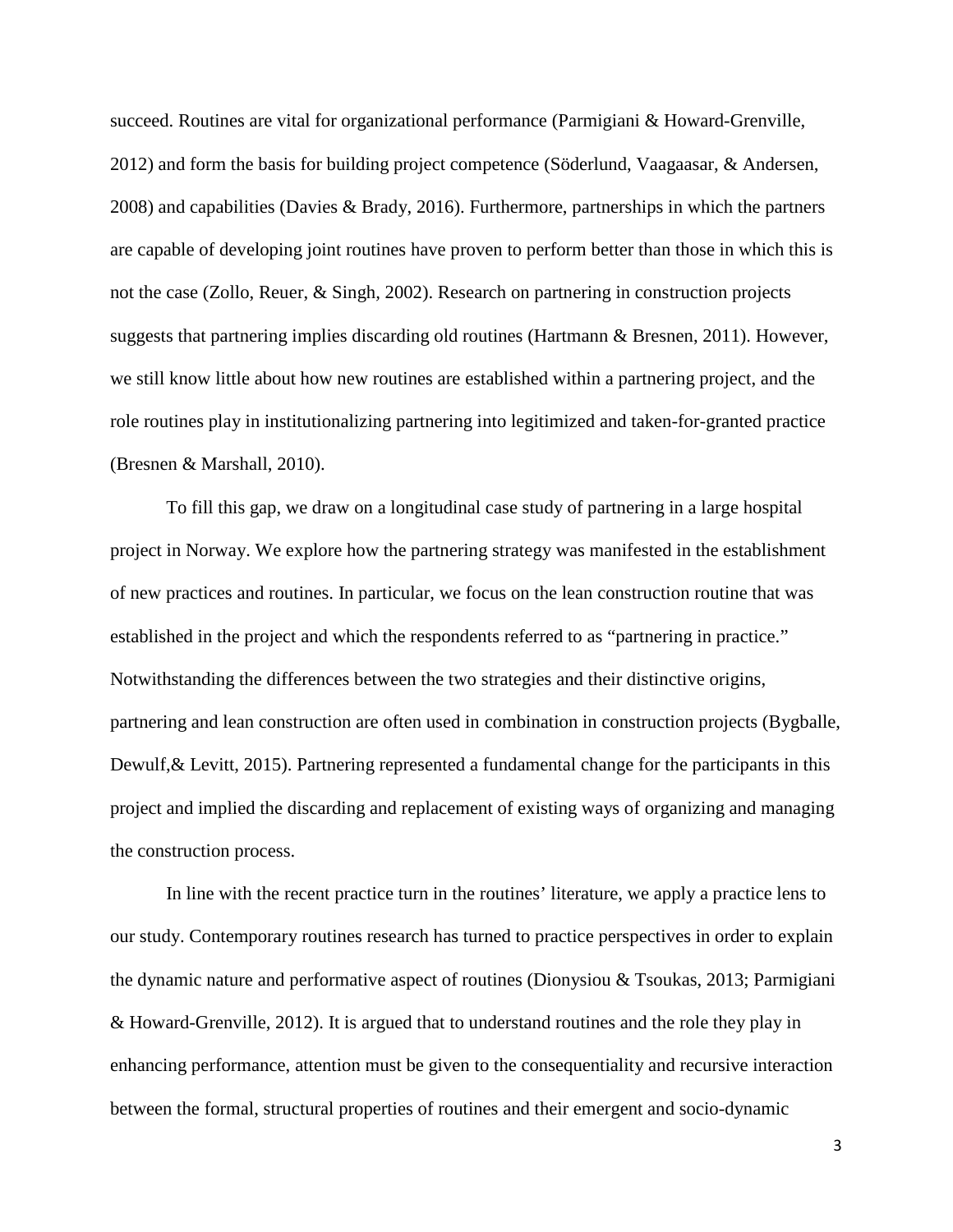dimensions (Feldman & Orlikowski, 2011; Jarzabkowski, Lê, & Feldman, 2012). A similar shift can be observed in the project management literature (see, Blomquist, Hällgren, Nilsson,  $\&$ Söderholm, 2010 for an overview) and in studies of change processes and new delivery models in construction (Bresnen, Goussevskaia, & Swan, 2005; Bresnen, 2009; Bygballe, Swärd, & Vaagaasar, 2016; Cicmil & Marshall, 2005; Gottlieb & Haugbølle, 2013; Harty, 2005; Sage, Dainty,& Brookes, 2012). A practice lens connects macro and micro practices of strategizing (Jarzabkowski, Balogun, & Seidl, 2007) and is therefore relevant to our study of how a partnering strategy and the establishment of new practices and routines interrelate with the actual performance of the routines. Accordingly, we believe that a practice lens provides valuable insights into how to close the gap between good intentions and the actual practice of new models. This is in line with Bresnen et al. (2005), who argued that examining the nature and dynamics of routines is useful for understanding the micro-processes of change that occur when project-based organizations attempt to implement, diffuse, and embed new management practices.

Our article contributes to the ongoing stream of research that seeks to understand change processes in project practices (Bresnen et al*.,* 2005) and the nature and development of new collaborative practices, such as partnering (Bresnen, 2009; Bresnen & Marshall, 2010; Cicmil & Marshall, 2005). It does so in two main ways. First, we show how partnering routines develop through a mutually constitutive relationship between top-down structural interventions and an emergent and social learning process in which existing routines are discarded and new ones are established. This complies with recent routines research focusing on the creation of routines as a collective accomplishment (Dionysiou & Tsoukas, 2013). This helps to nuance the debate in the literature on whether routines (Cacciatori, 2012) and partnering (Bresnen & Marshall, 2002) can be designed or not, demonstrating that it is the balance between design and emergence that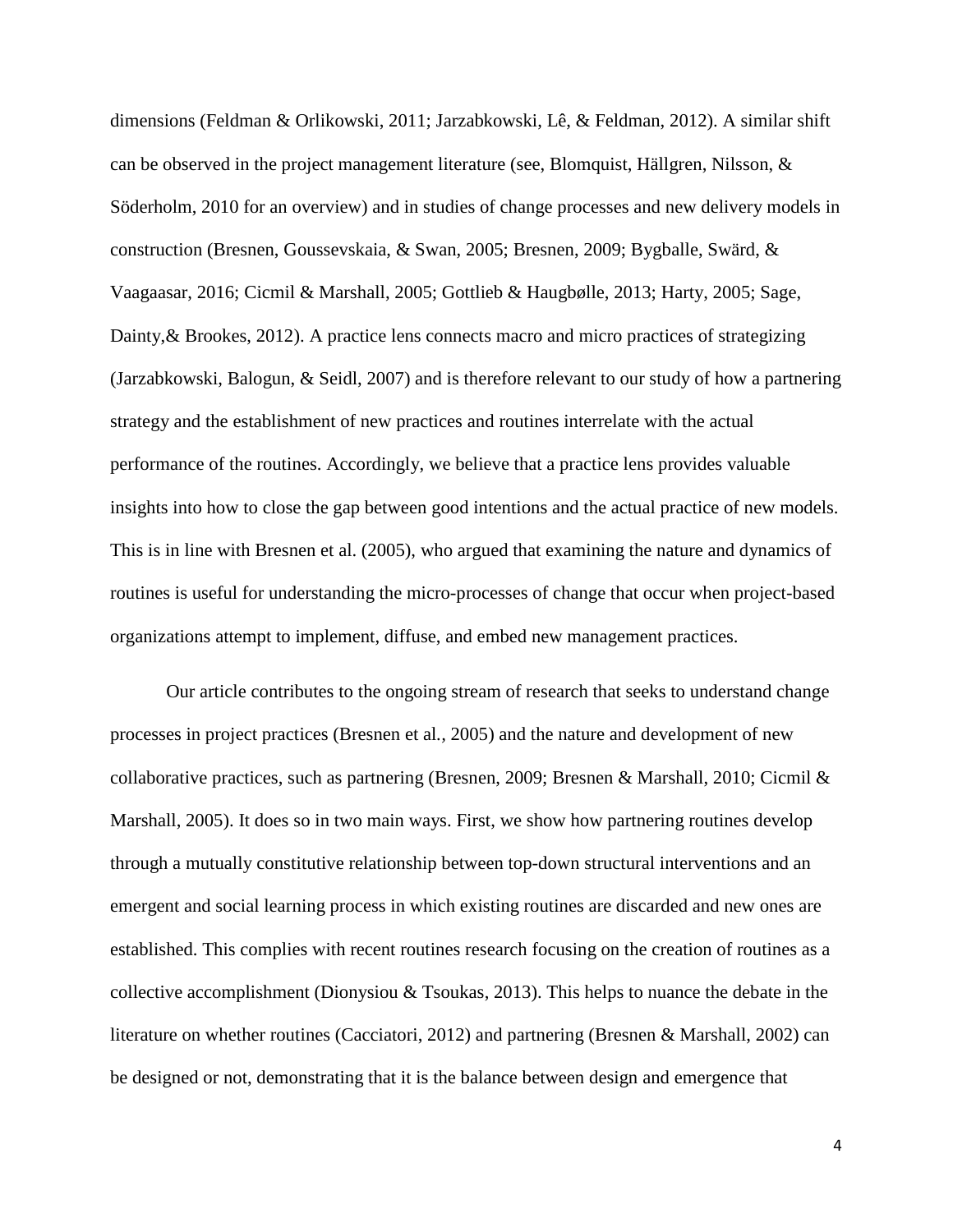matters. Second, by highlighting the motivational role of routines in partnering relationships (Nelson & Winter, 1982), we contribute to explaining how such routines emerge as a result of negotiation between partners. Although the cognitive role of routines has long been emphasized in the literature, more recently the metaphor of routines as *truces* among conflicting interests has been put on the research agenda, stressing the political and motivational aspects of routines (Zbaracki & Bergen, 2010; Cacciatori, 2012). Notwithstanding this recognition, the motivational dimension is relatively unspecified in the literature on inter-organizational projects, such as in construction, despite the fact that construction projects are characterized by fragmented and diverse functions and interests (Jones & Lichtenstein, 2008). Together these contributions might help us better understand how and when new collaborative delivery models, such as partnering, are likely or not to succeed.

The following section starts with a brief review of the literature on partnering in construction, before we look into recent perspectives on routines in general, and at the literature concerning project management and construction in particular. The methods of the study are then presented, followed by the findings of the case study and a discussion about the role of routines in institutionalizing the partnering concept. We finish with concluding remarks and the key implications of the research.

## **Theoretical Foundation**

#### **Collaboration in Construction Projects**

Over the last two decades there have been calls to move away from the traditional adversarial behavior in the construction industry toward more collaborative and integrated approaches. It is argued this will deliver more predictable results to clients and improve project performance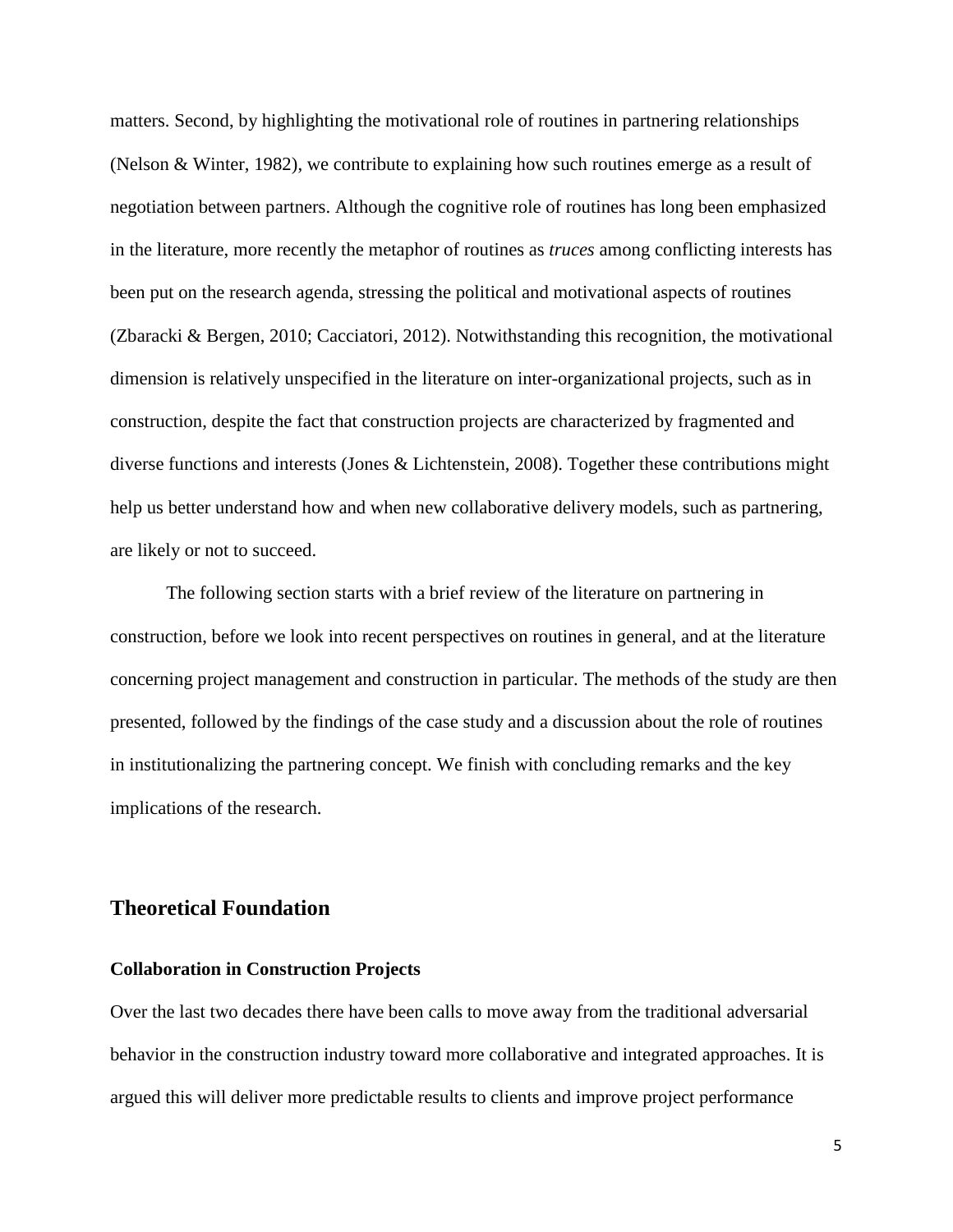(Egan, 1998). A plethora of different strategies has been heralded as ways to improve construction performance, of which partnering, project alliancing, and integrated project delivery have been central elements. According to Lahdenperä (2012): "Early involvement of key parties, transparent financials, shared risk and reward, joint decision making, and a collaborative multiparty agreement are some of the features incorporated in all the arrangements to a varying degree" (p. 57). These collaborative models are often accompanied by other strategies such as lean construction and building information modelling (Kim & Dossick, 2011; Bygballe et al.*,* 2015). Despite the great attention given to these strategies, however, many observe that the transition to collaborative approaches and partnering has yet to fully materialize (Bresnen, 2010) and partnering remains under-utilized (Gadde & Dubois; 2010; Eriksson, 2010; Mollaoglu et al., 2015). Similar observations have been made about lean construction (Sage et al., 2012) and building information modelling (Dainty, Leiringer, Fernie, & Harty, 2017).

The literature has identified many reasons for the slow adoption of these concepts. For example, many point to the existing institutional logic(s) (Bresnen & Marshall, 2010) and conservatism of the industry (Gadde & Dubois, 2010). It has been questioned whether an environment characterized by frequent one-off contracts and short-term gains is actually capable of supporting partnering, mutual trust, and long-term collaboration (Bresnen & Marshall, 2000). Similarly, in a recent study of barriers to partnering, Mollaoglu et al. (2015) found that cultural barriers were the common obstacles listed by respondents. These attitudinal barriers included lack of trust, misunderstanding of partnering among the members, and communication problems. The second most frequent category was project team barriers, which included resistance from team members, lack of training and early workshops, lack of company management support, and an inability to transfer decision-making powers to the project team. The fact that there still persists considerable ambiguity as to what partnering actually is (Nyström, 2005) and how it translates into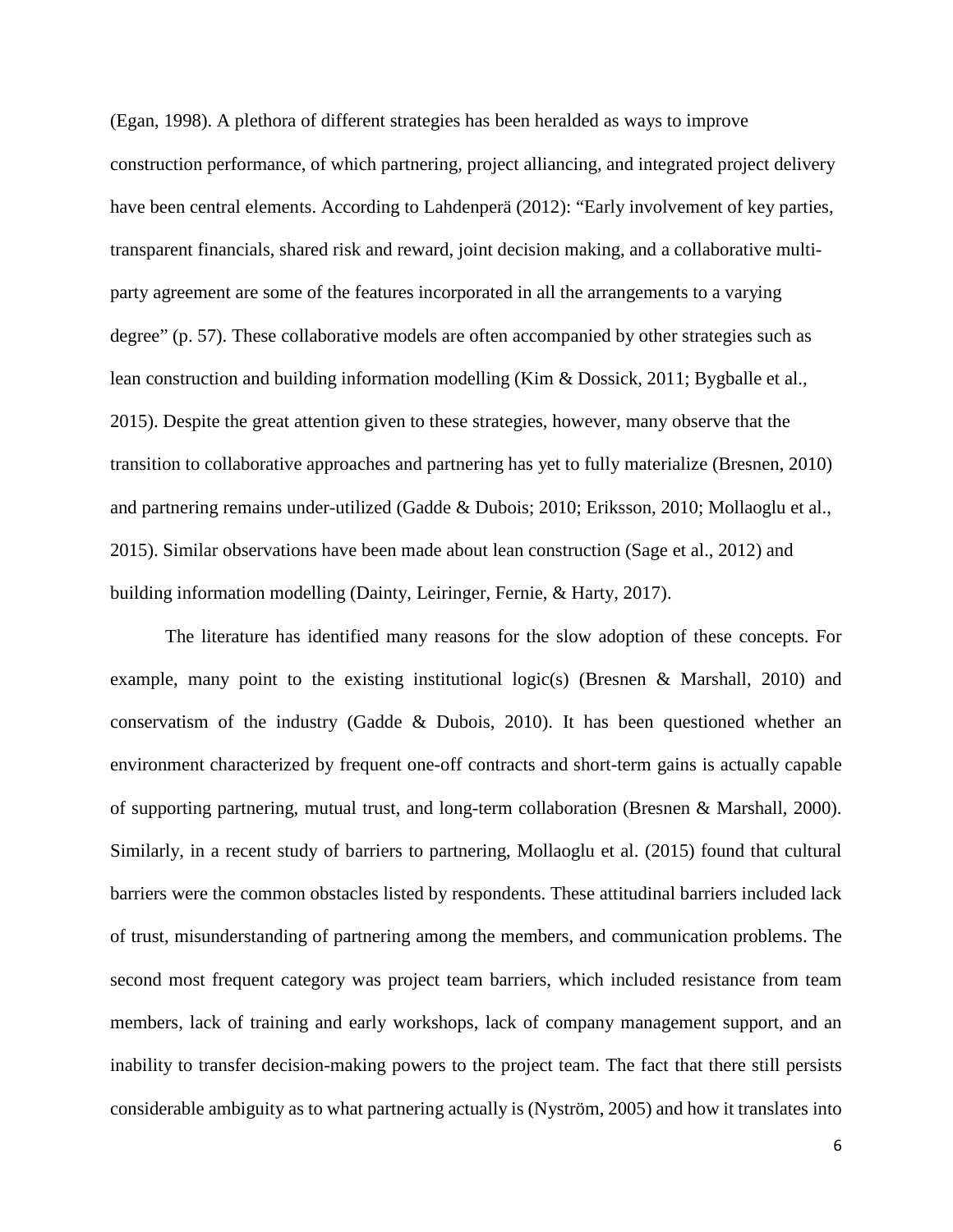practice (Hartmann & Bresnen, 2011), is also considered a key reason for why the manifestations and outcomes of partnering vary. It is recognized that, in practice, the concept "captur[ed] a wide range of behaviours, attitudes, values, practices, tools and techniques" (Bresnen & Marshall, 2000, p. 231). Finally, the focus on prescriptions, tools, and techniques, often seen as critical success factors for partnering (Black et al., 2000; Chan et al., 2004), and the insistence on proper procurement forms (Eriksson, 2010) has been questioned, and related to the variance in partnering outcomes (Bresnen & Marshall, 2000; Hartmann & Bresnen, 2011). It is argued that partnering cannot be engineered (Bresnen & Marshall, 2002), and approaches must be sensitive to the embedded and emergent nature of partnering. Only in this way can research provide appropriate and realistic models of partnering to practitioners (Bresnen, 2009).

More recently, therefore, many scholars have switched the focus to the dynamic and social aspects of partnering and new collaborative forms, and how they shape and are shaped by the interaction processes among project partners (Bresnen & Marshall, 2002; 2010; Bresnen, 2009; 2010; Cicmil & Marshall, 2005; Clegg, Pitsis, Rura-Polly, & Mosseszzeky*,* 2002; Dewulf & Kadefors, 2012; Gottlieb & Haugbølle, 2013; Hartmann & Bresnen, 2011; Harty, 2005; Jacobsson & Roth, 2014). This shift in the literature (Bresnen, 2009, 2010) reflects an evolution in the project management literature in general from rational perspectives toward approaches that capture the complex and dynamic aspects of projects (Cicmil, Williams, Thomas, & Hodgson, 2006). These approaches are highly influenced by a *becoming* ontology and practice perspectives (Blomquist et al., 2010), and by examinations of what people actually do in projects and how they make sense of the ongoing interaction patterns in the context of projects (Bygballe et al., 2016). Accordingly, in the literature on partnering, scholars have turned their attention from what partnering is to how partnering functions and interacts with construction dynamics (Gottlieb  $\&$ Haugbolle, 2013). Viewing partnering as emergent practice has revealed the local and situated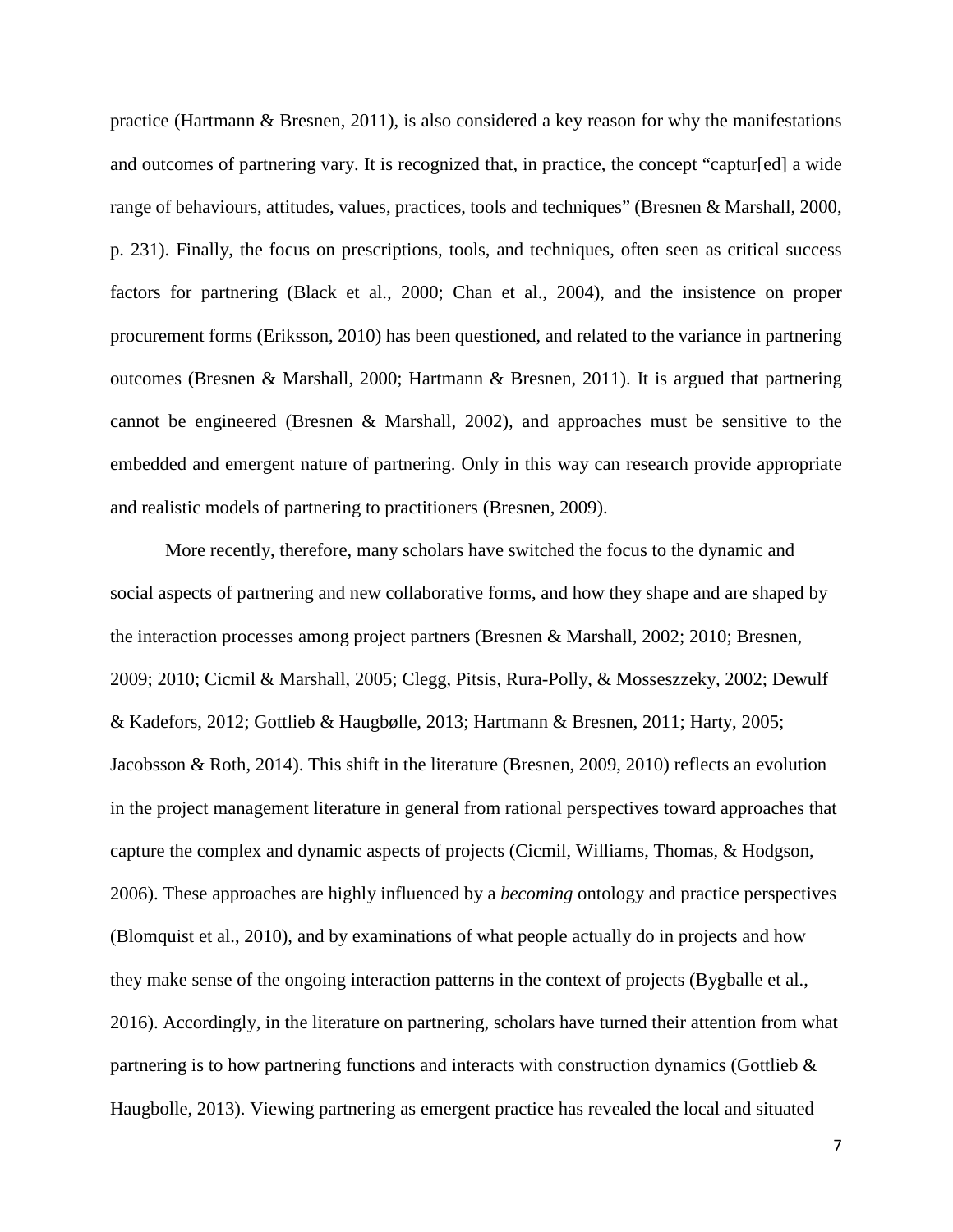nature of partnering, and that partnering is often a combination of specific manifestations of local practices, different tools and techniques, and wider sector-level practices (Bresnen, 2009).

Despite the valuable insights provided by these recent contributions, the observed variance in partnering manifestations and outcomes continues to puzzle researchers, and there are calls for further research on how partnering emerges and becomes institutionalized (Hartmann & Bresnen, 2011). In other words, we need to know more about the processes in which partnering replaces old working modes, and becomes legitimized practice (Bresnen & Marshall, 2010). Routines are key to institutionalizing organizational practice (Nelson & Winter, 1982), and have been considered a useful lens through which to study change processes in project settings (Bresnen et al*.,* 2005). Based on this recognition, in the following section we will look further into the role of routines and how they might help us better understand the institutionalization and embedding of partnering in project practice.

# **Routines and Their Relevance for Understanding Collaboration in**

# **Construction Projects**

Routines are generally defined as repetitive, recognizable patterns of interdependent actions, involving multiple actors (Feldman & Pentland, 2003). Routines are important for organizational performance (Levitt & March, 1988; Nelson & Winter, 1982) and reflect not only what should be done and how, but also *why* things are done (Cohendet & Llerena, 2003). As such, routines are important for capability building in organizations (Zollo et al., 2002). While routines have traditionally been used to explain stability in organizations (as well as inertia), more recently scholars have acknowledged their inherent potential for bringing about endogenous change (Feldman, 2000). Influenced by the general practice turn in the social sciences, routines scholars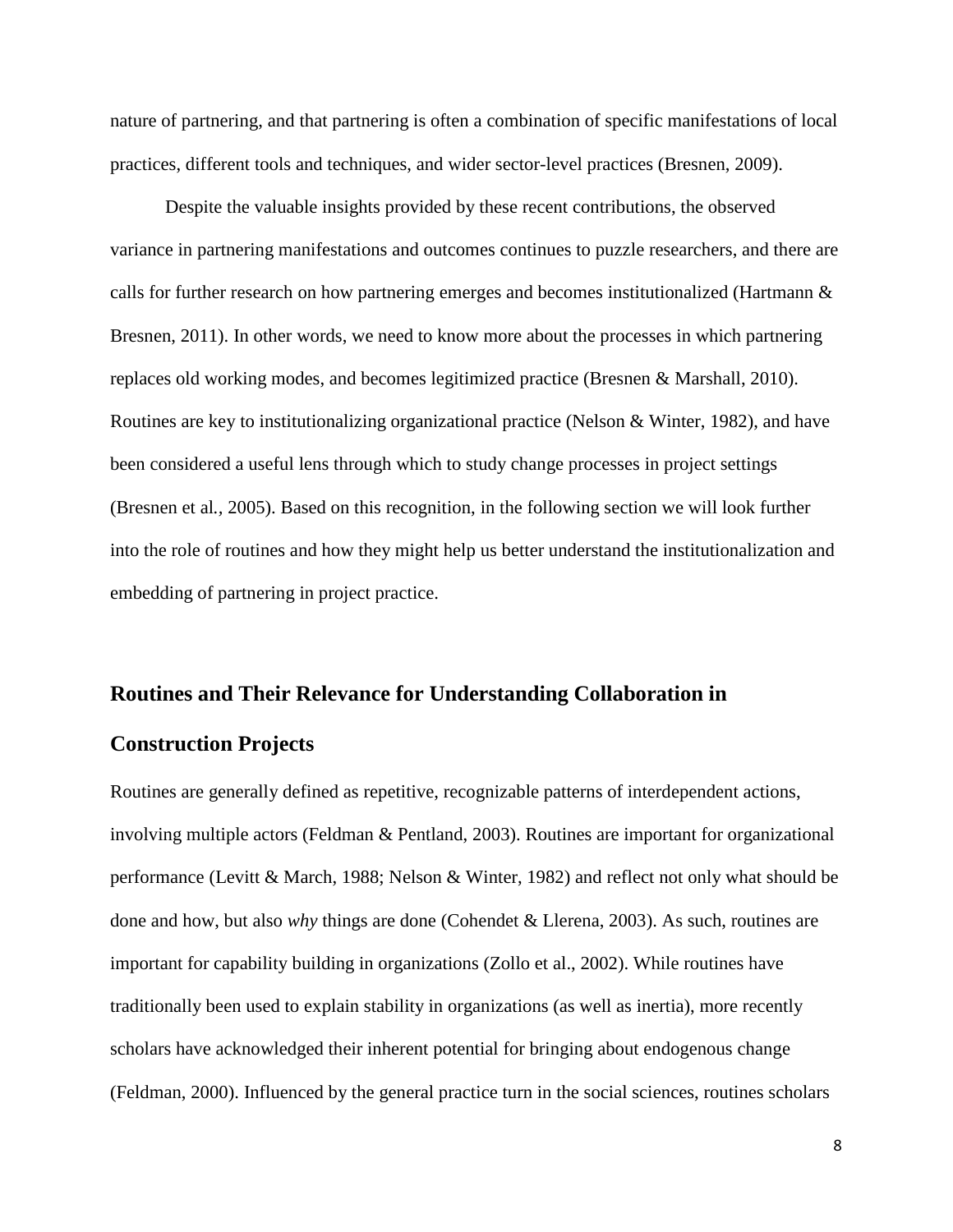have turned their attention to the dynamic nature of routines (Parmigiani & Howard-Grenville, 2012). This is based on the assumption that to understand how routines influence performance, we need to open the black box of routines, and understand the relationship between their structural features and their enactment in practice (Feldman & Orlikowski, 2011; Jarzabkowski et al., 2012). Routines are here considered effortful accomplishments, which involve complex patterns of interpretation, learning, and connections among individuals (Pentland & Reuter, 1994).

To capture the duality between stability and change in organizational routines, many scholars have adopted Feldman and Pentland's (2003) conceptualization of the *ostensive* and *performative* aspects of routines. The ostensive aspect of a routine refers to the abstract, generalized idea of the routine—the routine in principle. The performative aspect of a routine refers to the specific actions, by specific individuals, that constitute the routine—the routine in practice. It follows from this that routines do not arise as ready-to-use procedures, but are constituted through actors' enactment and as they iterate between the abstract concept of the routine and its performance. Routines are not simply followed and reproduced; instead, people will actively choose to follow or change the routines (Feldman, 2000; Feldman & Pentland, 2003). The performance of a routine is therefore both a cause and a consequence of the abstract, ostensive patterns of the routine (Jarzabkowski et al., 2012).

An important implication of the dual nature of routines is that the design of routines, which is often accompanied by various artifacts, often fails. As Pentland and Feldman (2008) observe, people tend to design artifacts, such as checklists, diagrams, and procedures, when they seek a pattern of actions; however, this is not always what they get. One explanation offered is that artifacts interact and operate in systems, influencing behavior and attempts to establish new routines in various ways (Cacciatori, 2012). Another explanation is the embedded nature of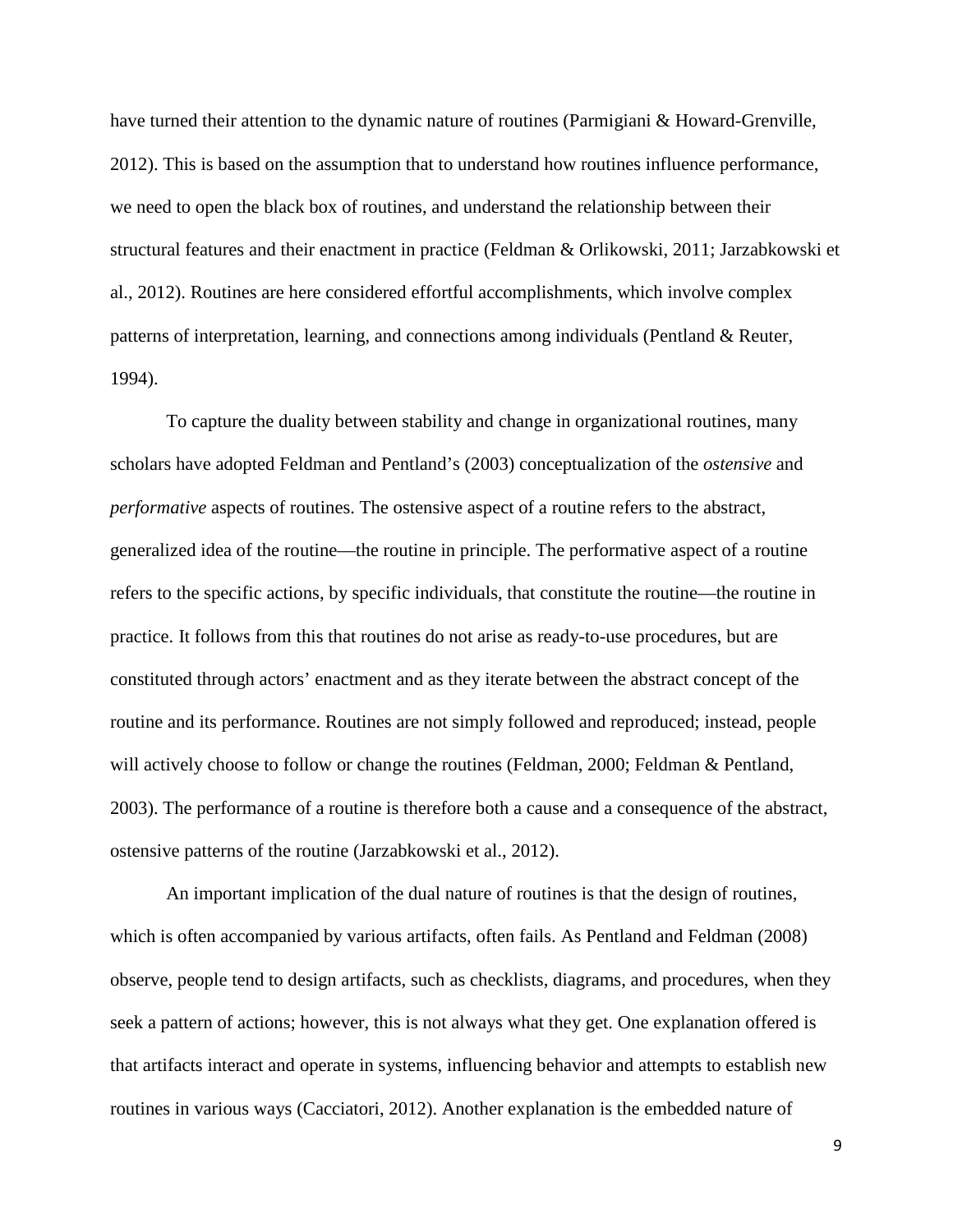routines (Howard-Grenville, 2005) and the fact that routines are interdependent, which influences how they are enacted by people (Spee, Jarzabkowski & Smets, 2016). In sum, the creation and recreation of routines is found to rely on the fitting together of individual actions and the understanding of susceptible participants and their collective schemata through their performance of various roles (Dionysiou & Tsoukas, 2013).

In the project literature, routines have primarily been considered in relation to the development of capabilities in project-based organizations (Davies & Brady, 2016). For example, Davies and Brady (2000) showed how suppliers of complex product systems (CoPS) build capabilities and *economies of repetition* through routinized learning and the recycling of experiences across projects. The authors elaborated on this in a later study, showing how project capabilities are built through cycles of project-led and business-led learning, capturing the explorative and exploitative (i.e., routinized) dimensions of capability building (Brady & Davies, 2004). The ability of project-based organizations to balance between routine and innovative capabilities (i.e., ambidexterity), in order to achieve a close fit with contingent conditions, is vital for their competitive advantage (Davies & Brady, 2016).

While the above contributions are inspired by the evolutionary perspective on routines, viewing routines as a means to enhance performance (Nelson & Winter, 1982), other researchers have looked more deeply into the nature of routines to explain how change happens in projectbased organizations. For example, Bresnen et al. (2005) showed how the dynamic, collective, distributed, and embedded nature of routines in project-based organizations strongly conditions attempts at changing project management practices. They found that locally established routines are instrumental in shaping and reinterpreting new initiatives, and that existing routines embed power and knowledge relationships. New initiatives that interfere and collide with these relationships are likely to incur resistance and a reluctance to adopt the strategies (Bresnen et al.,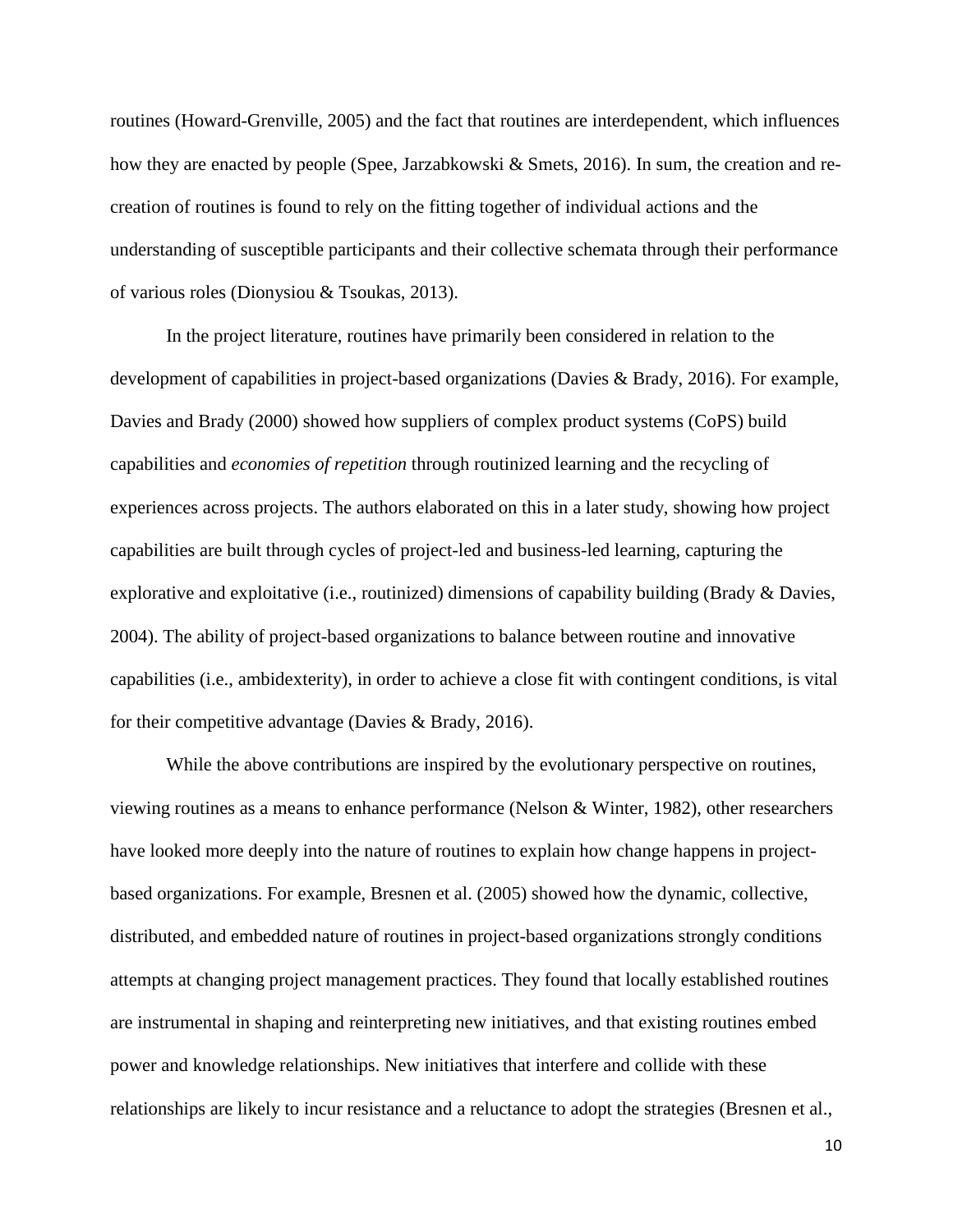2005). This is particularly interesting in inter-organizational project settings, such as construction projects, where partners often need to develop new routines.

New collaborative initiatives, such as partnering, often imply breaking with existing routines and establishing new ones (Hartman & Bresnen, 2011). This, in turn, creates tensions in and between existing institutional logics (Bresnen & Marshall, 2010) and institutionalized activity systems (Gottlieb & Haugbølle, 2013). The willingness to adapt and create common routines is higher when there is high-quality cooperation (Luo, 2002), and when the partners have previous experience cooperating with each other. Enduring relationships are important for capability building (Davies & Brady, 2016). Such relationships allow for mutual learning and alignment of the partners' goals and intentions. This means that social ties and reciprocal understanding can be developed, which, in turn, assist in the emergence of common routines (Feldman & Rafaeli, 2002; Turner & Rindova, 2015).

A key challenge in construction projects is that the relationships between the parties have traditionally been quite adversarial and confined to the individual project (Dubois & Gadde, 2002a). It follows that construction parties are likely to have only partly overlapping interests and goals, as well as incompatible systems and routines (Jones & Lichtenstein, 2008). Thus, the value of establishing routines in a construction project may lie not merely in their function as devices for what to do and how, but also because they represent a *truce* between the parties' conflicting interests (Nelson & Winter, 1982). Compared to their cognitive role, the motivational and political roles of routines have been relatively overlooked. More recently, however, the way that routines embed power relationships has been increasingly recognized (Zbaracki & Bergen, 2010), and is strongly influenced by the dynamic perspective on routines (Feldman & Pentland, 2003). The emphasis on artefacts in the literature on routines has also been related to the motivational role of routines. It is argued that interacting artefacts mediate problem-solving needs and resolve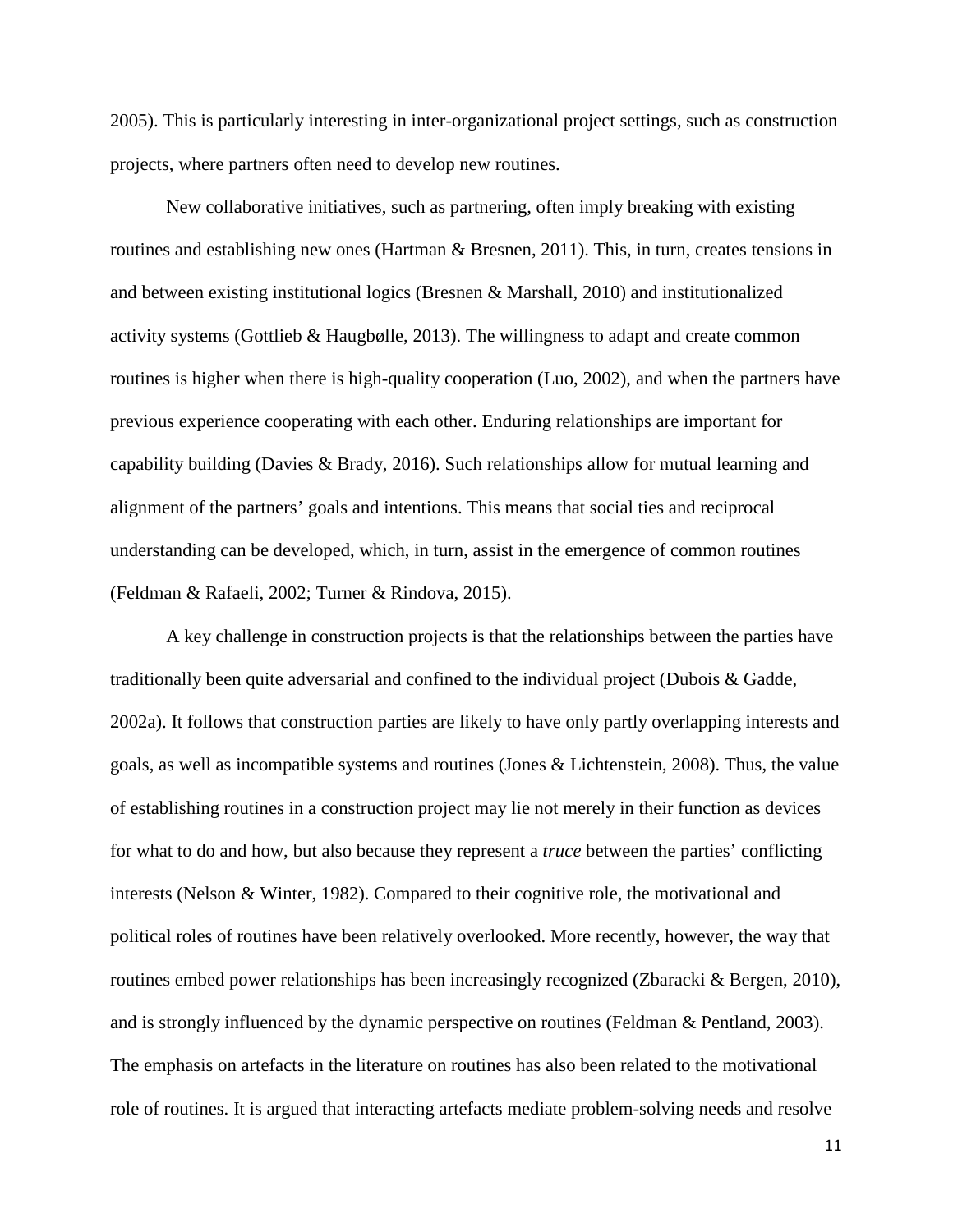conflicts, and that this feature might explain whether or not new routines emerge. (Cacciatori, 2012).

It follows from the discussion above that existing routines and institutionalized activity systems can stand in the way of successfully introducing new routines and delivery forms in construction (Hartman & Bresnen, 2011; Gottlieb & Haugbølle, 2013). A key reason is that they potentially disturb the truce and the existing power relationships among the actors (Bresnen et al., 2005). Despite the valuable insights provided by previous research, we know little about the role of routines in partnering projects. Thus, the above review of the literature allows us to develop the following research question: *What is the role of routines in institutionalizing the partnering concept in project practice?* Finding answers to this question involves looking into the nature of routines, and examining how routines are likely to influence partnering performance.

## **Methods**

## **Research Setting**

To answer the research question, we draw on a longitudinal case study of a large-scale hospital project in Norway. The construction project was conducted between 2002 and 2014. The project provides a suitable setting to answer our research question: *What is the role of routines in institutionalizing the partnering concept in project practice?* Finding answers to this question involves looking into the nature of routines and examining how routines are likely to influence partnering performance. This also means that we were looking for detailed and rich descriptions to understand an unexplored phenomenon, which is the reason for relying on one case for this study (Langley, 1999). In the case we investigated, partnering represented a fundamental change for the participants, and resulted in the discarding and replacement of existing ways of organizing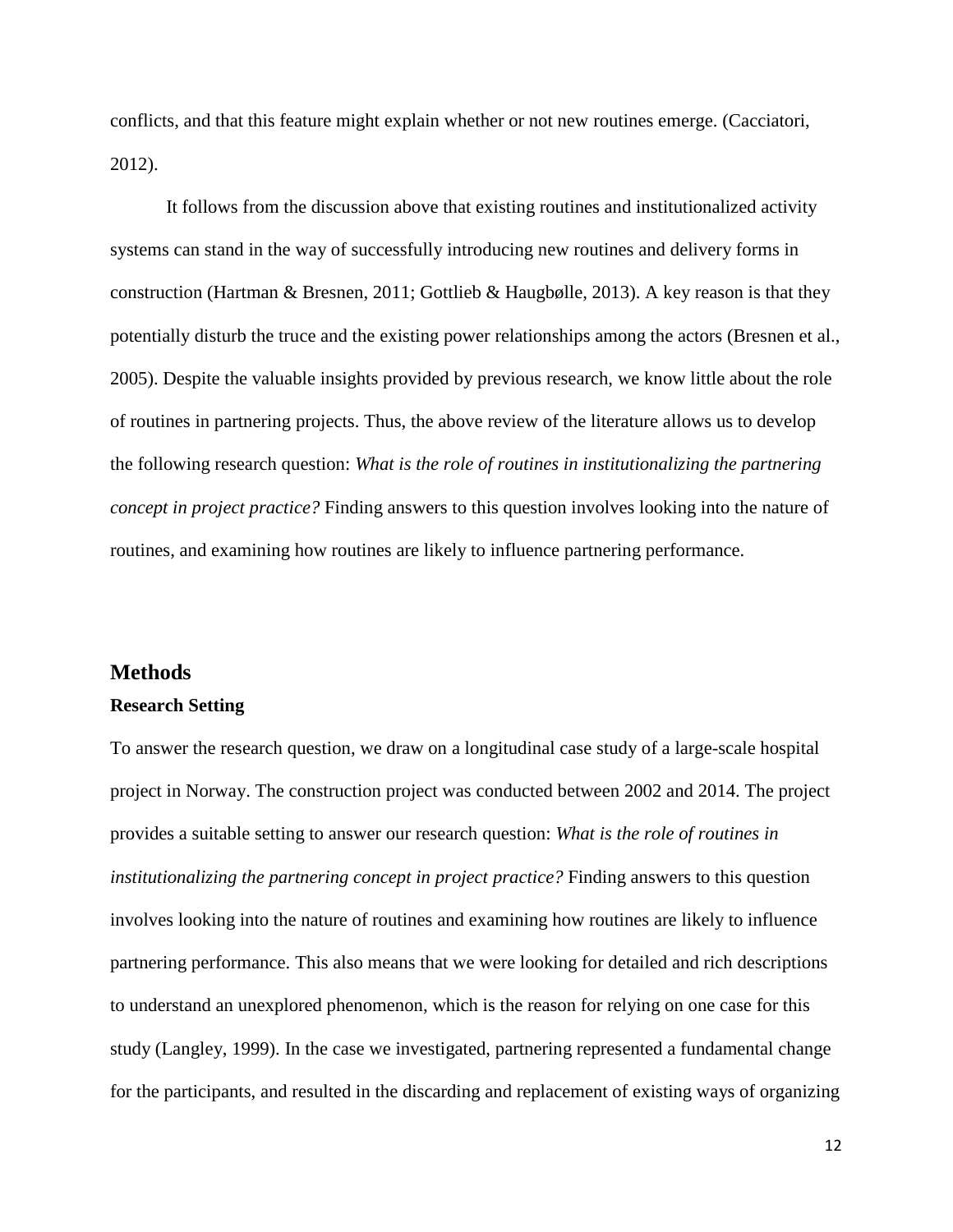and managing the construction process. The case provides insight into this process in which partnering replaces old ways of working and established routines and, over time, becomes legitimized practice.

The hospital is owned by one of the public regional health authorities in Norway, which derives its funding from the Ministry of Health. For the purposes of the hospital development project, a temporary client organization was formed on behalf of the owner. The project had a total budget of 1,5 billion USD, and included the construction and refurbishment of 220,000 square meters. The construction was conducted in two phases (see timeline in Figure 1): Phase one (2003–2006) and phase two, which in turn was split into two parts between 2006 and 2014. In each of the phases several sub-projects were run, including the construction of three new medical centers in each phase. The same design team was involved in both phases. In phase one, there were traditional design-bid-build contracts with multiple contractors across the sub-projects. Phase one completed on time and on budget, but was nevertheless considered troublesome due to the great coordination needs.

## Insert Figure 1 about here

The project and the client organization had the explicit ambition of driving development in the industry, which was seen as lagging behind in terms of productivity and innovation. Motivated by the challenges perceived in phase one, and by an unexpected 10% reduction in the budget, the client organization decided to use a different delivery model based on collaboration and partnering when starting to plan the second phase in, which took place between 2004 and 2005. This change was driven by the new CEO, who joined the project in 2002, but after the delivery model of phase one had been decided on. The CEO came from a company experienced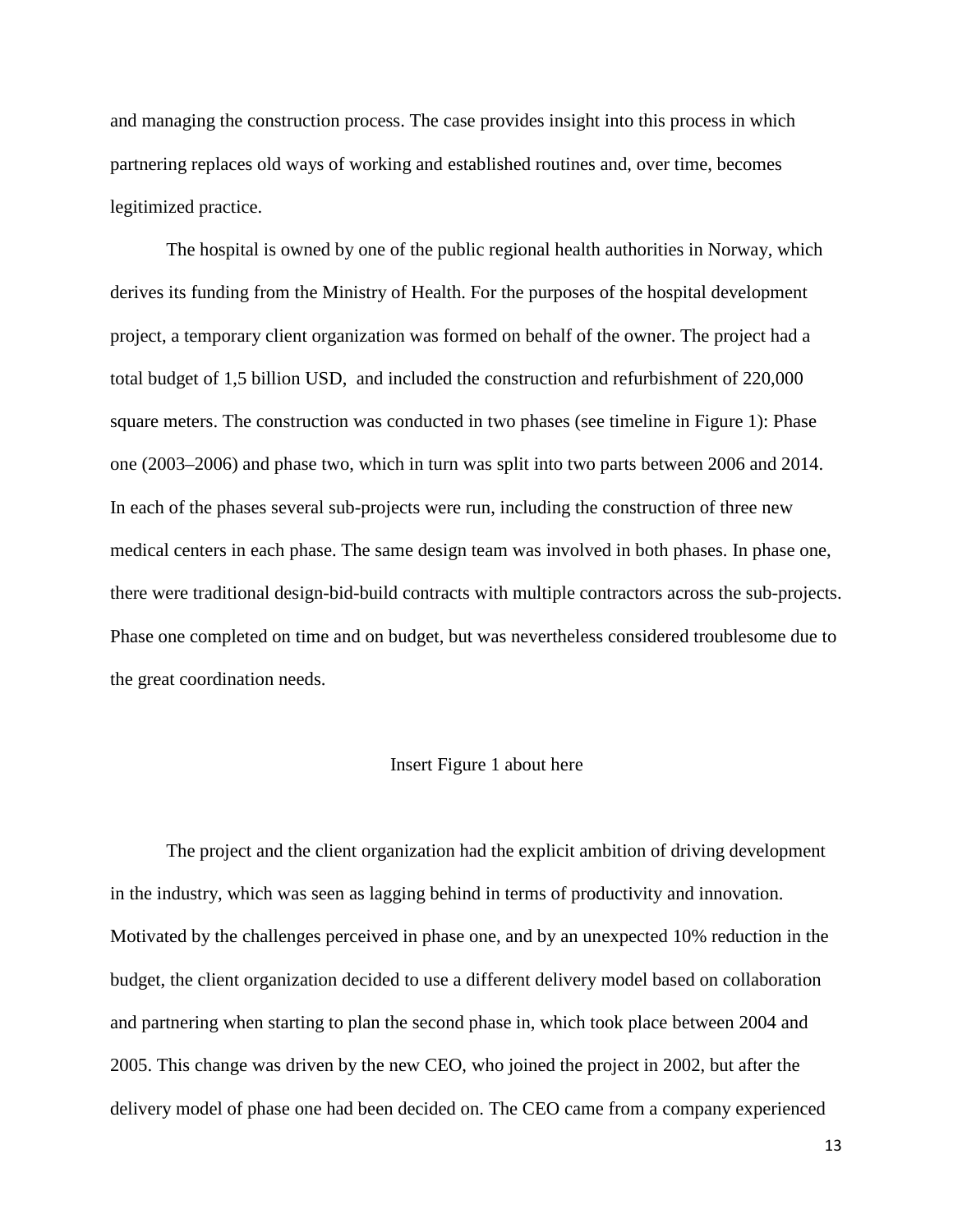in partnering. In the first part of phase two, five design and build contracts were established for work across the three medical centers with, respectively, a building contractor, a ventilation and heating contractor, an electrical contractor, a plumbing contractor, and a technical systems integration contractor. The idea was to enable learning and facilitate better coordination across the centers, which were built in a sequence. The contract with the building contractor included a partnering agreement, with a target price, open book, and an equal sharing of risk and reward sharing. Similar partnering agreements were not established with the specialist contractors. The reason for this was their lack of previous experience with partnering—compared to the building contractor, who had used partnering in other projects. Despite the lack of a formal partnering contract with the specialist contractors, it was nevertheless clearly stated in the contracts that the project should be conducted in a collaborative manner. The contractors were involved early in two collaboration phases, allowing them to influence the project in the planning phase. In a similar fashion to that in phase one, the first part of phase two finished on time and within budget, in addition to reaching expected quality, health, environment, and safety levels. The partners also collectively expressed overall satisfaction with the collaborative model employed.

## **Data Collection**

The study was long-term and process-oriented, meaning that it was conducted in real-time, was theory-led, and contextual (Pettigrew, 1997). The primary data collection took place between 2007 and 2009, following the construction of the three medical centers in part one of the second construction phase. Over this three-year period, one of the authors visited the project on average every third month, conducting formal interviews and participating in several formal and informal meetings.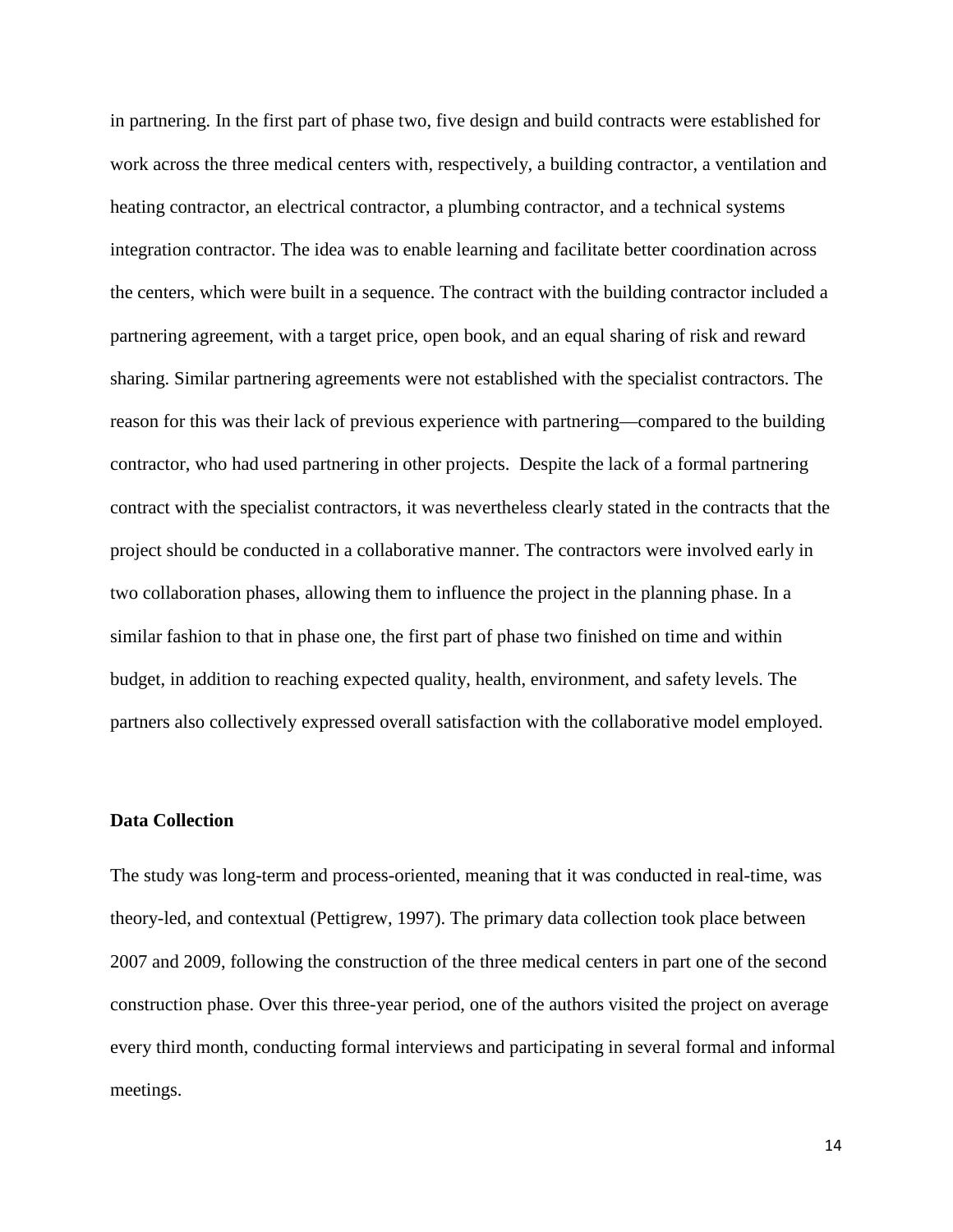The first contact with the project was made at the end of 2006 via one of the subcontractors, who supplied the project with prefabricated concrete elements. The subcontractor characterized the project as demonstrating best practice in terms of involving contractors and subcontractors early in the project. The subcontractor had been involved in phase one and asked to join the early discussions with the client and the consulting team. These discussions resulted in new solutions that saved both the subcontractor and the project millions of euros. The collaborative approach was continued in the main phase of the project involving the building contractor, who was in fact responsible for hiring the subcontractor. Following this first contact and more informal feedback from the project, two formal interviews were conducted with the subcontractor's project manager in the hospital project. The project manager suggested a joint interview with the building contractor's project manager, and a new interview with the two project managers was conducted in January 2007. This interview provided a good overview of the project and how the two partners worked together, and also shed light on relationships with the other subcontractors and the client. This interview was followed up by an additional interview with the building contractor's project manager, this time alone. The project manager, in turn, provided contact details for one of the project managers from the client organization. As such, the interviews followed a 'snow-ball' logic in the years to follow, where we asked respondents about who would be relevant to speak with next. The contact with the client organization proved particularly valuable, and the client's communication director came to act as our main contact in the research project from the end of 2007. This was very helpful, because the director provided access to various documents, including memos from meetings, strategy documents, contracts, agreements, standard operating procedures, presentations, communication plans, surveys, and pictures. In addition, the contact provided access to various people and also to meetings with the project managers of the different partners involved in the project. Using different data sources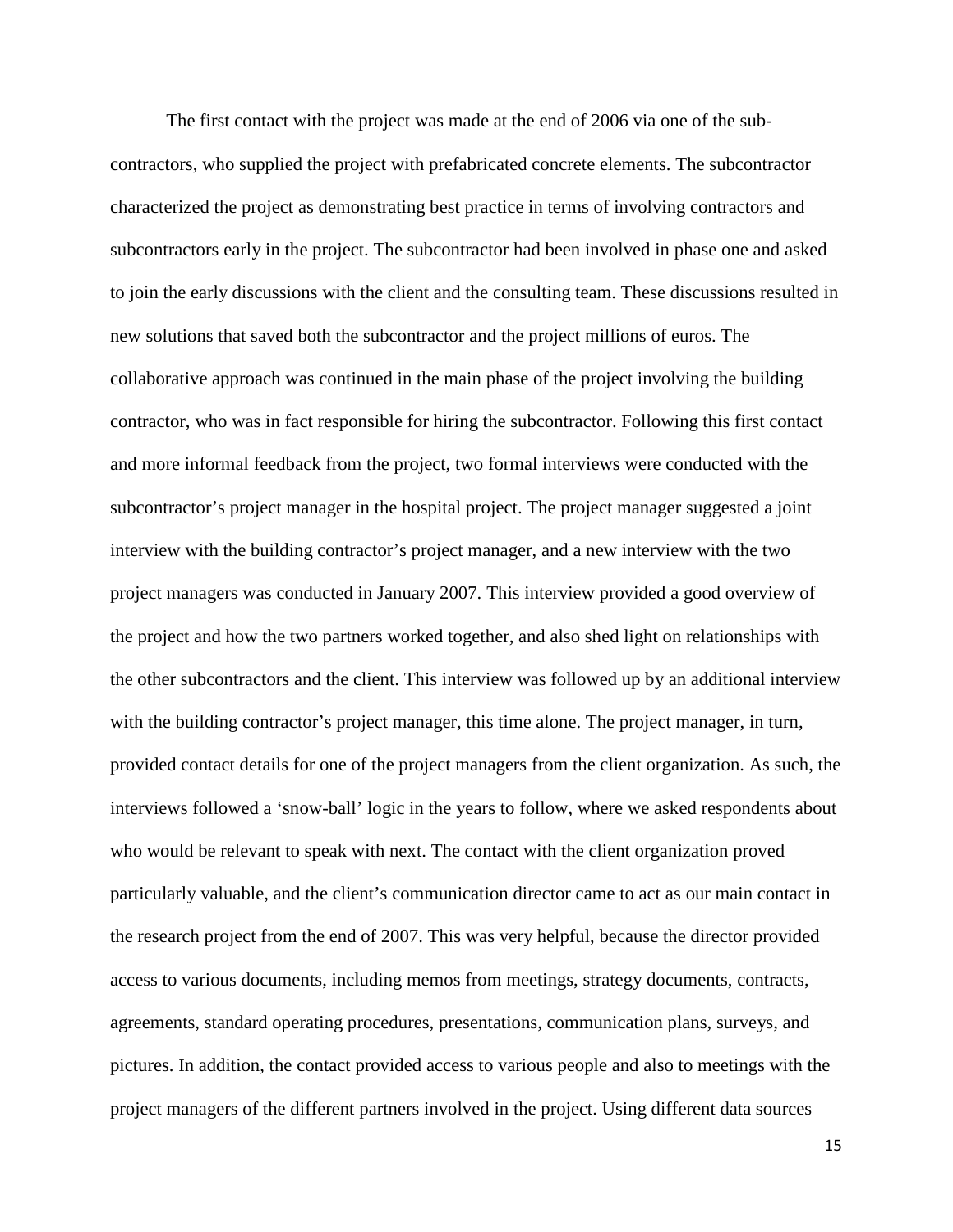proved to be valuable as it enabled consistency in the data and helped ensure the quality of the study (Eisenhardt, 1989).

In total, 33 formal interviews were conducted with representatives from the different partners involved in the project, including the client's CEO, project director, communication director, and project managers. This was in addition to interviews with people in similar positions employed by the various contractors and consultants (see Table 1). We used a semi-structured interview guide in which the questions concerned the representatives' roles in the project and their interactions and relationships between the partners. There were also questions about the specific partnering practices and routines involved, particularly the lean construction routine including how the routines emerged over time and what challenges they encountered. The interview notes were transcribed and returned to the interviewees for comments and clarification. To increase the reliability of the study, a database was developed by using the software tool, NVivo, which included the transcriptions of each interview and other relevant documents such as minutes from meetings and company reports. The interviews continued until theoretical saturation was reached, meaning that no further theoretical insights were added (Glaser & Strauss, 1967).

#### Insert Table 1 about here

#### **Data Analysis**

The data were analyzed according to the constant comparative method (Glaser & Strauss, 1967) and systematic combining (Dubois & Gadde, 2002b). This implies an iterative process between the theoretical analysis and data collection, whereby the empirical findings direct attention to the theoretical analysis and vice versa. Thus, the analysis took place throughout the study. Some of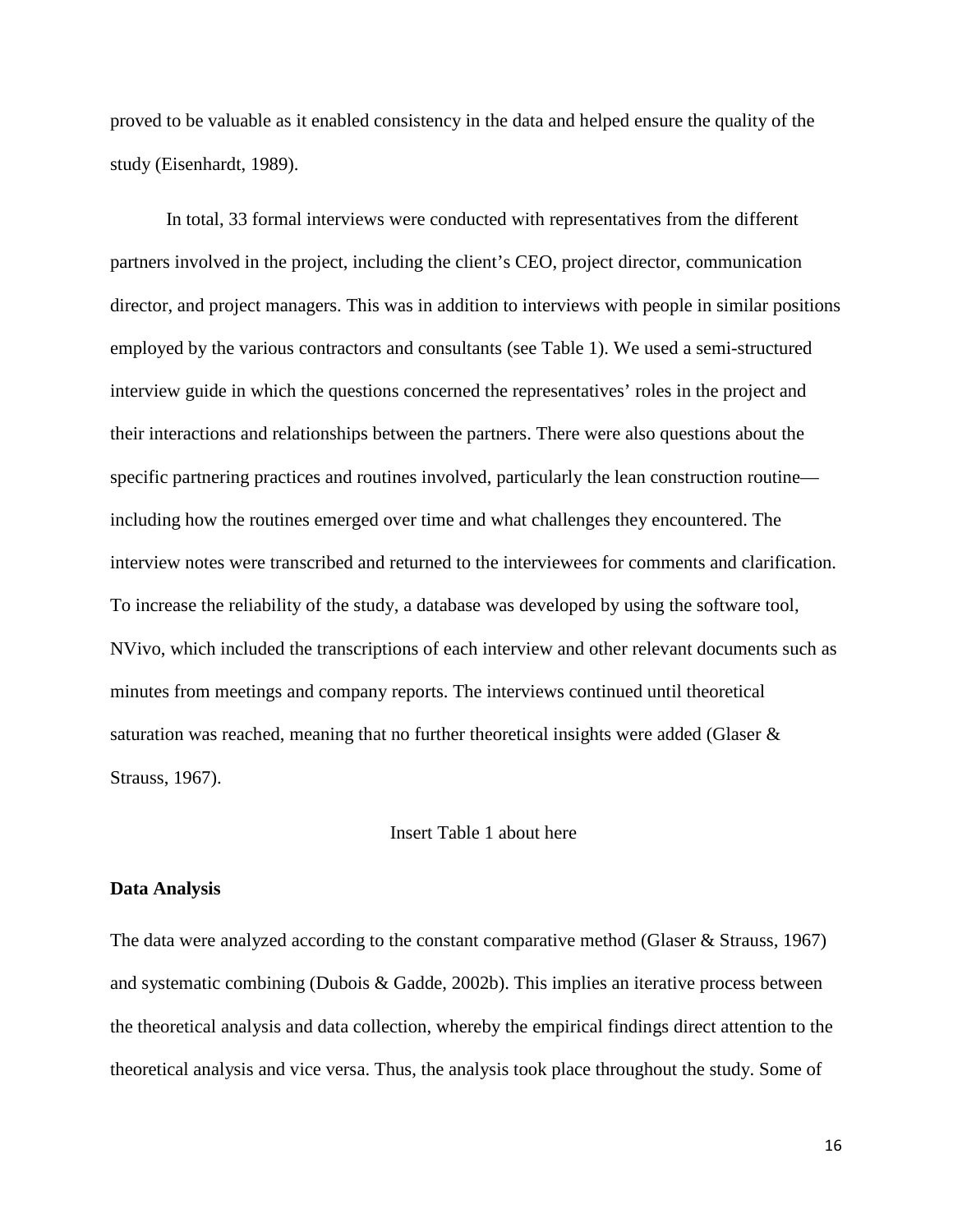the events had occurred prior to the study, and were subject to retrospective analysis, whereas others happened in real time. Insights from the interviews and field notes were compiled into a report, which, in combination with archival material, became a narrative of the dominant themes and events expressed by the interviewees in relation to the project and the partnering concept (Miles & Huberman, 1994). The narrative was important for gaining an overview of the project. Specifically, we used time to understand the complexity of the project, both organizationally and technically. We sought to understand the relationships between the partners and the timeline in which the project and specific events related to the collaboration had occurred and were occurring. This ongoing narrative was discussed with contacts in the project. Following this narrative, which established an overview of the project, we started coding the data (Nag & Goia, 2012), using NVivo. We probed the interviews for recurring themes on the basis of terms and phrases used by the interviewees. For example, statements by the interviewees about the various partnering practices and routines that were initially established, and examples of how the partners actually collaborated as the project progressed, were collated into first-order categories. One example of such a first-order category was the client's decision to co-locate all the partners from the beginning of the project, which we interpreted as a typical partnering practice. Another example was how new meeting and planning routines were established. Simultaneously with the development of the first-order categories, we looked for connections among them, leading to second-order themes. For example, the focus of the client's management team on learning from others' experiences with partnering was interpreted as a means of creating a common understanding of the partnering project. The deliberate use of colocation and the establishment of new planning routines, based on lean construction, were coded as *structural interventions*, which represented a break with the existing way of doing projects. Lastly, the second-order themes were assembled into aggregate dimensions that allowed us to develop our theoretical process model of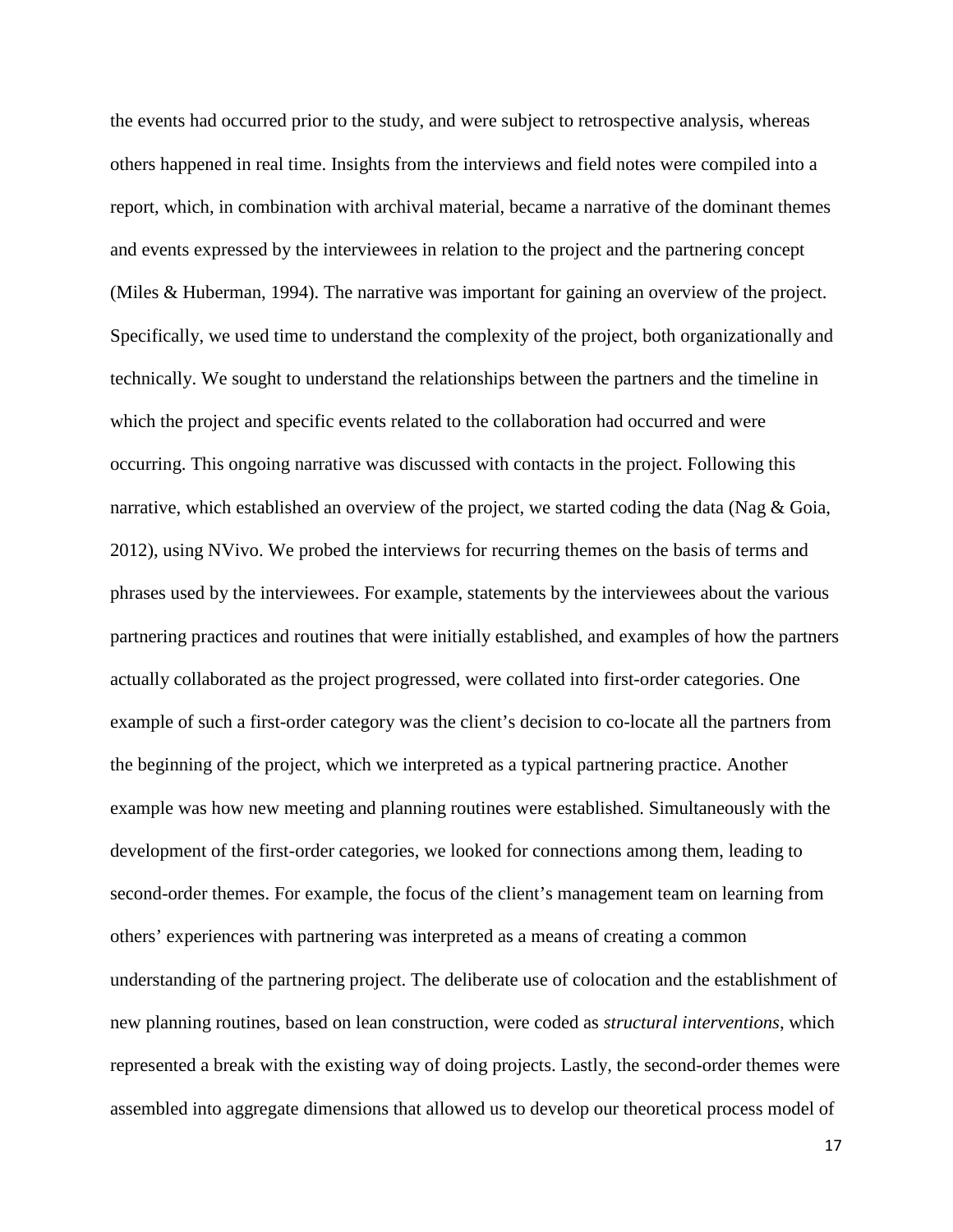the institutionalization of partnering and the role of routines in this process. We discovered how structural interventions and deliberate efforts, associated with typical partnering practices, both influenced, and were influenced by, the actors' abstract representation (ostensive aspect) and performance (performative) of the practices and routines. Figure 2 shows the data structure, whereas the theoretical model (Figure 3) will be discussed following the presentation of the findings.

#### Insert Figure 2 about here

## **Findings**

This section presents the findings of the study and shows how partnering was institutionalized in the hospital project through the establishment and development of various practices and routines.

#### **Designing a new, collaborative model based on initial understandings of partnering**

In 2004, as phase one of the hospital project reached its production peak, planning of phase two and the construction of the subsequent three medical centers commenced. Severe, conflictinducing, coordination challenges experienced in the first phase, along with an unexpected 10% budget decrease for the next phase, underpinned a perceived need to do things differently among managers in the client's team. The CEO was the strongest champion, explaining: "We were told that people didn't like to work here. This is an important driver to do something different." He was backed by one of the project directors, who had recently been involved in another hospital project: "In that project it was more a matter of 'divide and conquer'," the director said. "I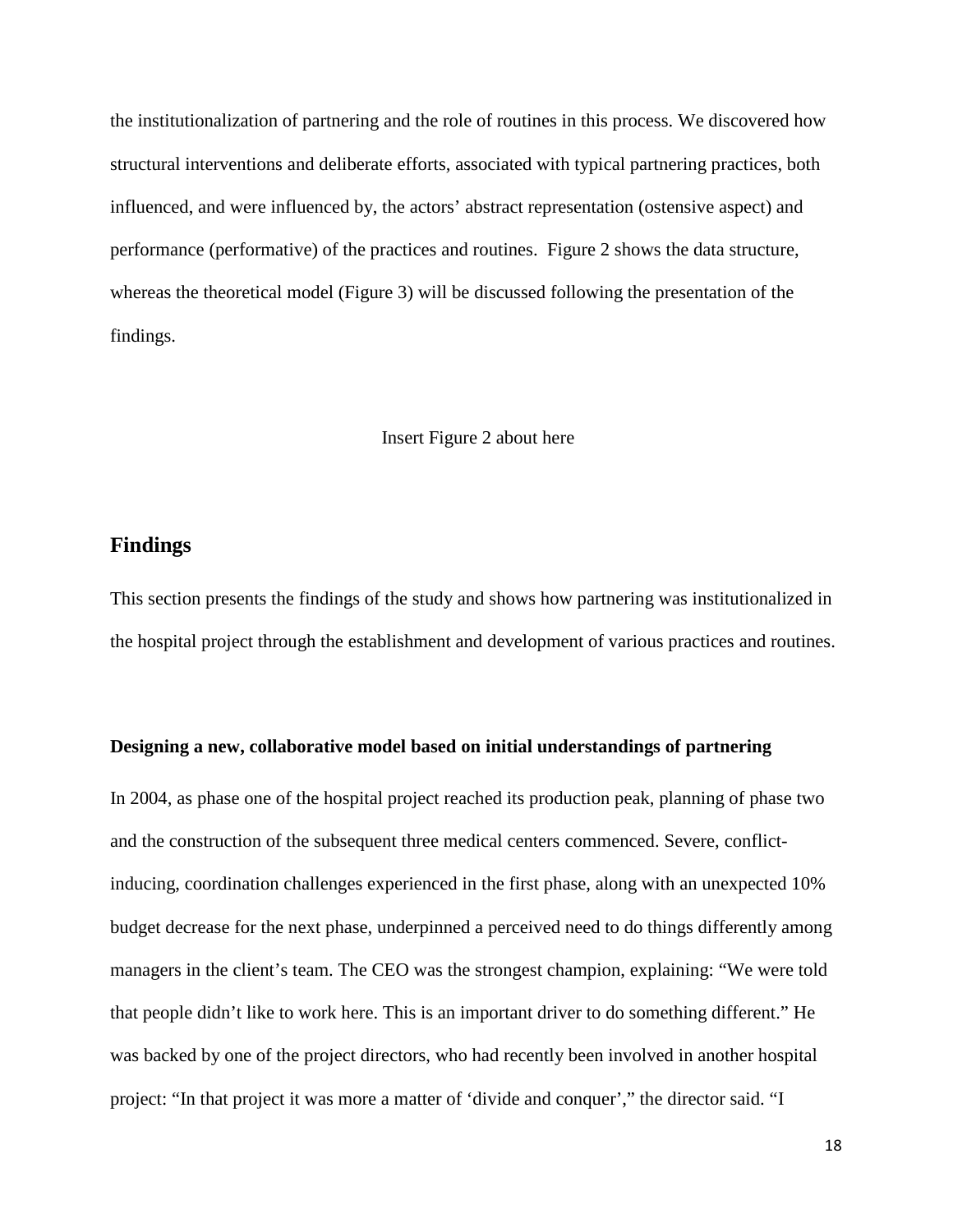wanted an alternative. Fighting with the contractors is simply not very valuable." The two argued for developing a new, collaborative model, based on partnering. The CEO's former employer had been in the forefront of introducing the partnering concept in Norway. The concept was still considered new, however, and the CEO had no personal experiences with partnering.

Despite lack of experience, the client's management team regarded partnering as very promising and appropriate in terms of what they wanted to do. They acknowledged that they needed to learn more about it, so they visited partnering projects in Denmark and the United States. These visits reinforced the desire to adopt partnering, and also to combine it with lean construction which was another concept that had attracted burgeoning interest in the national and international construction communities. The experiences from abroad suggested that combining lean construction and partnering could result in cost and time reductions, better quality control, and a more affable working atmosphere. Throughout 2004, the client sought to learn about partnering and to create a common understanding of what it involved. Based on these experiences, the management team, including the project managers, sat down and outlined what they considered to be key elements of the new, collaborative model. These elements were: early involvement of contractors to give them real influence through their competence, equality among the partners and joint ownership of solutions, smooth production of drawings, and colocation. The contractors would be involved early in planning the project through two collaboration phases. As such, they drew on what the literature has identified as "typical partnering techniques" (Bresnen & Marshall, 2000).

Lateral design & build contracts were drawn up for the five main trades (i.e., construction, electricity, plumbing, ventilation and heating, and technical integration/ICT) across the three medical centers. The client would coordinate between the contractors. The construction contract included an additional formal partnering agreement with open books, a target price, and shared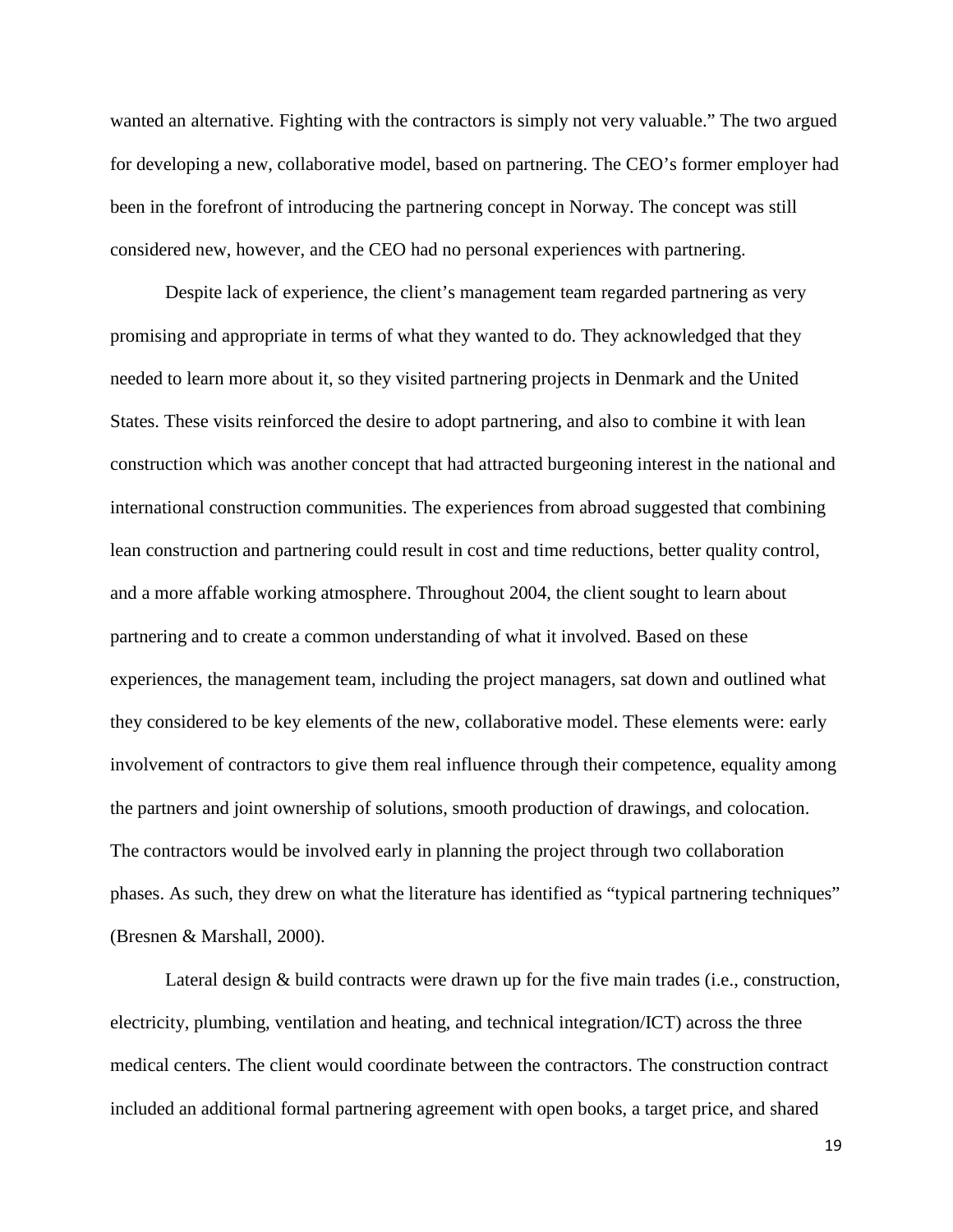incentives. Even if the technical contracts did not include a similar partnering agreement, these contractors would also be involved early and take part in formulating the overall collaborative model. The new model represented a fundamental change from the existing way of doing projects. In the words of one of the client's project managers: "Partnering is quite the opposite of traditional models, where we're used to conflicts. It requires another competence."

Being a public project, the tendering process had to comply with public procurement regulations. However, instead of detailing the technical specifications, functional specifications were outlined to allow for utilizing the contractors' competence in the design and planning phase. In the selection of the construction contractor, the price accounted for 20%, the project delivery plan 40%, competence 30%, and health, environment and safety procedures 10%. The winning contractor could refer to the company's partnering experience, which was a plus point, as the client wanted a contractor who complied with their own ambitions. Intent contracts were signed with each of the five contractors in the first half of 2005, followed by two collaboration phases, which were considered essential for creating a common understanding among the partners:

What is important is that you have a common understanding of what partnering is. It is easy to lose the way, since the concept is broad and vague. A well-defined foundation in terms of creating a common understanding of what is being bought and what is being sold is necessary. Partnering must not be used as an excuse for not doing proper contractual work. (Project manager, Client)

The first, single-discipline collaboration phase lasted throughout 2005, and the client, the consultant team, and the individual contractors sat down together and planned the work of the respective trades. The teams included project directors and project managers. Following this phase, the target price was set for the construction contract and fixed prices were set for the technical contracts. Then, at the end of 2005, a second, six-month, multidisciplinary collaboration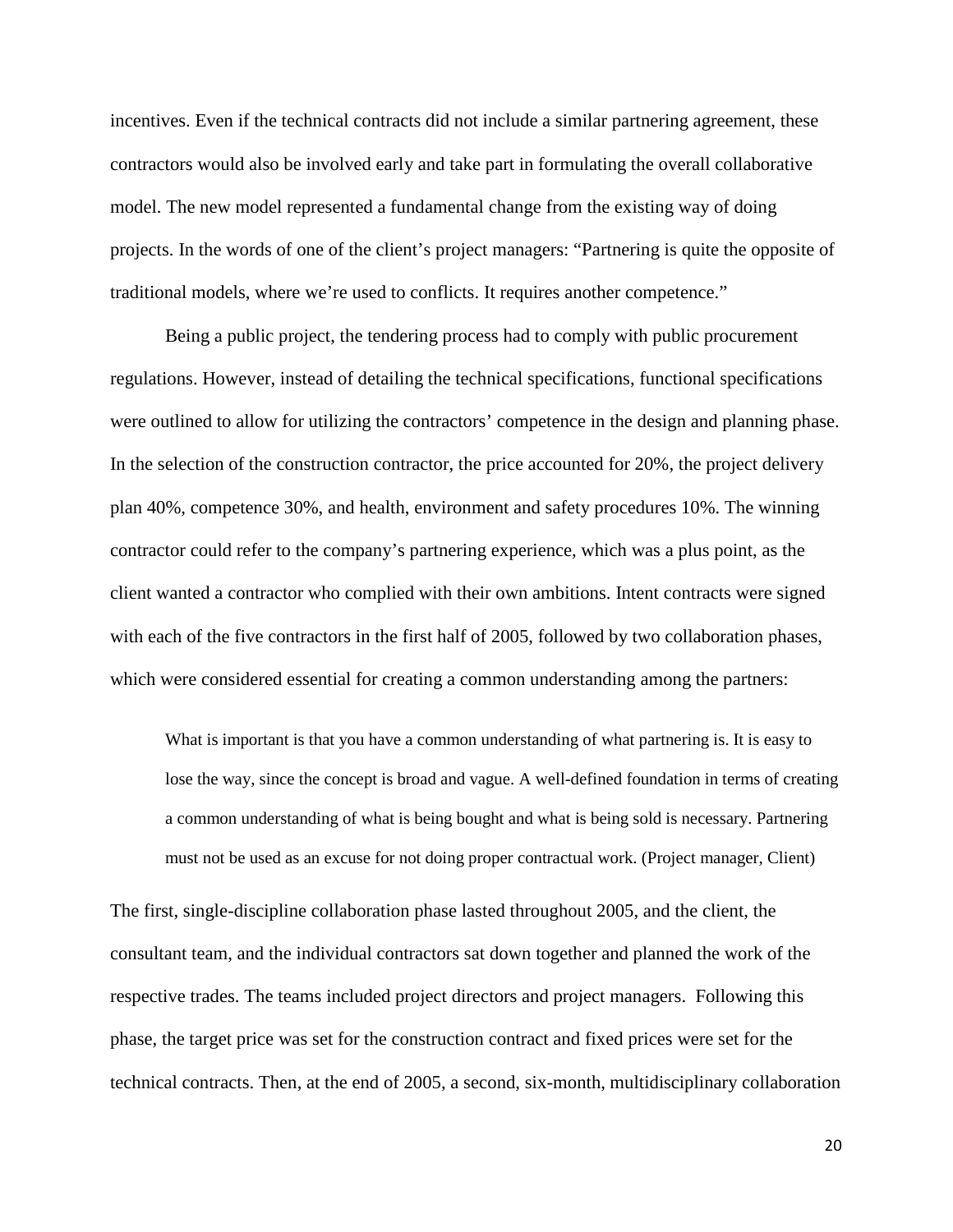phase commenced. This phase involved working groups comprising representatives from all the partners who developed a joint, overall production plan. Key routines for meeting, planning, and producing, as well as overall lean construction principles, were outlined. In June 2005, a Danish lean construction expert was invited to present lean construction and the experiences in Denmark in more detail. The result of the work was described in the partnership's own document, called *Foundation, Collaboration, and Production* (FCP). This document was used as a reference throughout the project, and outlined the content and practices of the new, collaborative delivery model, which was termed *C5* for *Companionship, Competence, Communication, Coordination, and Creativity*. The multi-disciplinary collaboration phase ended with a social trip to Amsterdam, the Netherlands, where representatives from all the parties signed a formal code of conduct, stating a willingness to collaborate.

A new organizational structure was established to facilitate more efficient problem and conflict solving, which involved replacing existing role titles with codes. For example, project directors were titled M1 (Management Level 1) and project managers were titled M2. At the construction sites, the different management levels were coded in a similar way. The new organizational structure was reflected in the colocation of the partners, which marked a break with existing roles and responsibilities. While the client CEO and the various project directors and project managers of each partner sat together in a building a 10-minute walk from the construction site, the foremen and team managers were co-located at the construction site. The main idea behind the split was a clear division of responsibilities and an intention that managers on the same level should communicate. Project managers were responsible for contractual issues and overall problems, while the site managers handled production-related issues. Formal meeting routines were established to support the new structure, and managers on the same level met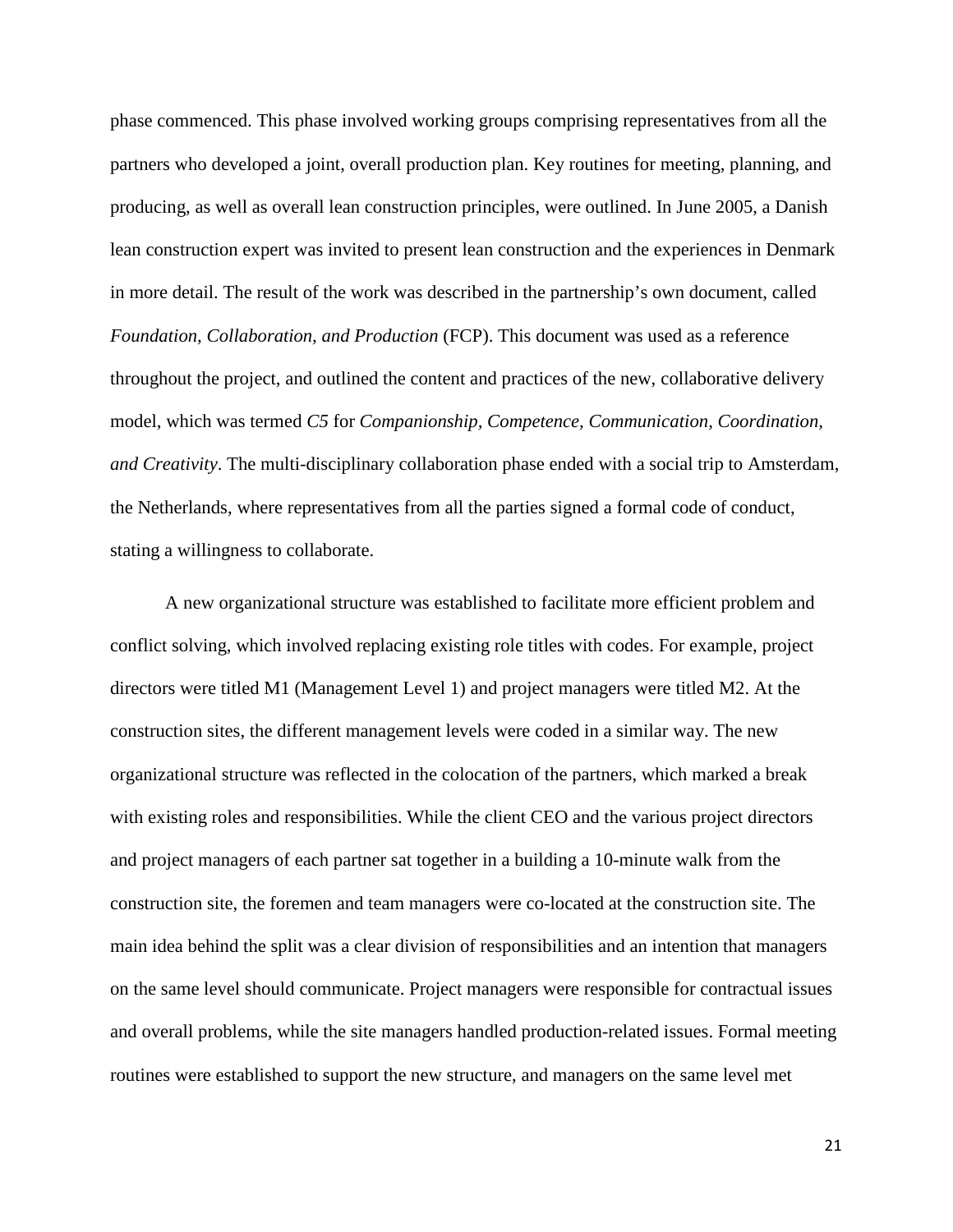regularly. The project managers of the respective contractors met every other week to discuss overall issues. On the construction site, the partners met on a regular basis to discuss and plan the production in line with the overall lean construction concept, which implies a systematic planning routine (Ballard & Howell, 2003).

In mid-2006, after one year of preparations, the final contracts were signed. In the autumn of 2006, all the project managers of the involved partners were sent to a course to learn about collaboration and how to manage interaction processes and conflict resolution. This was considered vital for establishing a common platform for collaboration, as it was noticed that "engineers are not usually very good at dealing with conflicts ... in fact, they are not very good at collaborating in general." (Project director, Client)

## **Accomplishing routines and institutionalizing partnering in practice**

Despite the establishment of what the partners considered typical partnering practices (e.g., early workshops, colocation, open books, etc.), the situation in 2007—one year into the project—was that the project was at risk, beset by delays and strained relationships. This confirms that structural interventions are not sufficient for collaboration to take place (Cicmil & Marshall, 2005). The problems were attributed, among other issues, to the inability of some of the key managers to comply with the partnering idea and to fully discard existing roles and behaviors. As one of the client's project managers explained: "The new way of organizing has been painful, because it has torn apart old boundaries." Breaking with the existing structures was considered challenging, and colocation was taken to the extreme, where managers from the respective parties literally shared the same desk. To solve the problems that had occurred throughout the first year of the project, it was decided to replace the client's project director responsible for the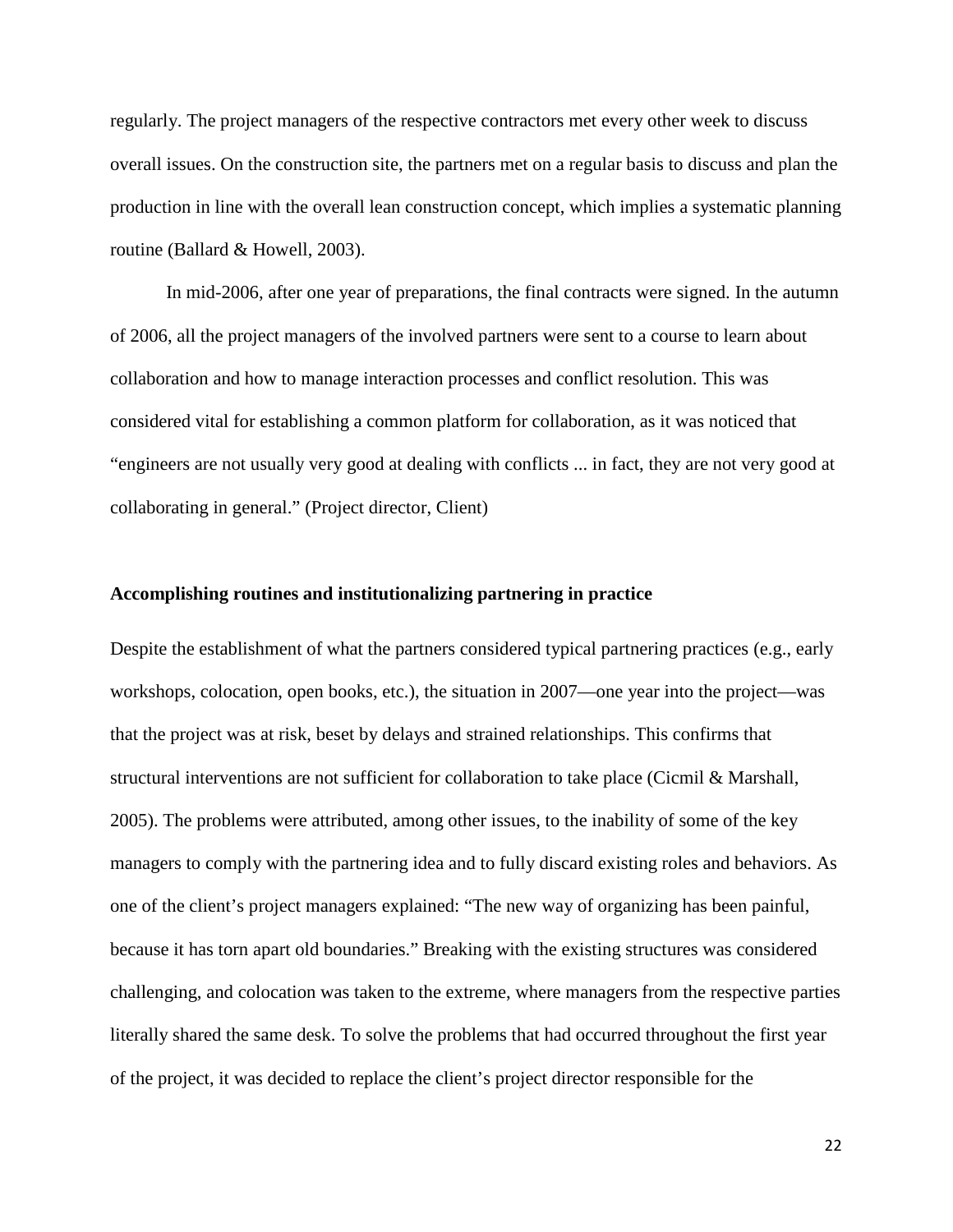construction contract and his counterpart in the construction company, due to poor chemistry. This was a difficult but, as the CEO noted, a necessary decision. The client's project director responsible for the technical trades now took over responsibility for all the contracts. This turned out to be a smart move because it enabled coordination and integration between the construction and the technical trades, which had increasingly grown apart. Furthermore, this project director had been pro-partnering from the very beginning. Similarly, his new counterpart in the construction contractor was in line with the partnering way of working, and the two managers had good chemistry.

Although some of the managers had a hard time adjusting, physical proximity was considered a key means in creating the collaborative culture by the participants:

We play ball through our daily work. For example, I share a desk with  $(...)$  (ref. the client's project director). Being located together enables us to pay attention to the small details and watch each other's body language. (Project director, Construction contractor)

The co-location and the benefits of personal relationships proved to be important elements in getting the project back on track again. In the beginning, the client attributed the delays to the construction contractor not putting enough resources into the project. However, the contractor retorted that the client should have been more involved in the planning phase:

The client was busy with finalizing the first construction phase, leaving all the work to us. We had to make some decisions that turned out to be inappropriate. (Managing director, Construction contractor)

However, after some months of lengthy discussions, the client and the construction contractor realized that they had to solve the problems together. As one of the client's project managers acknowledged: "Because of the partnering agreement, we cannot just blame the contractor." Rather than pushing the contractor further, the client increasingly acknowledged that they had to help with getting things running again. In the re-negotiations that followed in the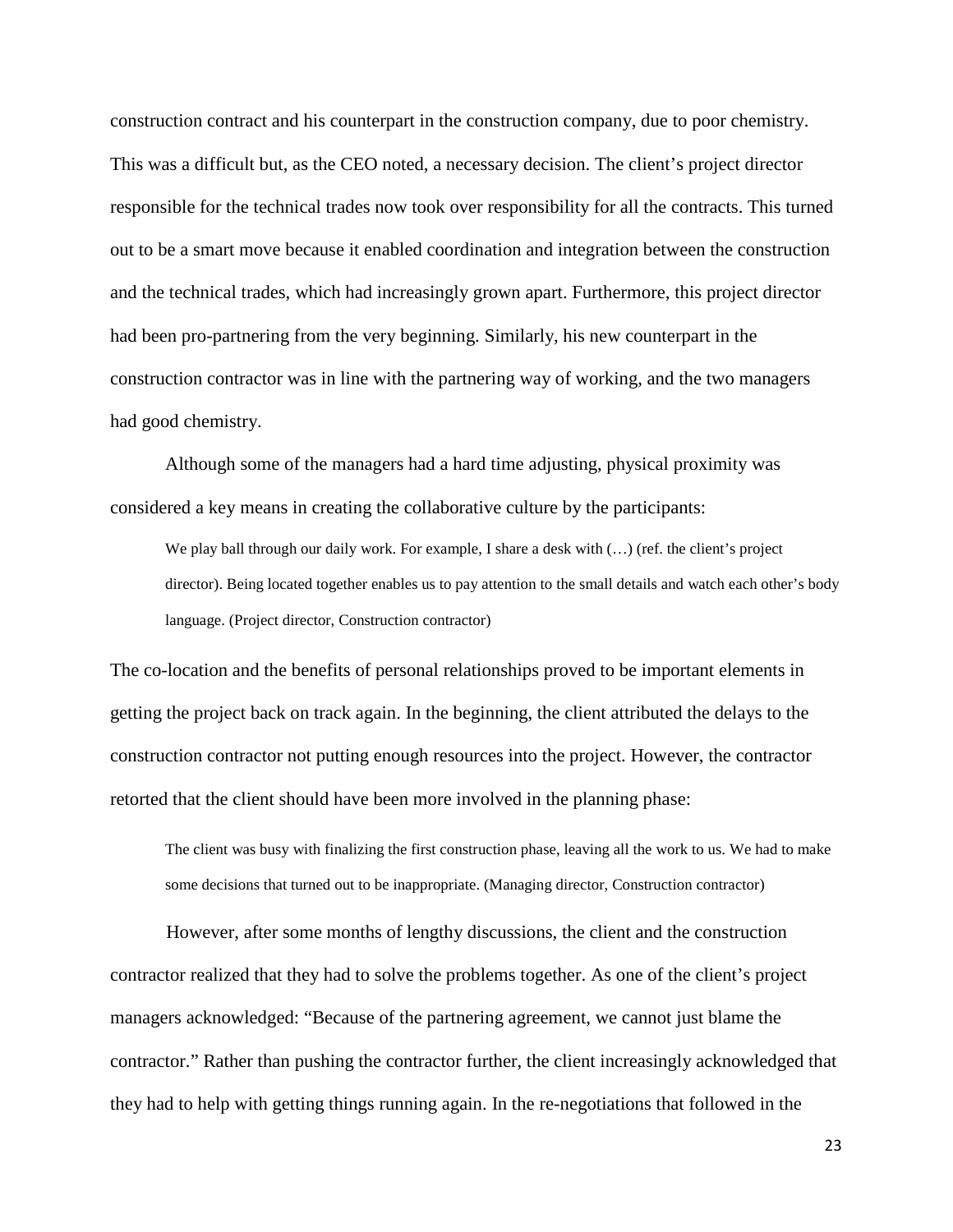beginning of 2008, the two responsible project managers from the client and the construction contractor sat down together and went through the whole project to find solutions. As a result, it was decided to extend the contract sum, since the initial calculations had been too ambitious. Both acknowledged that the fact that they had worked together closely throughout the project, seeing each other every day as a result of the colocation and having regular formal meetings every other week, had resulted in mutual trust. This was seen as vital to solving the problems and illustrates the embedded, social nature of partnering (Bresnen, 2009).

The delays that occurred were largely ascribed to the inability to implement the lean construction routine properly, and a common maxim in that period was that "the lean construction routine is creaking …" The overall principles described in the FCP document were general, and there was confusion about what the concept actually implied. One of the construction contractor's project managers explained:

Lean construction comes from our headquarters in Denmark but is new to us. The method is described in our company's documents, available to all project managers, and also included in this project's overall project plan. The key issue is to structure the work to enable the flow of information. On small projects, we communicate and work this way without being aware of it. The idea is to transfer this way of working to larger construction sites. It is particularly important for the interior phase, where there might be as many as 300 to 400 people involved simultaneously. Lean construction means that all specialists involved in one area participate in three planning meetings, where the participants together look into and discuss the drawings and the resources required, and then decide who is to do what and when. Of course, we have learned throughout the process and adjusted the structure of the meetings. We have also experienced that the concept is more appropriate for some areas than others.

The idea behind the lean construction routine was that experiences from the first center would be transferred to the next two centers, although this proved to be a challenge. The centers differed in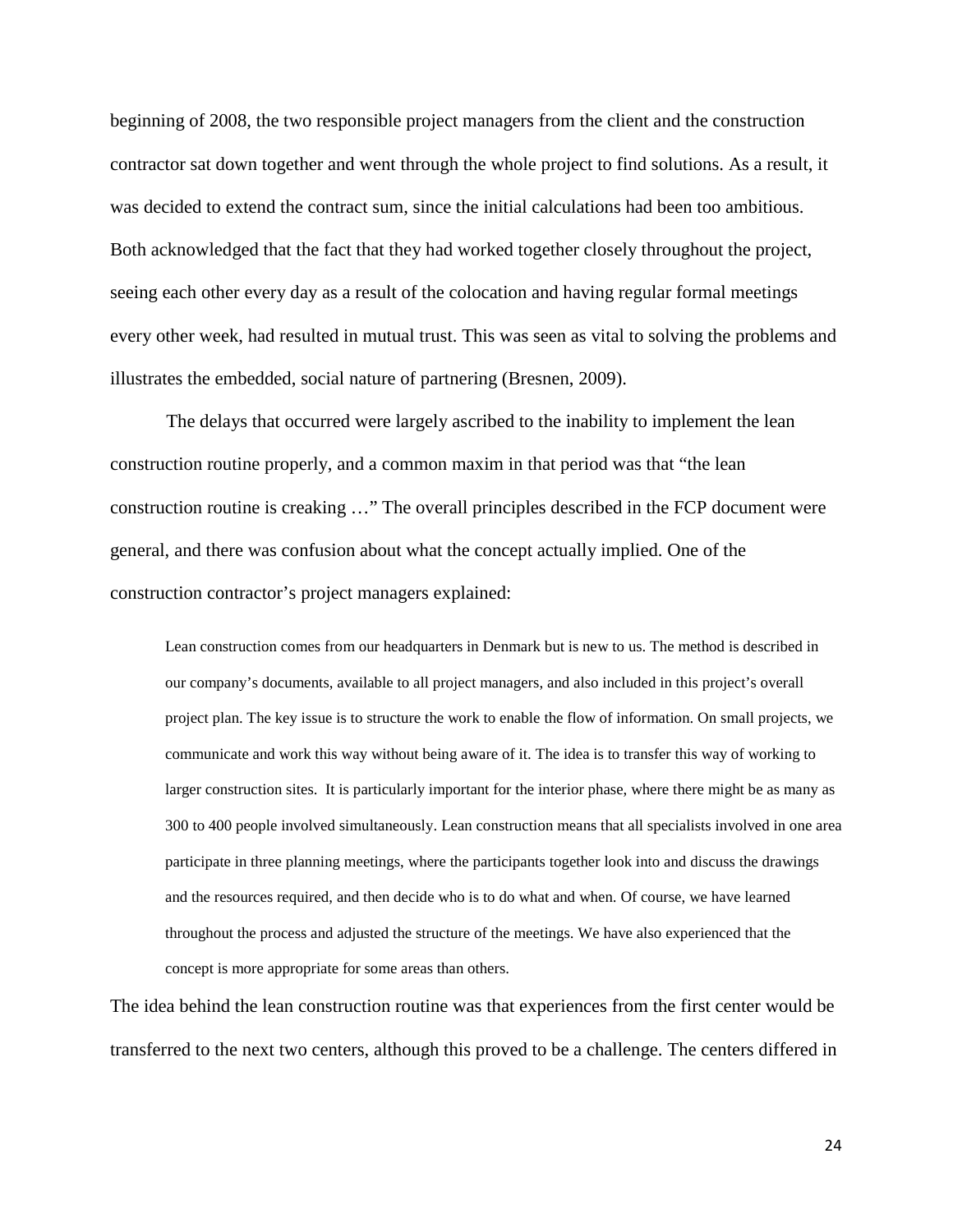terms of complexity, and the second center in particular involved a much larger number of specialists and workers entering the project:

Even if the procedures are available to us, the client and the other contractors, it is a trial–error process. The main problem is poor training, and our team managers say that it is simply not working, particularly as new construction workers join the project. (Project manager, Construction contractor)

When some activities are delayed, it influences the whole progress. If new sub-contractors do not know about lean construction, it soon becomes a mess. Lean construction must include everyone. (Project manager, Specialist contractor)

Aside from complexity and new people being involved, the challenges were attributed to attitudes among the project participants:

"There's confusion among our site managers. They have to put aside the classic client role and contribute to developing the solutions instead of being the 'watchdog*'*" (Project manager, Client).

Similar to the situation at the upper echelons of the organization, implementing the new model interfered with the existing interfaces onsite, and required that the project managers transferred responsibilities down to the site managers. In other words, it interfered with the existing knowledge and power structures (Bresnen et al., 2005).

To cope with these problems, a resource group was established consisting of project managers and site managers from each of the main partners. The group was given the responsibility to work through and streamline the lean construction routine based on their experiences. This work resulted in a small brochure called *Lean Construction for Dummies*, which was a refinement of the basic principles and lean construction procedures stated in the overall project plan and the FCP document. The new principles included a more detailed description of the seven prerequisites for lean activities: (1) previous activities finished, (2)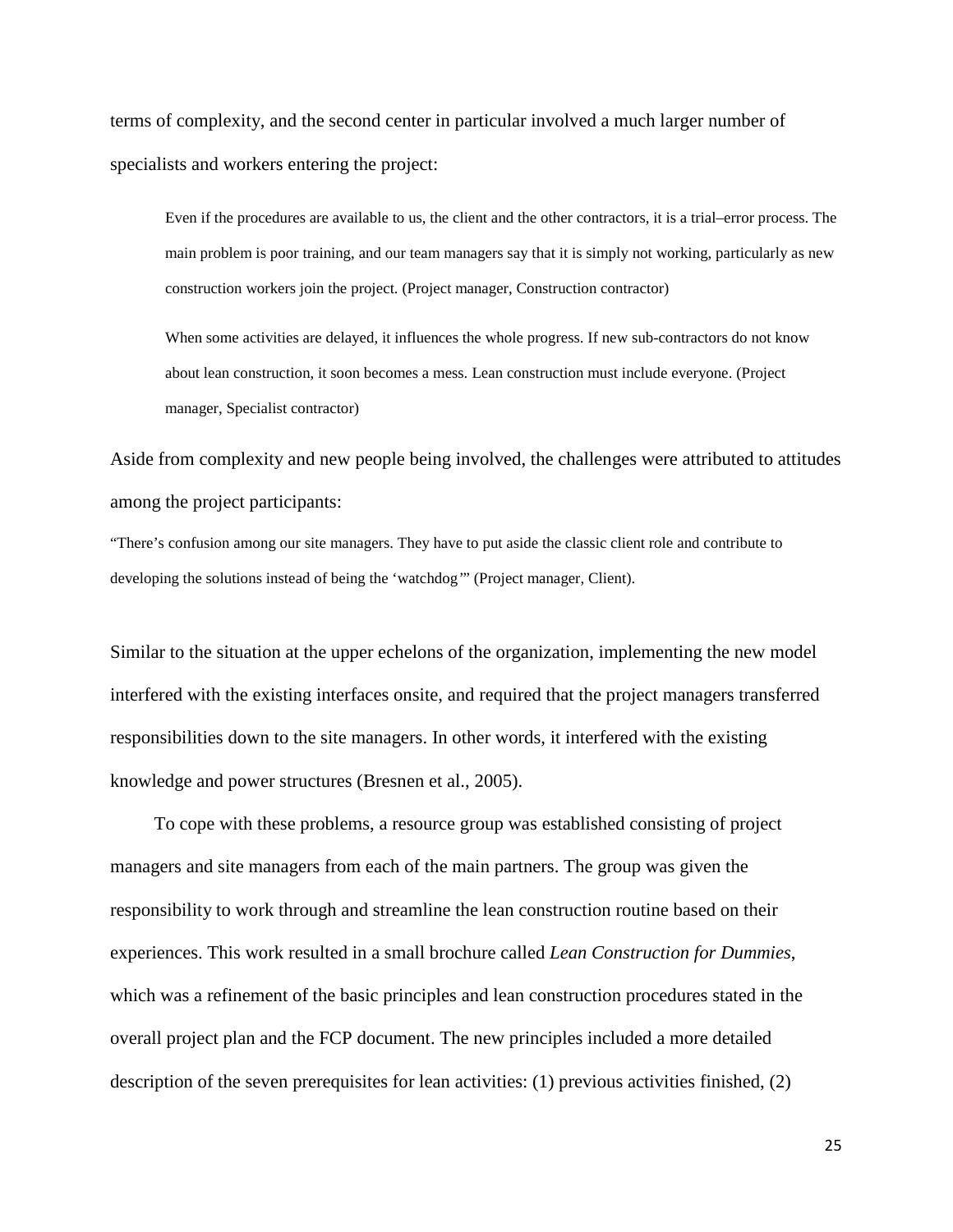necessary information, (3) materials, (4) equipment, (5) staff available, (6) clean working area, and (7) external factors such as permissions), and outlined a three-stage meeting routine (six weeks, three weeks, and one week ahead of production) for planning the work at the different planning levels and for the different areas. Involving those who would actually do the work in systematically planning it, known as the 'Last Planner' principle, was a key element in the lean construction concept (Ballard & Howell, 2003). In addition, there were lean construction meetings at the M1 level, where the top managers of the project received information about progress. The involvement of top management was considered important, because it enabled information to flow all the way through the project and organizational levels.

The *Lean Construction for Dummies* brochure provided a much more systematic approach than had been the case earlier—it was more concrete and reflected what the participants considered to actually work onsite. The brochure was also used as the basis for a formal training program for all workers joining the project. This was considered important, especially as many new people were brought in. In the interior phase, there could be 300 to 400 people involved, many of them new. In addition to formal training, it was decided to transfer half of the people from a team that had finished to new teams to encourage social learning. Finally, a new logistics routine was established, ensuring that materials (one of the seven prerequisites) were delivered onsite in compliance with the lean construction planning schedule. Earlier, this had been rather chaotic, with many trucks trying to deliver at any time of the day. With the new routine, the drivers were assigned a slot, and then routed to the area onsite where the materials were going to be used.

Following what was considered a necessary 'time out' to ensure that everyone understood what lean construction was, the lean construction routine finally stabilized, and the production of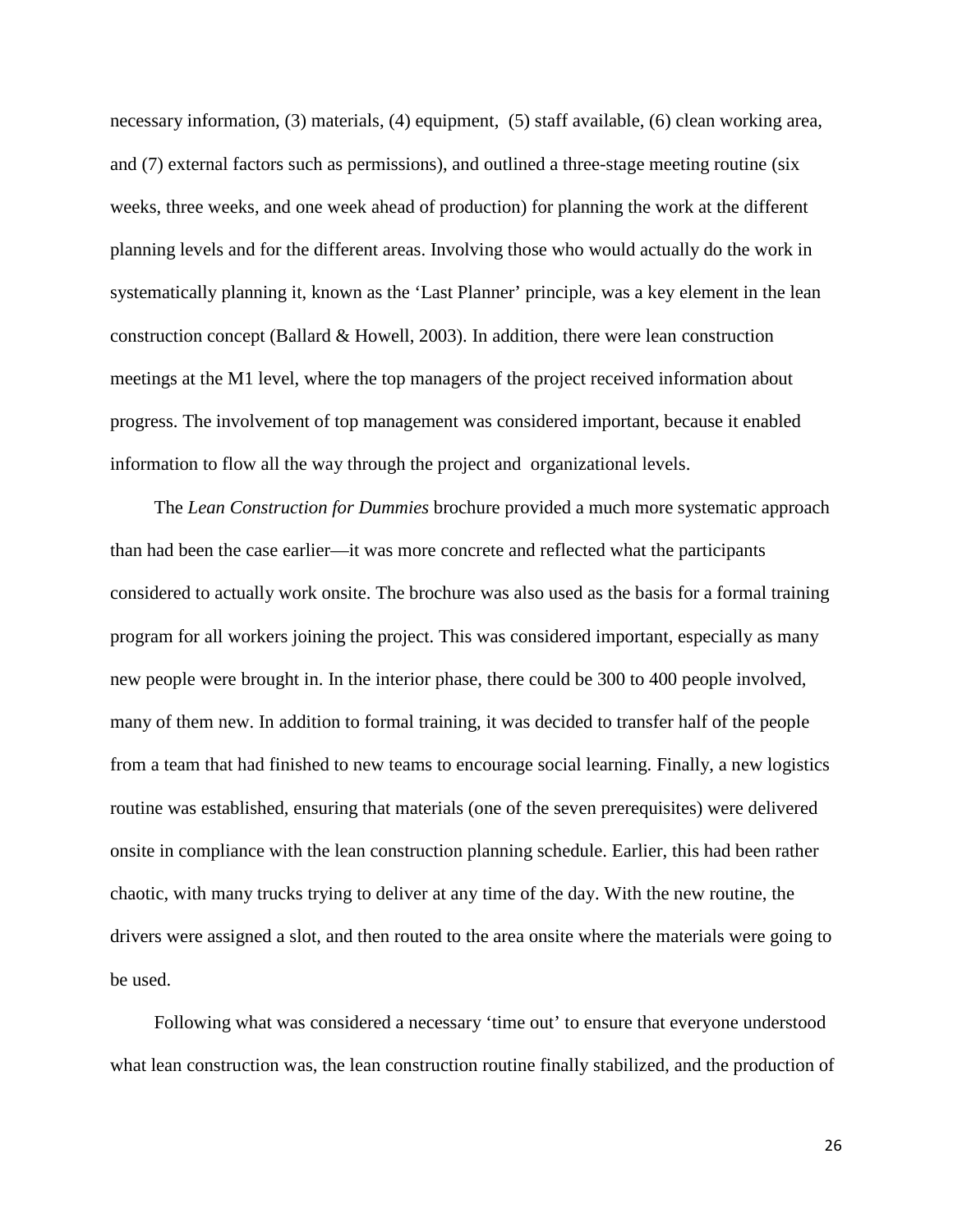the final parts of the hospital proceeded more smoothly. As one of the managers in the construction contractor noted:

It is not possible for the individual contractors to do their job 100% effectively, because it will be at the expense of the others. They might be 75% effective. This compromise is important to ensure that the overall project is effective.

The lean construction routine was deemed crucial for accomplishing partnering and the overall project objectives. As one of the construction contractor's top managers explained: "Lean construction is partnering in practice." Several argued that, although partnering was more evident at the top level in the beginning of the project, the lean construction routine represented an operationalization of the concept on the site level. As one of the technical project managers observed early in the project: "The problem was that the word *partnering* was used before the real actions." Another added: "There is just as much conflict in phase two as in phase one. The difference is that then we played by well-known rules of the game, while now we don't." In other words, partnering and the new routines were breaking down the existing *truces* among the partners (Nelson & Winter, 1982), which had to be rebuilt. Lean construction was one way of doing that, and the client's CEO emphasized that, although the decision to implement lean construction was a key milestone in the project, things really got on track when those actually using it were given the responsibility of developing the guidelines based on their own experiences. It was widely recognized that it had been an enormous learning process, with the need for adaptations throughout the project, something that illustrates the *live* nature of routines (Pentland & Feldman, 2008).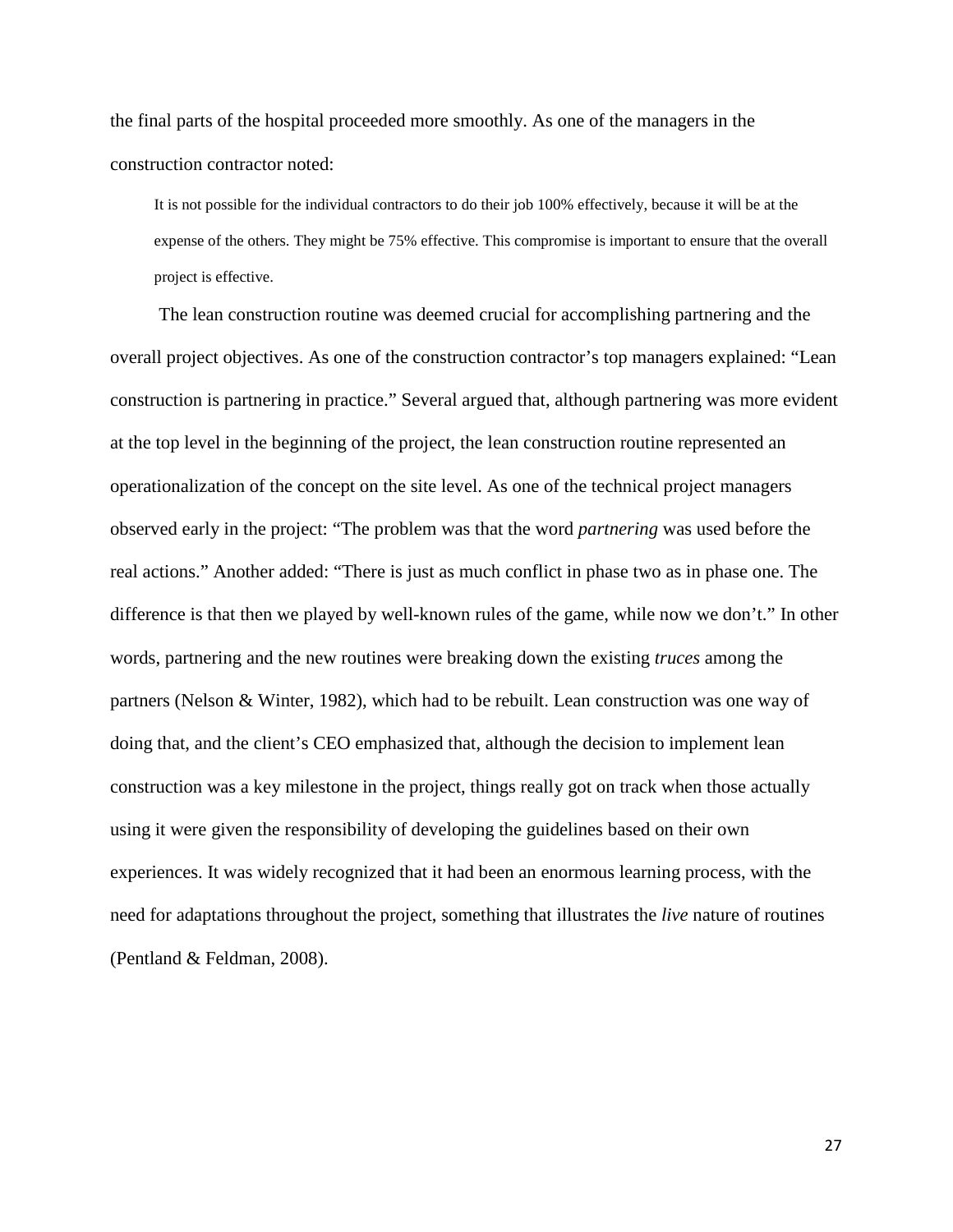# **Discussion**

This article set out to study the role of routines in institutionalizing partnering in project practice. The basic premise underpinning the study is that a better understanding of how routines are accomplished within partnering projects is important for bridging the gap between the intentions and outcomes of partnering. The main theoretical contribution of the study is to operationalize partnering through the concept of routines. In doing so, we provide further insights into the processes of partnering and when and why it might succeed or fail. Figure 3 captures the findings and the process by which partnering becomes institutionalized and the role of routines in this process. The partnering process starts with the joint interpretation and conceptualization of partnering practices and routines based on previous experiences (1), resulting in an initial abstract and generalized idea of the concept in principle (ostensive aspect). This initial common understanding forms the basis for structural interventions to support partnering (2), which are further enacted (3) through the partners' actions and interactions (performative aspect). As partnering is practiced, potential gaps between intentions and performance are revealed, requiring further adjustments and refinement of the structural interventions (4). This is a continuous learning process. Depending on how well the partners align their interests (i.e., establishing truces) and create a more coherent and joint understanding of the partnering practices and routines, partnering might institutionalize, thereby instilling reliability and stability in performance (5). This model resembles Dionysiou and Tsoukas' (2013) process model of the (re)creation of routines. These authors strive to find a generic model of how routines change endogenously, but acknowledge that their model needs empirical exploration that captures the situated actions and understanding of participants. Our research and subsequent model of the institutionalizing of partnering concur with this call.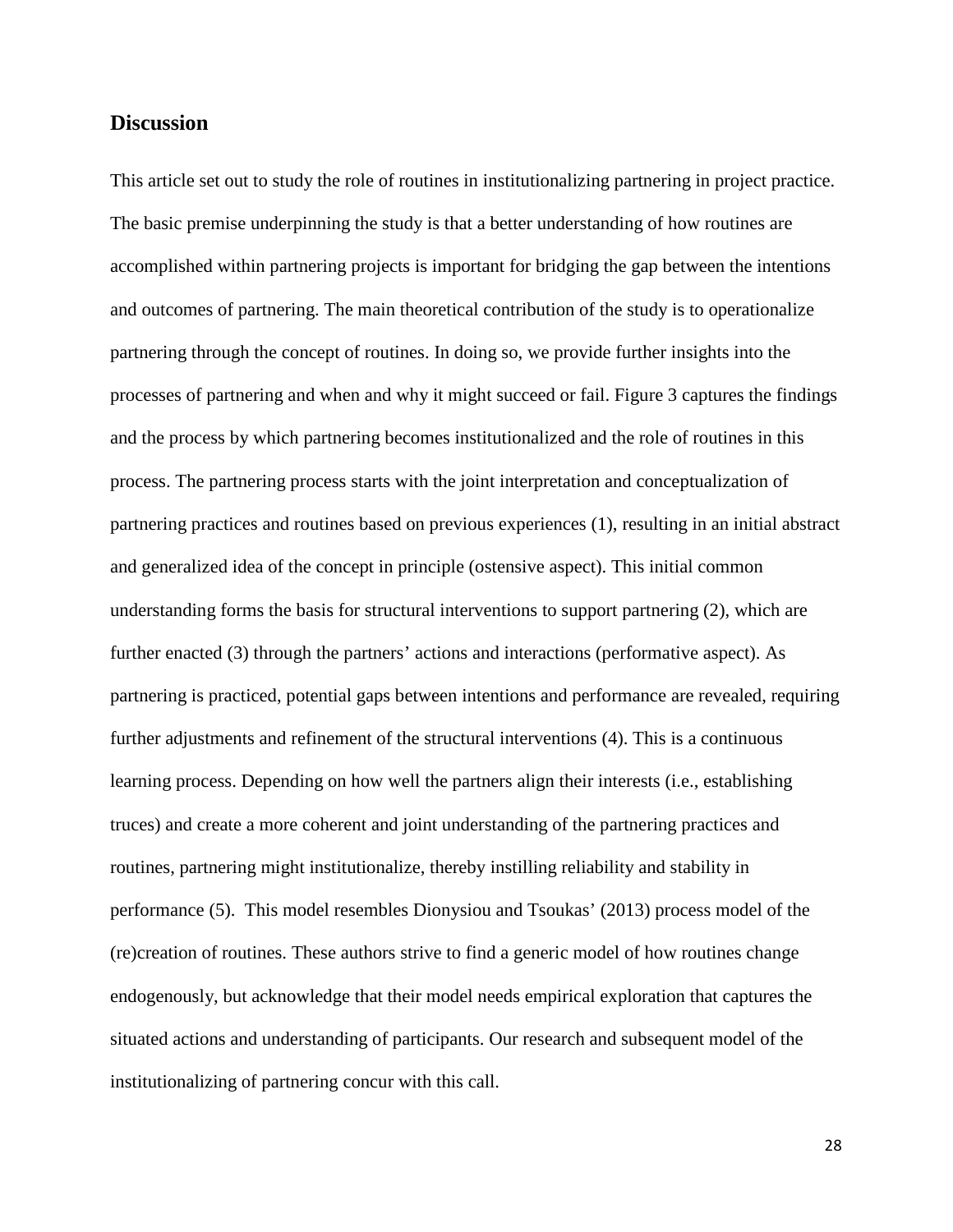#### Insert Figure 3 here

With regard to the process of institutionalizing partnering, as illustrated in Figure 3, there are two key insights we would like to discuss further. First, we show how partnering and the subsequent routines develop through a mutually constitutive relationship between top-down interventions and an emergent social learning process in which existing routines are discarded and new ones established. We observed that creating a common understanding of the partnering practices and routines was vital in institutionalizing partnering and therefore in ensuring performance efficiency and reliability. The common understanding of the various partnering practices and routines, and the relations between them, gave the concept concrete reality and identity (Pentland & Feldman, 2005).

The notion of routines has been rather implicit in the previous literature on partnering and, where routines are acknowledged, partnering is viewed as a means of discarding existing routines (Hartmann & Bresnen, 2011). However, how new routines are established to support and constitute partnering has not been specified. In recent studies, partnering has been studied from a practice perspective, which views it as an emergent practice (Bresnen, 2009). Similarly, in the routines literature, a practice perspective has been employed (Parmigiani & Howard-Grenville, 2012) and routines are portrayed as effortful accomplishments (Pentland & Reuter, 1994), with the ability to change endogenously (Feldman, 2000). Our findings are in line with these views, and suggest that the partnering process occurs through a mutually constitutive relationship between structural interventions and interaction processes (Jarzabkowski et al., 2012), resembling the relationship between the ostensive and performative aspects of practices and routines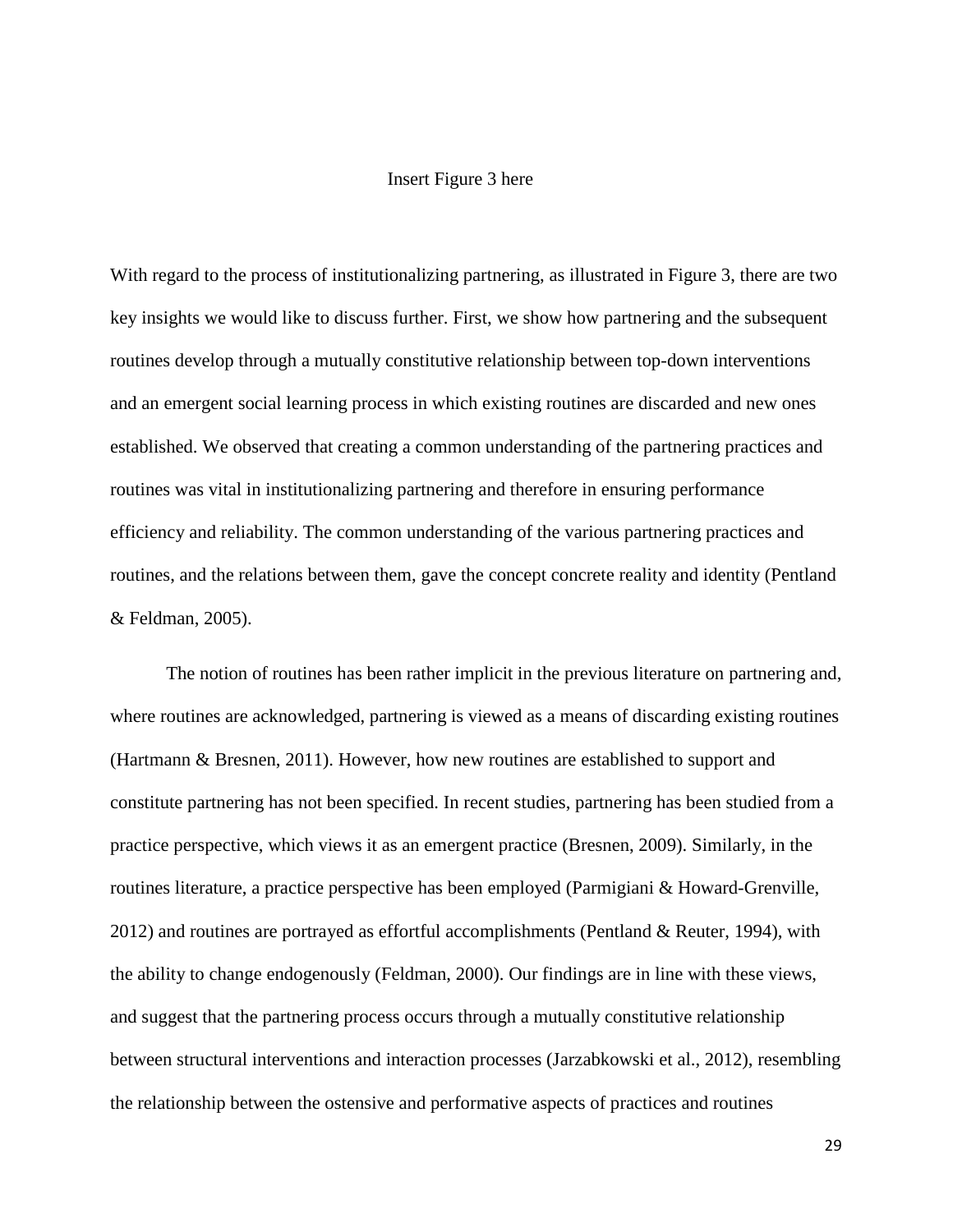(Feldman & Pentland, 2003). This mutually constitutive relationship between structural interventions and performances adds nuance to the debate about whether partnering and new collaborative models can be designed or not (Bresnen & Marshall, 2002; Cicmil & Marshall, 2005). Our findings suggest that even if there is not a direct relationship between the representation of partnering in terms of formal practices, routines and artefacts, and how they are performed (Pentland & Feldman, 2005), such representation guides and funnels action (Cacciatori, 2012). Furthermore, the findings illustrate the embedded and interdependent nature of routines (Howard-Grenville, 2005). While the lean construction routine proved to be important for operationalizing partnering, it was made up of various sub-routines such as meeting, planning, and logistics routines. In addition, the routine was tightly connected to various artifacts, such as the procedures outlined in the new brochure (Cacciatori, 2012).

The funneling of action that these representations provided brings us to the second contribution of our findings to understanding partnering. This contribution relates to the role routines play as *truces* among conflicting interests (Jones & Lichtenstein, 2008). Aside from the cognitive dimension of routines, which in our setting has been reflected in the notion of routines as building blocks of project competence (Söderlund et al., 2008), routines also play a motivational role (Nelson & Winter, 1982). Problems of decision making, conflicting interests, and cooperation are vital to understanding routine-based behavior. The motivational role of routines has been captured by the metaphor of the "routine as truce" (Zbaracki & Bergen, 2010). The findings from our study illuminate this role of routines, since partnering and subsequent practices and routines disturb and interfere with existing knowledge and power structures among the partners (Bresnen et al., 2005). Routines embed such structures, and as such may be defined as truces among partners, reflected in familiar roles and divisions of responsibility (Nelson  $\&$ Winter, 1982). Partnering implies discarding existing routines and establishing new ones, and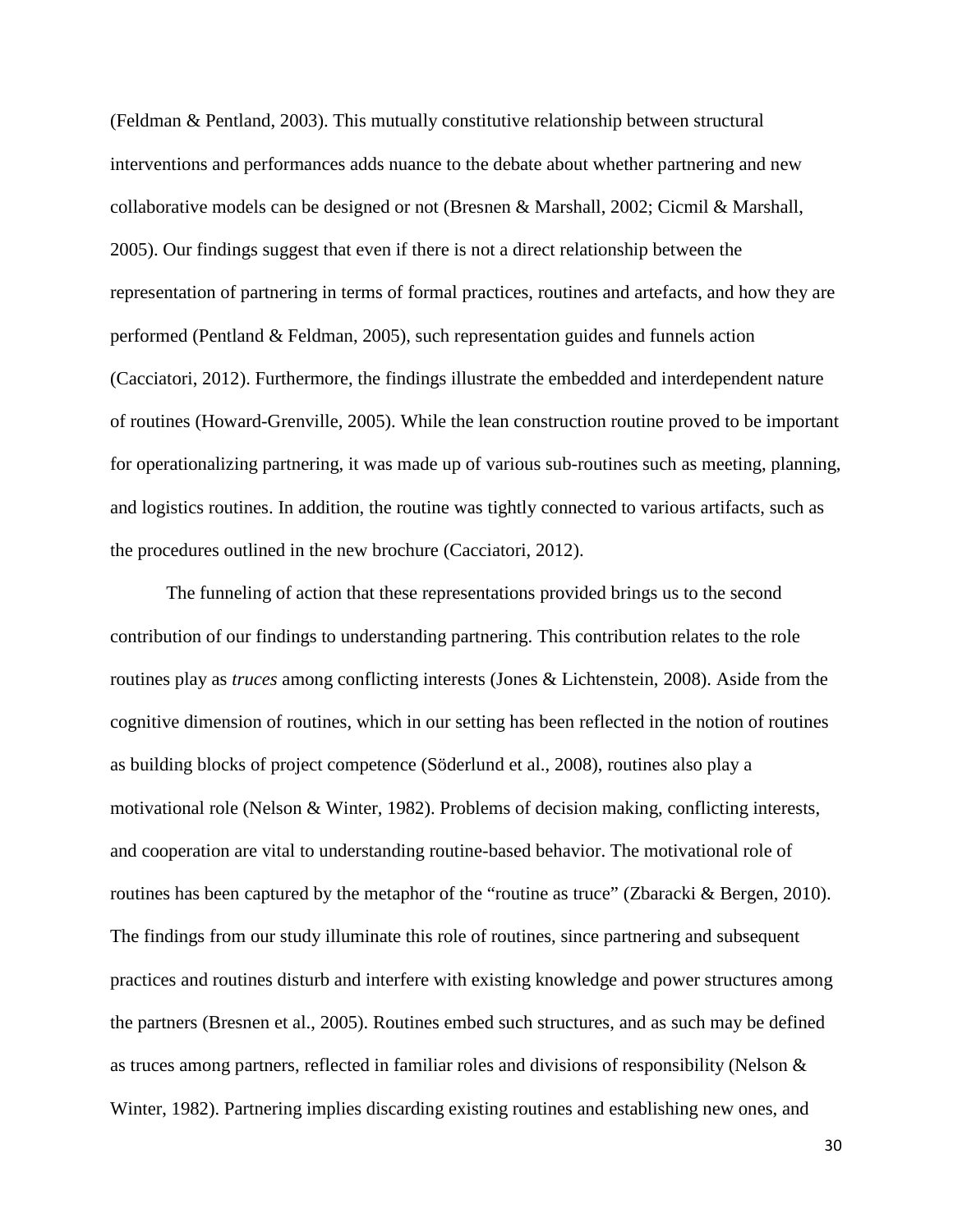therefore instituting new truces. One example from our study is the decision to transfer responsibilities for lean construction planning from project managers to site managers and workers, which was considered "painful" as it challenged established ways of working and existing roles and power relationships. The findings show how existing truces were challenged and changed and how, over time, the partners engaged in a substantial learning process, through which they succeeded in adjusting to each other and establishing new routines and truces. Thus, while the notion of routines as truces is well-established in the routines literature, our study of partnering in the inter-organizational project setting provides further insights into the dynamics of the truces, the latent conflicts within them, and how they change over time (Zbaracki & Bergen, 2010). This finding is also relevant for the ongoing debate on the broader uptake of various improvement strategies in the industry, including partnering (Bresnen & Marshall, 2010), lean construction (Sage et al., 2011), and building information modelling (BIM), referred to as the "BIM-revolution" (Dainty et al.,, 2017). To a large extent, this debate concerns the influence of institutional factors, such as power relationships, in which truces are likely to play an important role.

# **Conclusion**

Routines are important for organizational performance (Parmigiani & Howard-Grenville, 2012), including for project-based organizations (Davies & Brady, 2000; 2016) and temporary organizations, such as projects (Söderlund et al., 2008). Thus, examining routines is likely to provide insights into partnering performance. In this article, we set out to scrutinize the role of routines in collaborative project delivery models and, more specifically, how such routines help to institutionalize partnering in construction projects. Recent contributions within both the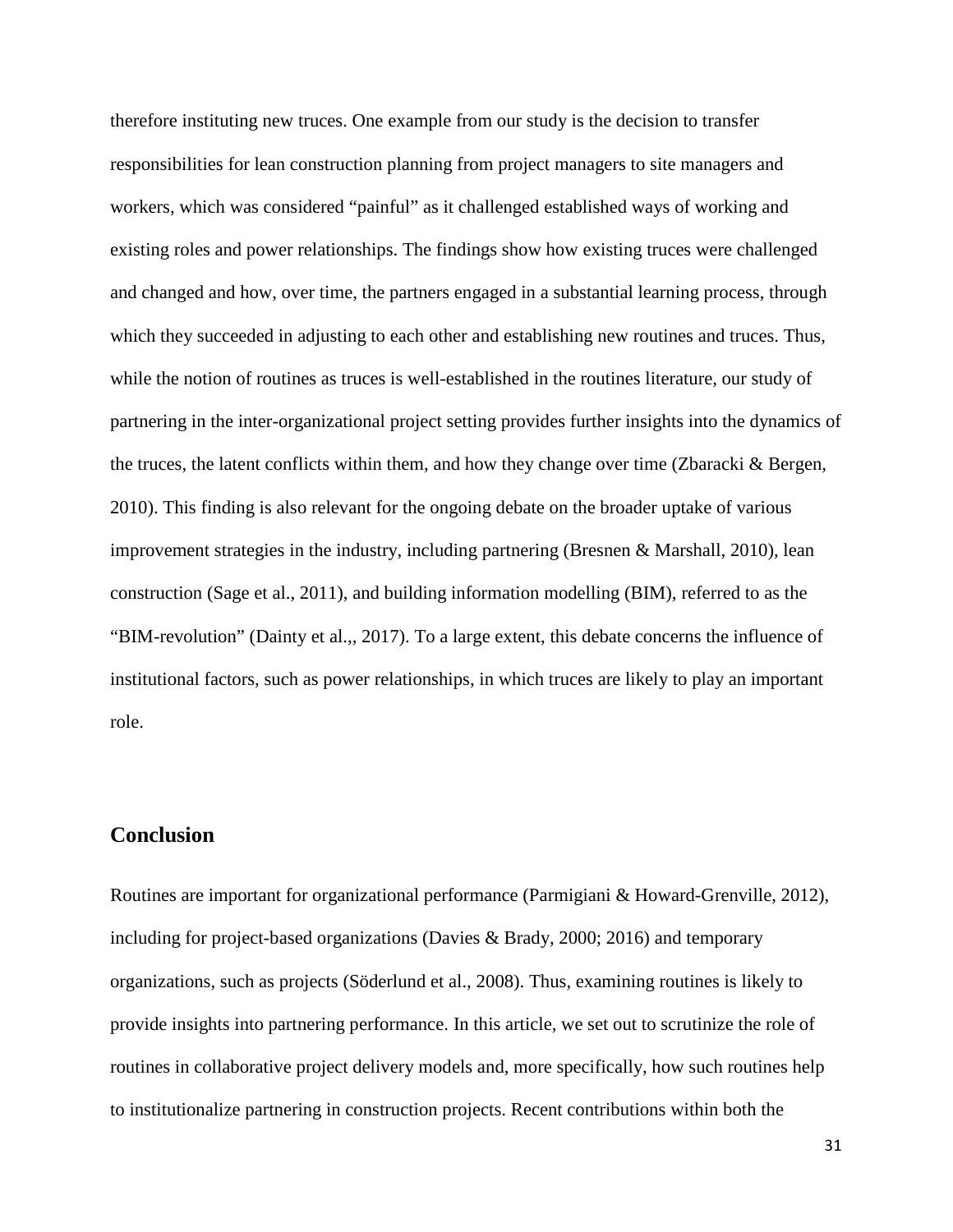partnering and routines literatures have turned to practice perspectives to understand the simultaneous change and stability of routines (Parmigiani & Howard-Grenville, 2012) and partnering processes (Bresnen, 2009). In line with these contributions, we applied a practice lens to our study, which enabled us to observe the processes and dynamics of partnering and the accompanying routines. Our key contribution is to provide insights into the process of partnering, and theorize around routines to explain why partnering is likely to succeed or not. We developed a model that showed this process. We argue that examining the routines associated with partnering may extend current research looking into the socio-dynamic aspects of partnering and how collaboration is operationalized through the concept of routines.

For construction practice, an important implication of our research findings is that managers in construction projects should aim to establish interorganizational routines to enhance project efficiency. At the same time, managers need to acknowledge and appreciate the social and dynamic aspects of these routines and how they emerge. Routines are results of bargaining processes and must be accepted and embedded by the people performing them. This acknowledgment, in turn, requires that the routines are continuously evaluated to make sure that they are still fit for purpose. This point is particularly important when companies aim to transfer and exploit routines established and used in one project to new projects, which has proved to be a paramount and delicate task in a project context (Davies & Brady, 2016).

We acknowledge that the general limitations of single case studies are relevant for our study too. However, the approach taken allows for theoretical and analytical generalization (Dubois & Gadde, 2002b; Eisenhardt, 1989). Analytical generalization requires substantial commitment to theory in order to ensure the explanatory power of the case study (Dubois  $\&$ Gadde, 2002b), and we have sought to comply with this requirement by relating our findings to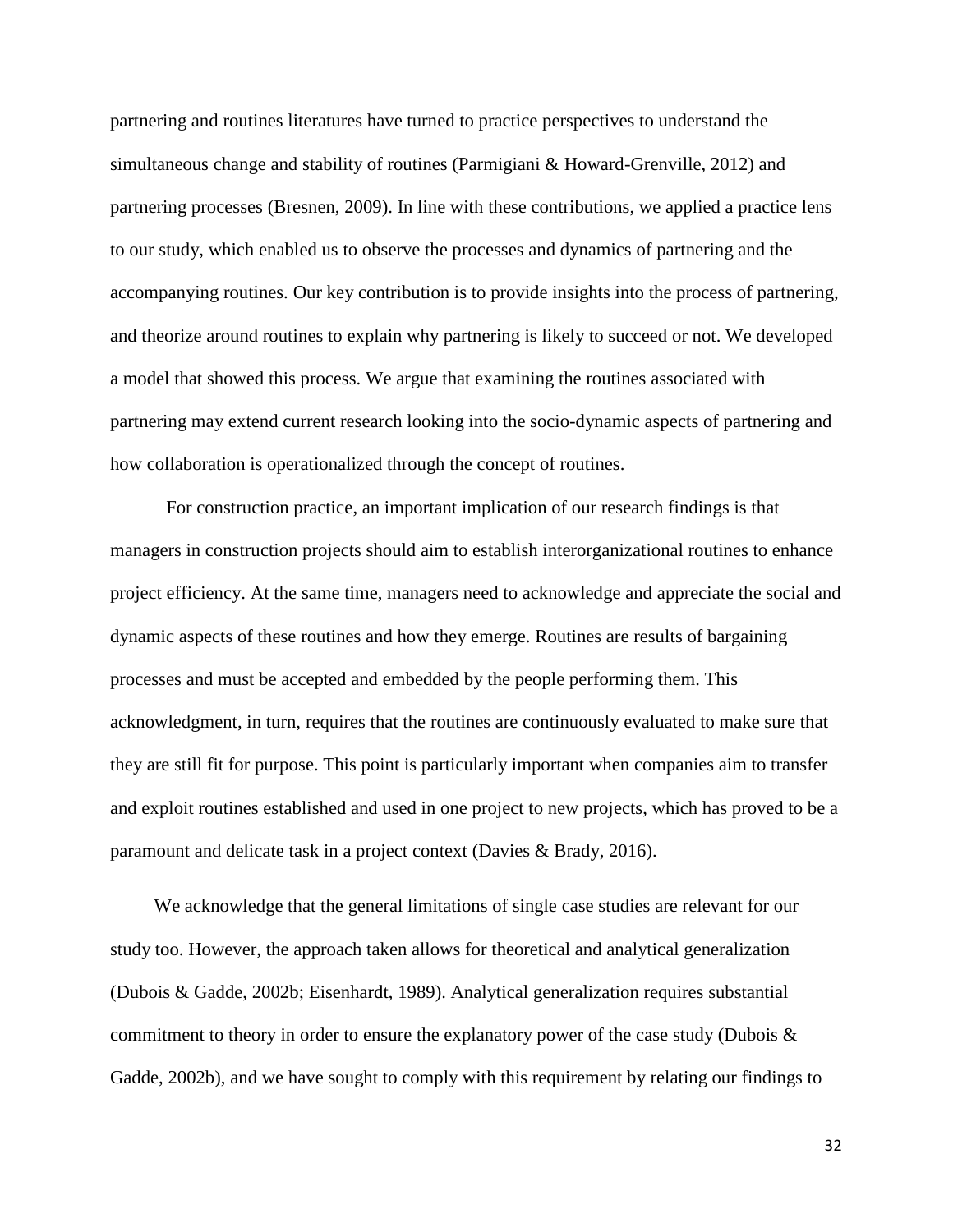the latest advances within the literature. In addition, we have provided rich data and offered a detailed explanation of our analytical process, which helps to create transparency and thus enable the reader to judge the relevance of the study (Langley, 1999). Partnering and other collaborative models are popular for delivering projects, not only in construction. The findings from our study of the role of routines within these models are likely to be relevant for other public and private organizations pursuing such new collaborations. Future research could, of course, seek to overcome the limitations with regard to statistical generalizability. One option is to test the insights developed in this article in other construction projects or in other settings where partnering is being used. Another option is to compare and contrast the findings with other infrastructure delivery models. Much of the research on partnering and learning in construction is based on single case studies. It would be interesting to compare different projects in terms of the structures and processes of partnering. The case study presented in this article concerns a very large and complex project. However, the project shares many similarities with other hospital projects, being complex in both technical and organizational terms. A multiple case study of hospital projects delivered through partnering and/or other collaborative models would be useful to saturate the concepts and extend our understanding of the role of routines in collaboration between partners with diverse interests, systems, and routines. Finally, and related to the previous point would be to use a routines perspective to study the broader uptake and institutionalization of partnering on an industry level, following in the footsteps of Bresnen and Marshall (2010).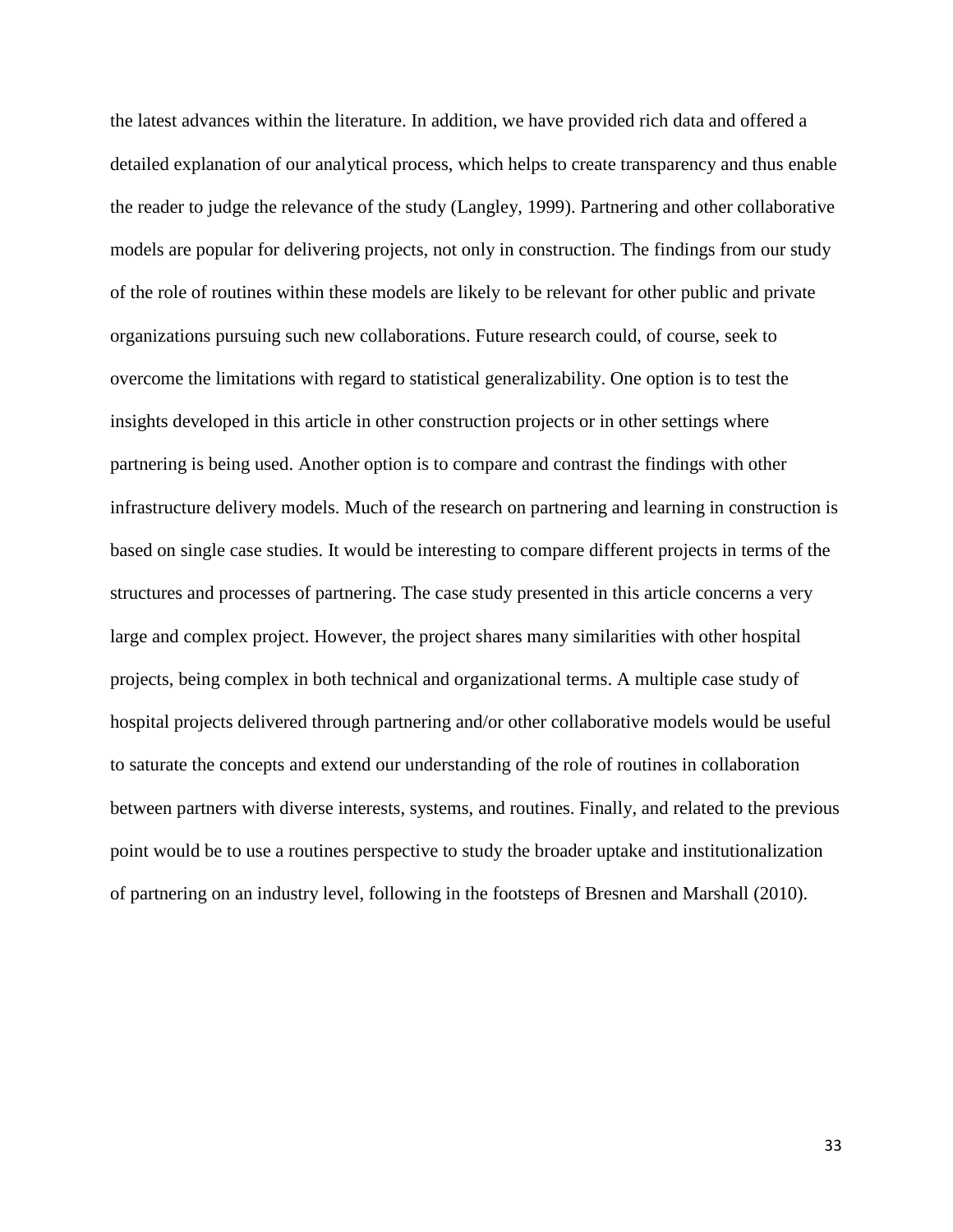# **References**

Ballard, G., & Howell, G. (2003). Lean project management. *Building Research & Information*, *31* (2), 119–133.

Barlow, J., & Jashapara, A. (1998). Organisational learning and inter-firm 'partnering' in the UK construction industry. *The Learning Organization, 5*(2), 86–98.

Beach, R., Webster, M., & Campbell, K. M. (2005). An evaluation of partnership development in the construction industry. *International Journal of Project Management*, *23*(8), 611–621.

Black, C., Akintoye, A., & Fitzgerald, E. (2000). An analysis of success factors and benefits of partnering in construction. *International Journal of Project Management*, *18*(6), 423–434.

Blomquist, T., Hällgren, M., Nilsson, A., & Söderholm, A. (2010). Project-as-practice: In search of project management research that matters. *Project Management Journal*, *41*(1), 5–16.

Brady, T., & Davies, A. (2004). Building project capabilities: From exploratory to exploitative learning. *Organization Studies, 25*(9), 1601–1620.

Bresnen, M., Goussevskaia, A., & Swan, J. (2005). Organizational routines, situated learning and processes of change in project-based organizations. *Project Management Journal, 36*(3), 27–41.

Bresnen, M., & Marshall, N. (2000). Partnering in construction: A critical review of issues, problems and dilemmas. *Construction Management and Economics*, *18*(2), 229–237.

Bresnen, M., & Marshall, N. (2002). The engineering or evolution of co-operation? A tale of two partnering projects. *International Journal of Project Management, 20***(**7), 497-505.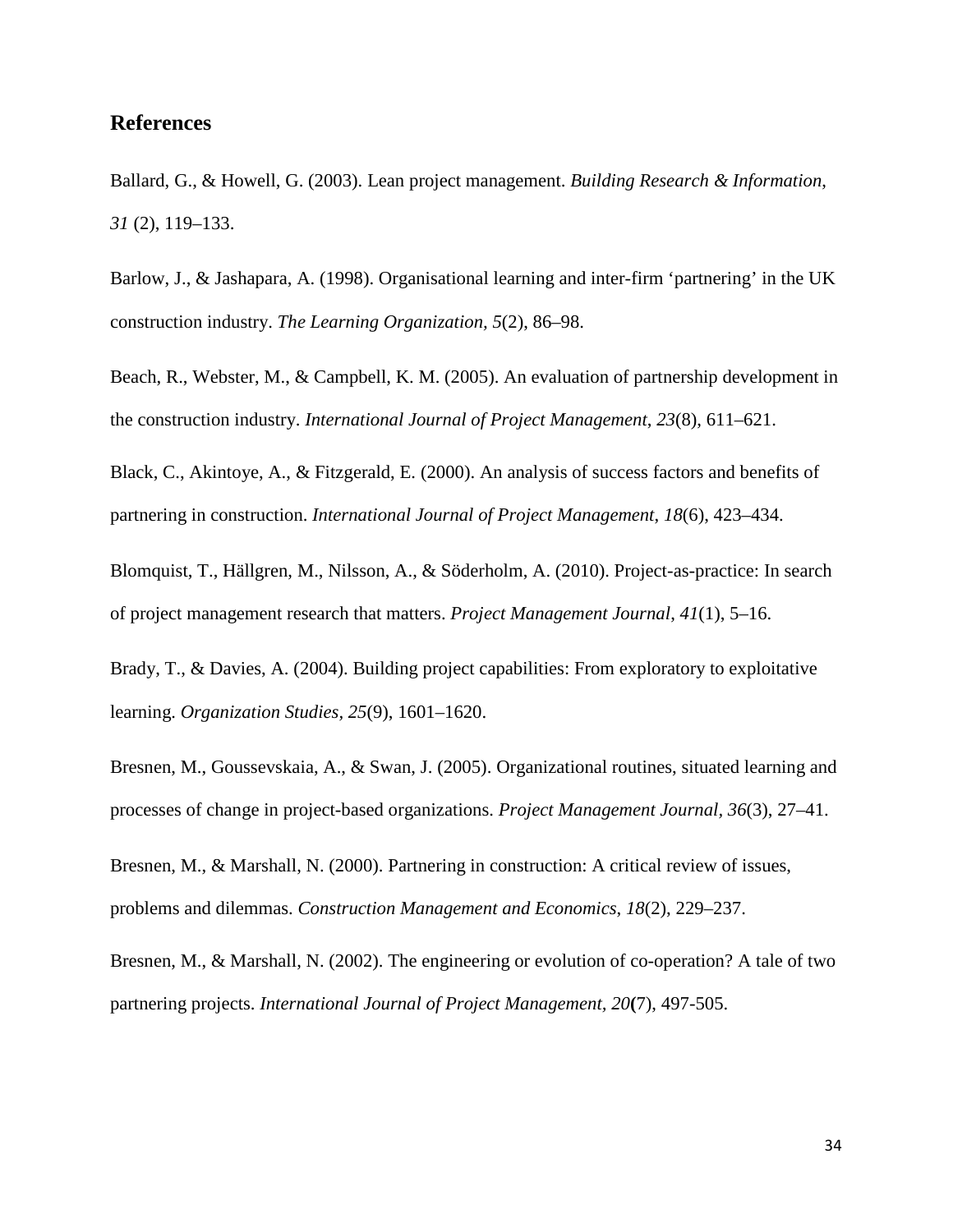Bresnen M., & Marshall N. (2010). Projects and partnerships: Institutional processes and emergent practices. In Morris P., Pinto J., & Söderlund J. (eds.). *OUP Handbook of Project Management.* Oxford, UK: Oxford University Press, 154–174.

Bresnen, M. (2009). Living the dream? Understanding partnering as emergent practice. *Construction Management and Economics*, *27*(10), 923–933.

Bresnen, M. (2010). Keeping it real? Constituting partnering through boundary objects. *Construction Management and Economics, 28*(6), 615–628.

Bygballe, L. E., Jahre, M., & Swärd, A. R. S. (2010). Partnering in construction: A literature review. *Journal of Purchasing and Supply Management*, *16*(4), 239–253.

Bygballe, L. E., Dewulf, G., & Levitt, R. E. (2015). The interplay between formal and informal contracting in integrated project delivery. *Engineering Project Organization Journal*, *5* (1), 22– 35.

Bygballe, L. E., Swärd, A. R. S., & Vaagaasar, A. L. (2016). Coordinating in construction projects. *International Journal of Project Management*, *34*(8), 1479–1492.

Cacciatori, E. (2012). Resolving conflict in problem-solving: Systems of artefacts in the development of new routines. *Journal of Management Studies*, *49*(8), 1559–1585.

Chan, A. P. C., Chan, D. W. M., Chiang, Y. H., Tang, B. S., Chan, E. H. W., & Ho, K. S. K. (2004). Exploring critical success factors for partnering in construction projects. *Journal of Construction Engineering and Management, 130*(2), 188–198.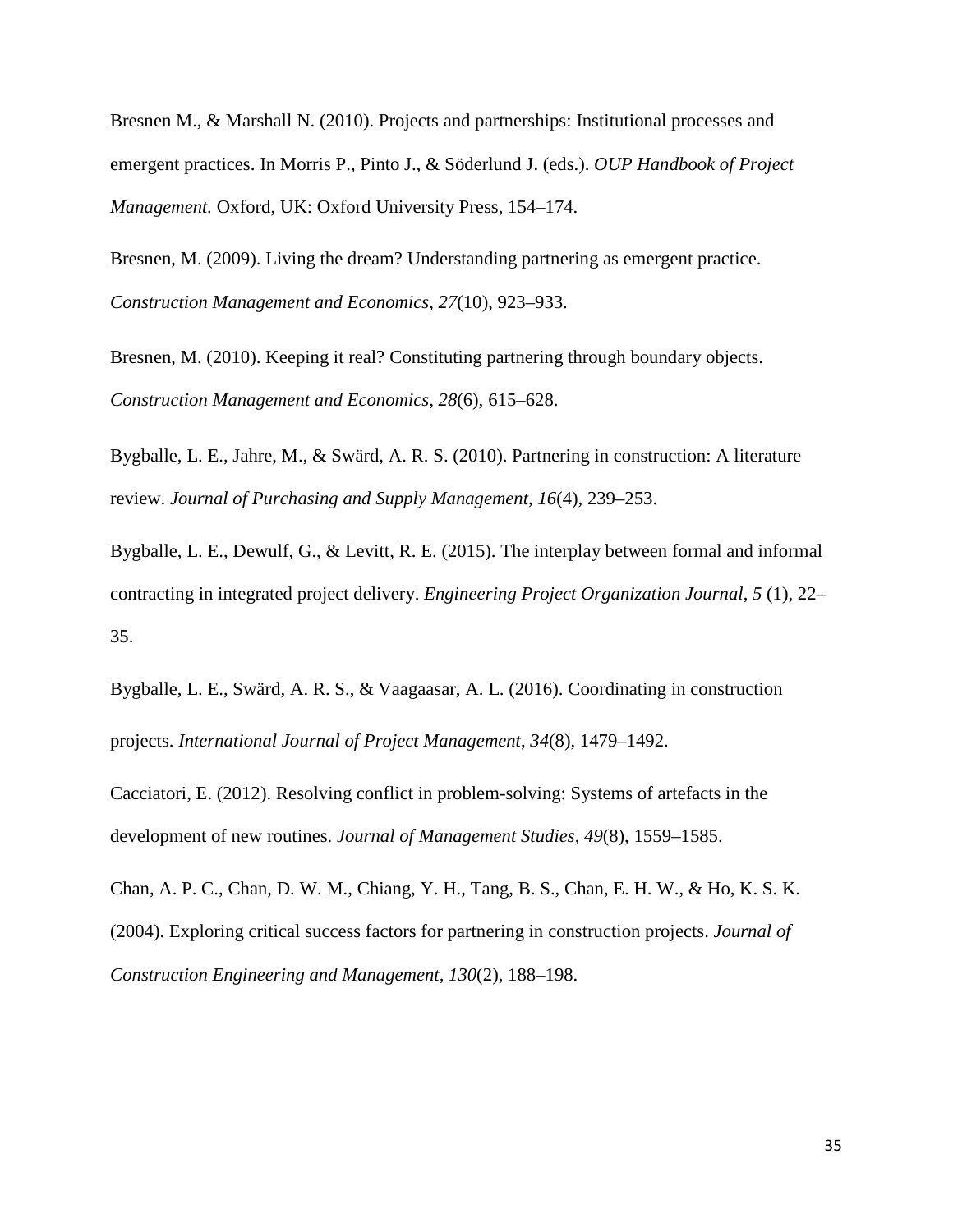Cicmil, S., & Marshall, D. (2005). Insights into collaboration at the project level: Complexity, social interaction and procurement mechanisms. *Building Research and Information*, *33*(6), 523– 535.

Cicmil, S., Williams, T., Thomas, J., & Hodgson, D. (2006). [Rethinking project management:](http://eprints.uwe.ac.uk/16774/)  [Researching the actuality of projects.](http://eprints.uwe.ac.uk/16774/) *International Journal of Project Management*, Special issue on rethinking project management, *24*(8), 675–686.

Cox, A., & Ireland, P. (2002). Managing construction supply chains: The common sense approach. *Engineering, Construction and Architectural Management*, *9*(5/6), 409–418.

Clegg, S. R., Pitsis, T. S., Rura-Polly, T., & Mossezeky, M. (2002). Governmentality matters: Designing an alliance culture in inter-organizational collaboration for managing projects. *Organization Studies, 23*(3), 317–337.

Cohendet, P., & Llerena, P. (2003). Routines and incentives: The role of communities in the firm. *Industrial and Corporate Change*, *12*(2), 271–297.

Crespin-Mazet, F., Havenvid, M. I., & Linné, Å. (2015). Antecedents of project partnering in the construction industry: The impact of relationship history. *Industrial Marketing Management*, *50*  (October), 4–15.

Dainty, A., Leiringer, R., Fernie, S., & Harty, C. (2017). BIM and the small construction firm: A critical perspective. *Building Research & Information, 45*(6), 696–709.

Davies. A., & Brady, T. (2000). Organisational capabilities and learning in complex product systems: Towards repeatable solutions. *Research Policy*, *29*(7–8), 931–953.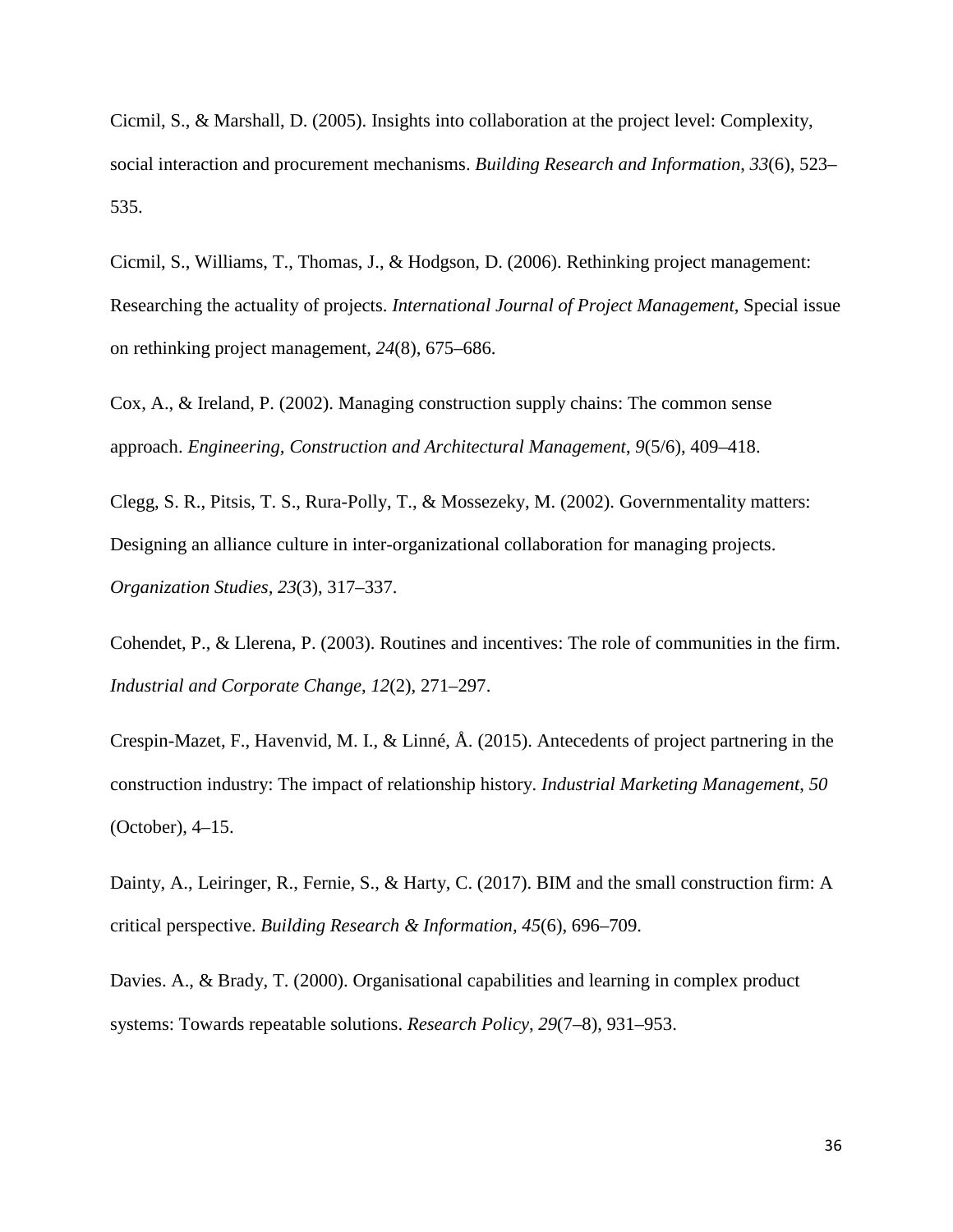Davies. A., & Brady, T. (2016). Explicating the dynamics of project capabilities. *International Journal of Project Management*, *34*(2), 314–327.

Dewulf, G., & Kadefors, A. (2012). Collaboration in public construction—Contractual incentives, partnering schemes and trust. *Engineering Project Organization Journal, 2*(4), 240– 250.

Dionysiou D. D., & Tsoukas, H. (2013). Understanding the (re)creation of routines from within. *Academy of Management Review, 38*(2), 181–205.

Dubois, A., & Gadde, L-E. (2002a). The construction industry as a loosely coupled system: Implications for productivity and innovation. *Construction Management and Economics*, *20*(7), 621–631.

Dubois, A., & Gadde, L-E. (2002b). Systematic combining: An abductive approach to case research. *Journal of Business Research*, *55*(7), 553–560.

Egan, J. S. (1998). *Rethinking construction*. Department of the Environment, Transport and the Regions, London, England.

Eriksson, P. E. (2010). Project partnering: What is it, when should it be used, and how should it be implemented? *Construction Management and Economics*, *28*(9), 905–917.

Eisenhardt, K. M. (1989). Building theories from case study research. *Academy of Management Review, 14*(4), 532–550.

Feldman, M. S. (2000). Organizational routines as a source of continuous change. *Organizational Science, 11*(6), 611–629.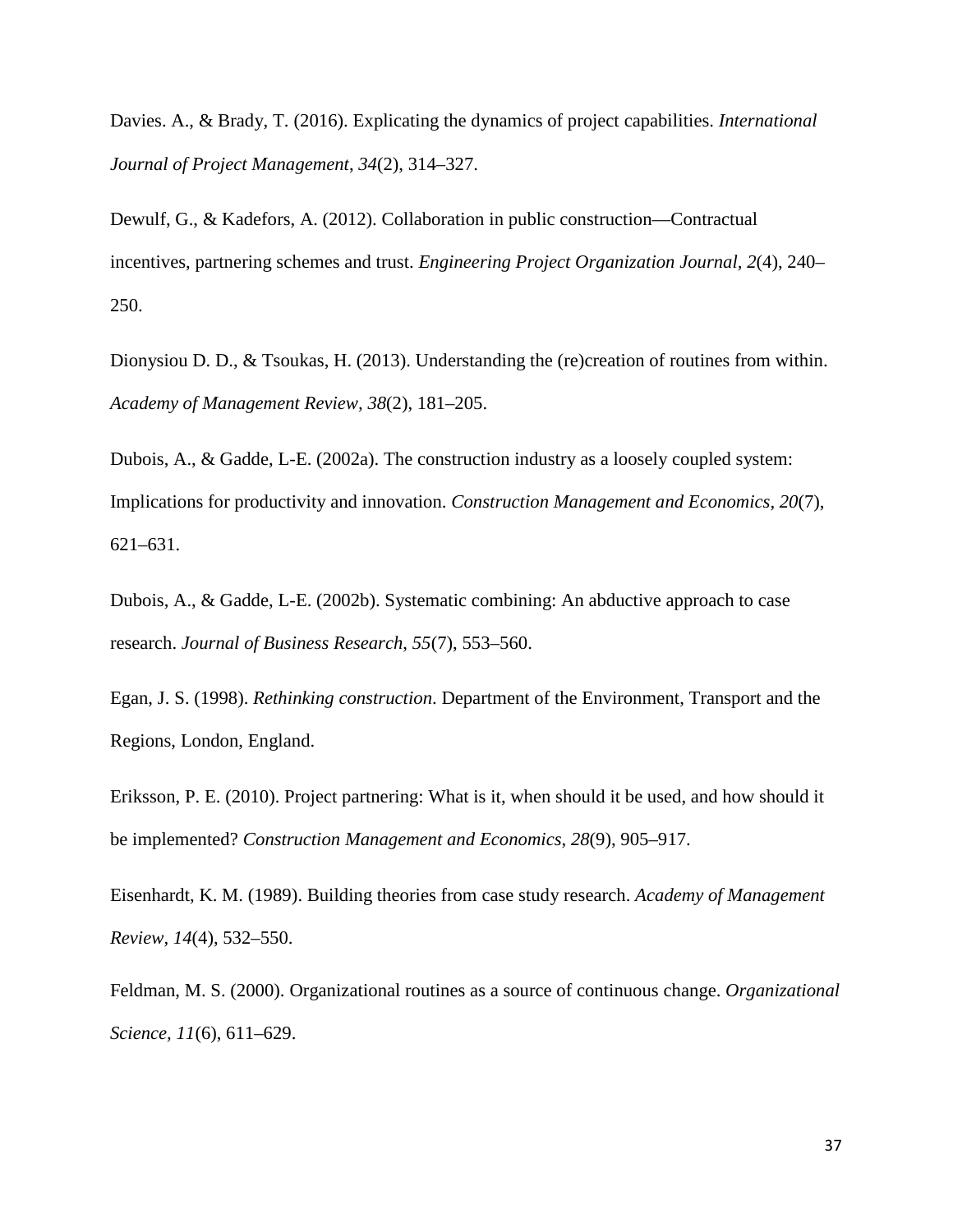Feldman, M. S., & Rafaeli, A. (2002). Organizational routines as sources of connections and understandings. *Journal of Management Studies, 39*(3), 309–331.

Feldman, M. S., & Pentland, B. T. (2003). Reconceptualizing organizational routines as a source of flexibility and change. *Administrative Science Quarterly, 48*(1), 94–118.

[Feldman M. S.](http://pubsonline.informs.org.ezproxy.library.bi.no/action/doSearch?text1=&field1=Contrib), & [Orlikowski W. J.](http://pubsonline.informs.org.ezproxy.library.bi.no/action/doSearch?text1=&field1=Contrib) (2011). Theorizing practice and practicing theory. *Organization Science, 22*(5), 1240–1253.

Fellows, R., & Lui, A. M. M. (2012). Managing organizational interfaces in engineering construction projects: Addressing fragmentation and boundary issues across multiple interfaces. *Construction Management and Economics, 30*(8), 653–671.

Gadde, L-E., & Dubois, A. (2010). Partnering in the construction industry—Problems and opportunities. *Journal of Purchasing and Supply Management*, *16*(4), 254–263.

Gottlieb, S. C., & Haugbølle, K. (2012). Contradictions and collaboration: Partnering in-between systems of production, values and interests. *Construction Management and Economics, 31*(2), 119–134.

Glaser, B. G., & Strauss, A. L. (1967). *The discovery of grounded theory: Strategies for qualitative research*. New York, NY: Aldine de Gruyter.

Hartmann, A., & Bresnen, M. (2011). The emergence of partnering in construction practice: An activity theory perspective. *Engineering Project Organization Journal, 1*(1), 41–52.

Harty, C. (2005). Innovation in construction: A sociology of technology approach. *Building Research & Information*, *33*(6), 512–522.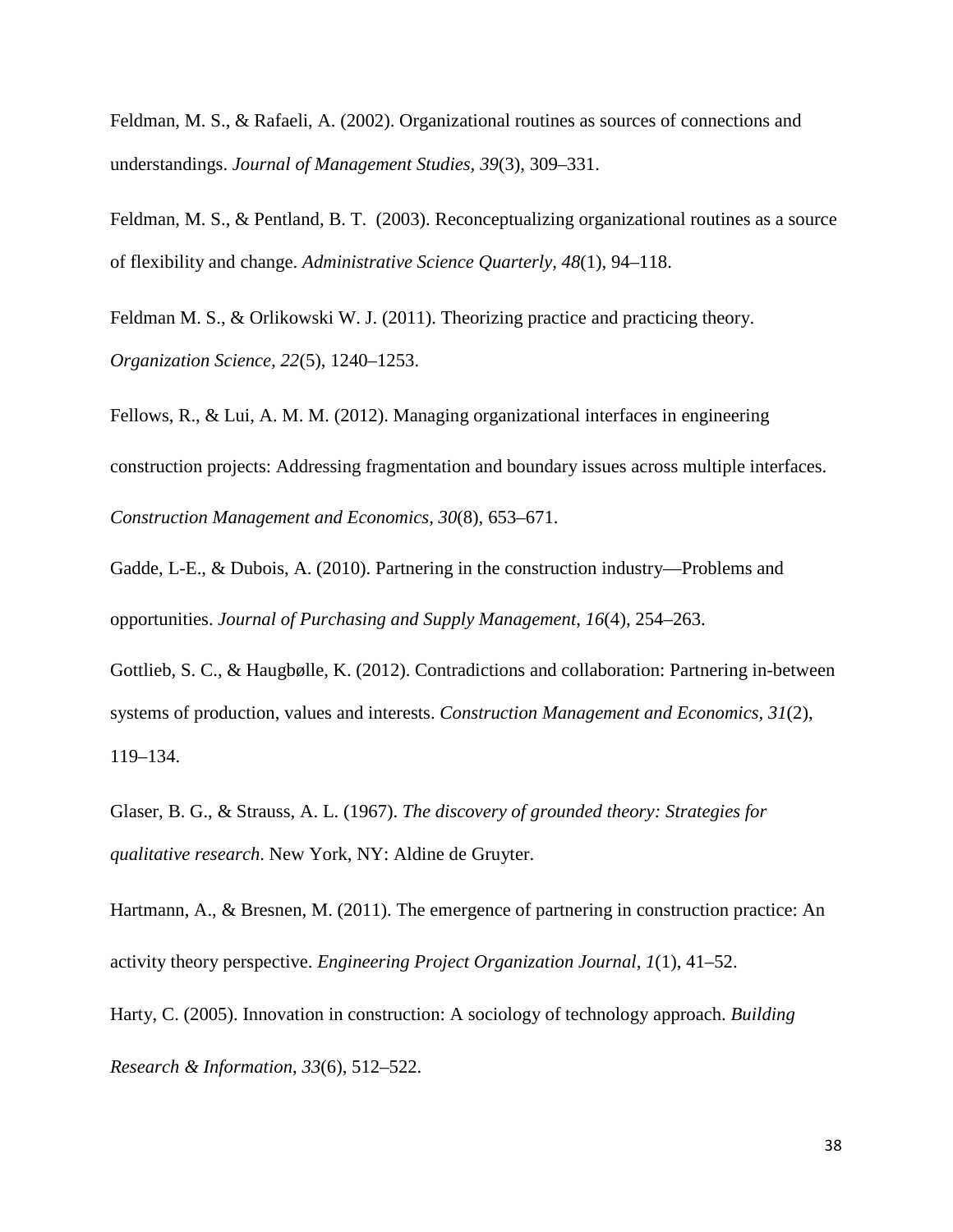Howard-Grenville, J. A. (2005). The persistence of flexible organizational routines: The role of agency and organizational context. *Organization Science*, *16*(6), 618–636.

Jacobsson, M., & Roth, P. (2014). Towards a shift in mindset: Partnering projects as engagement platforms. *Construction Management and Economics, 32*(5), 419-432.

Jarzabkowski, P., Balogun, J. & Seidl, D. (2007). Strategizing: The challenges of a practice perspective. *Human Relations, 60*(1), 5–27.

Jarzabkowski, P. A., Lê, J. K., & Feldman, M. S. (2012). Toward a theory of coordinating:

Creating coordination mechanisms in practice. *Organization Science*, *23*(4), 907–927.

Jones, C., & Lichtenstein, B. (2008). Temporary inter-organizational projects: How temporal embeddedness enhances coordination and manage uncertainty. In Cropper, S., Ebers, M., Huxham, C., & Smith Ring, P. (eds.), *The Oxford Handbook of Inter-organizational Relations*.

London, England: Oxford University Press, 231–255.

Kim, Y-W., & Dossick, C. S. (2011). What makes the delivery of a project integrated? A case study of Children's Hospital, Bellevue, WA. *Lean Construction Journal*, 53–66.

Lahdenperä, P. (2012). Making sense of the multi-party contractual arrangements of project partnering, project alliancing and integrated project delivery. *Construction Management and Economics, 30*(1), 57–79.

Langley, A. (1999). Strategies for theorizing from process data. *Academy of Management Review*, *24*(4), 691–710.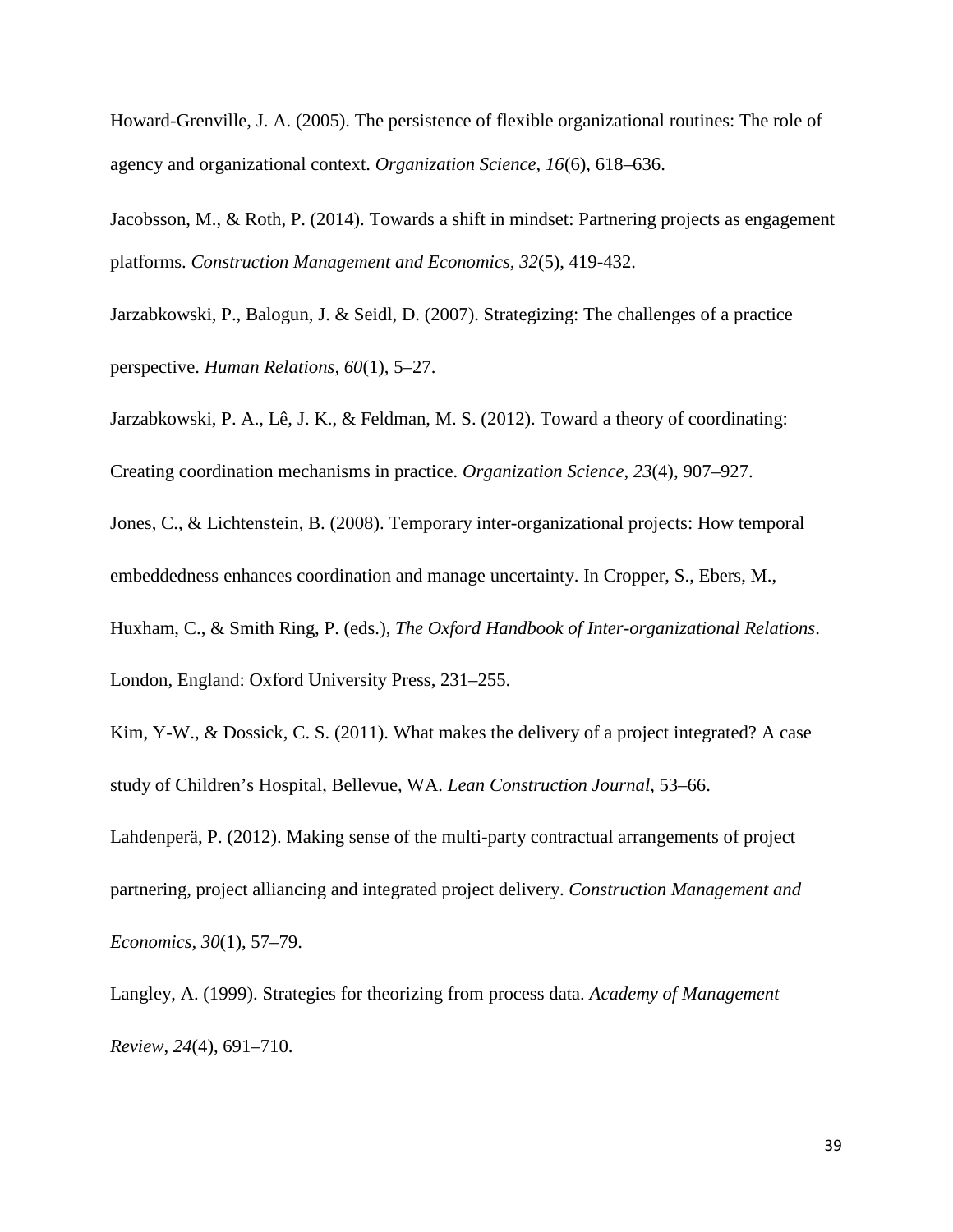Levitt, B., & March, J. G. (1988). Organizational learning. *Annual Review of Sociology, 14*, 319– 340.

London, K. A., & Kenley, R. (2001). An industrial organization economic supply chain approach for the construction industry: A review. *Construction Management and Economics*, *19*(8), 777– 788.

Luo, Y. D. (2002). Contract, cooperation, and performance in international joint ventures. *Strategic Management Journal*, *23*(10), 903–919.

Miles, M. B., & Huberman, A. M. (1994). *Qualitative data analysis.* Thousand Oaks, CA: Sage Publications.

Mollaoglu, S., Sparkling, A., & Thomas, S. (2015). An inquiry to move an underutilized best practice forward: Barriers to partnering in the architecture, engineering, and construction industry. *Project Management Journal, 46*(1), 69–83.

Nag, R., & Gioia, D. A. (2012). From common to uncommon knowledge: Foundations of firm specific use of knowledge as a resource. *Academy of Mangagement Journal*, *55*(2), 421–457. Nelson, R. R., & Winter, S. G. (1982). *An evolutionary theory of economic change.* Cambridge, MA: Belknap Press of Harvard University.

Nyström, J. (2005). The definition of partnering as a Wittgenstein family-resemblance concept. *Construction Management and Economics*, *23*(5), 473–481.

Parmigiani, A., & Howard-Grenville, J. (2012). Routines revisited: Exploring the capabilities and practice perspectives. *Academy of Management Annals*, *5*(1), 413–453.

[Pentland, B.](http://pubsonline.informs.org.ezproxy.library.bi.no/action/doSearch?text1=&field1=Contrib) T., & [Rueter, H.](http://pubsonline.informs.org.ezproxy.library.bi.no/action/doSearch?text1=&field1=Contrib) H. (1994). Organizational routines as grammars of action. *Administrative Science Quarterly, 39*(3), 484–510.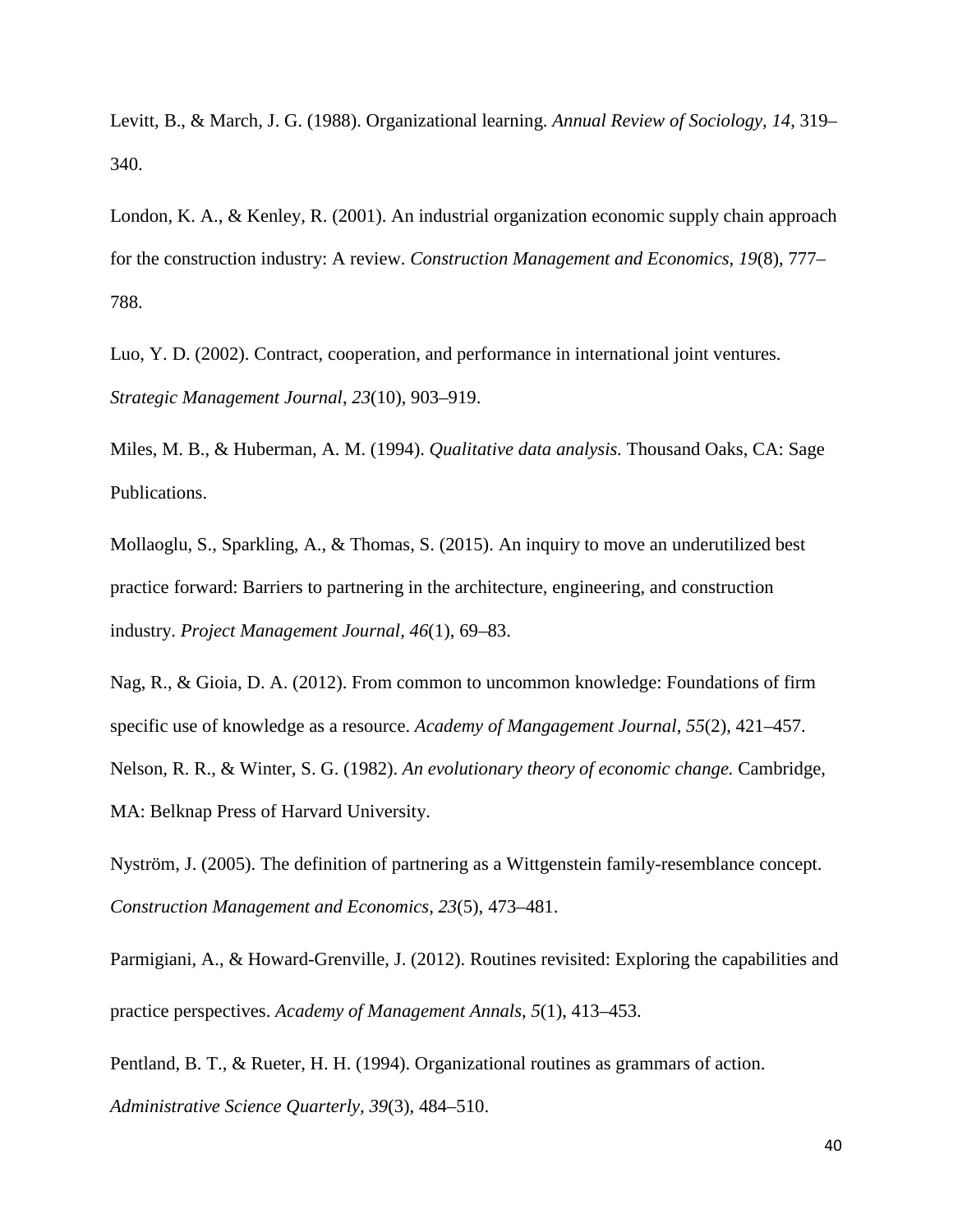Pentland, B. T., & Feldman, M. (2008). Designing routines: On the folly of designing artifacts, while hoping for patterns of actions. *Information and Organization, 18*(4), 235–250. Pettigrew, A. M. (1997). What is a processual analysis? *Scandinavian Journal of Management*, *13*(4), 337–348.

Sage, D., Dainty, A., & Brookes, N. (2012). A "strategy-as-practice" exploration of lean construction strategizing. *Building Research & Information, 40*(2), 221–230.

Swärd, A. R. S. (2016). Trust, reciprocity, and actions: The development of trust in temporary inter-organizational relations. *Organization Studies*, *37*(12), 1841–1860.

Söderlund, J., Vaagaasar, A. L., & Andersen, E. S. (2008). Relating, reflecting and routinizing: Developing project competence in cooperation with others. *International Journal of Project Management, 26*(5), 517–526.

Spee, P., Jarzabkowski, P., & Smets, M. (2016). The influence of routine interdependence and skillful accomplishment on the coordination of standardizing and customizing. *Organization Science, 27*(3) 759–781.

Turner, S. F., & Rindova, V. (2012). A balancing act: How organizations pursue consistency in routine functioning in the face of ongoing change. *Organization Science,* 23(1), 24–46.

Winch, G. M. (1989). The construction firm and the construction project: A transaction cost Approach. *Construction Management and Economics*, *7*, 331–345.

Wood, G. D., & Ellis, R. C. T. (2005). Main contractor experiences of partnering relationships on UK construction projects. *Construction Management and Economics*, *23*(3), 317–325.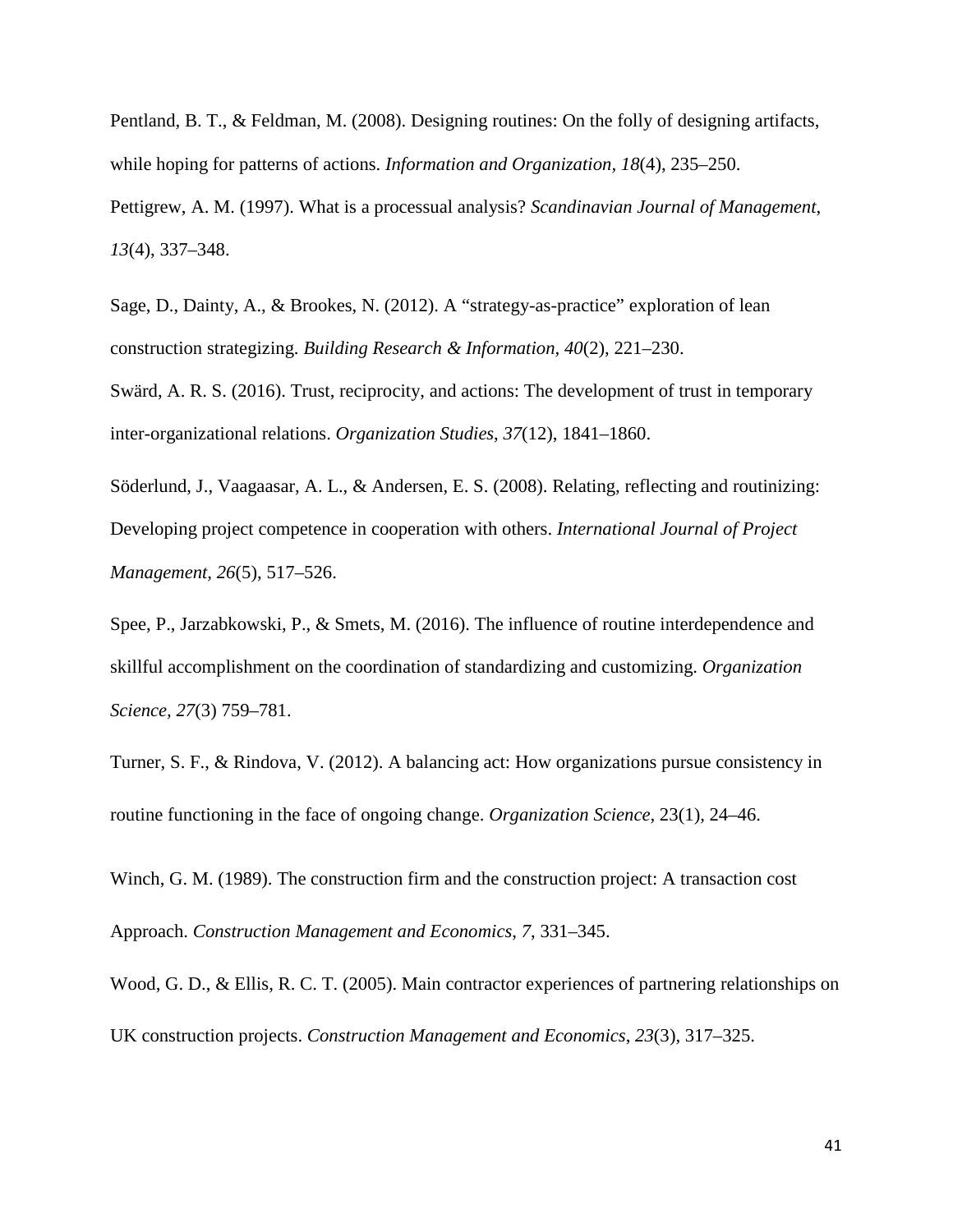Zbaracki, M. J., & Bergen, M. (2010). When truces collapse: A longitudinal study of pricesadjustment routines. *Organization Science*, *21*(5), 955–972.

Zollo, M., Reuer, J. J., & Singh, H. (2002). Interorganizational routines and performance in strategic alliances. *Organization Science*, *13*(6), 701–713.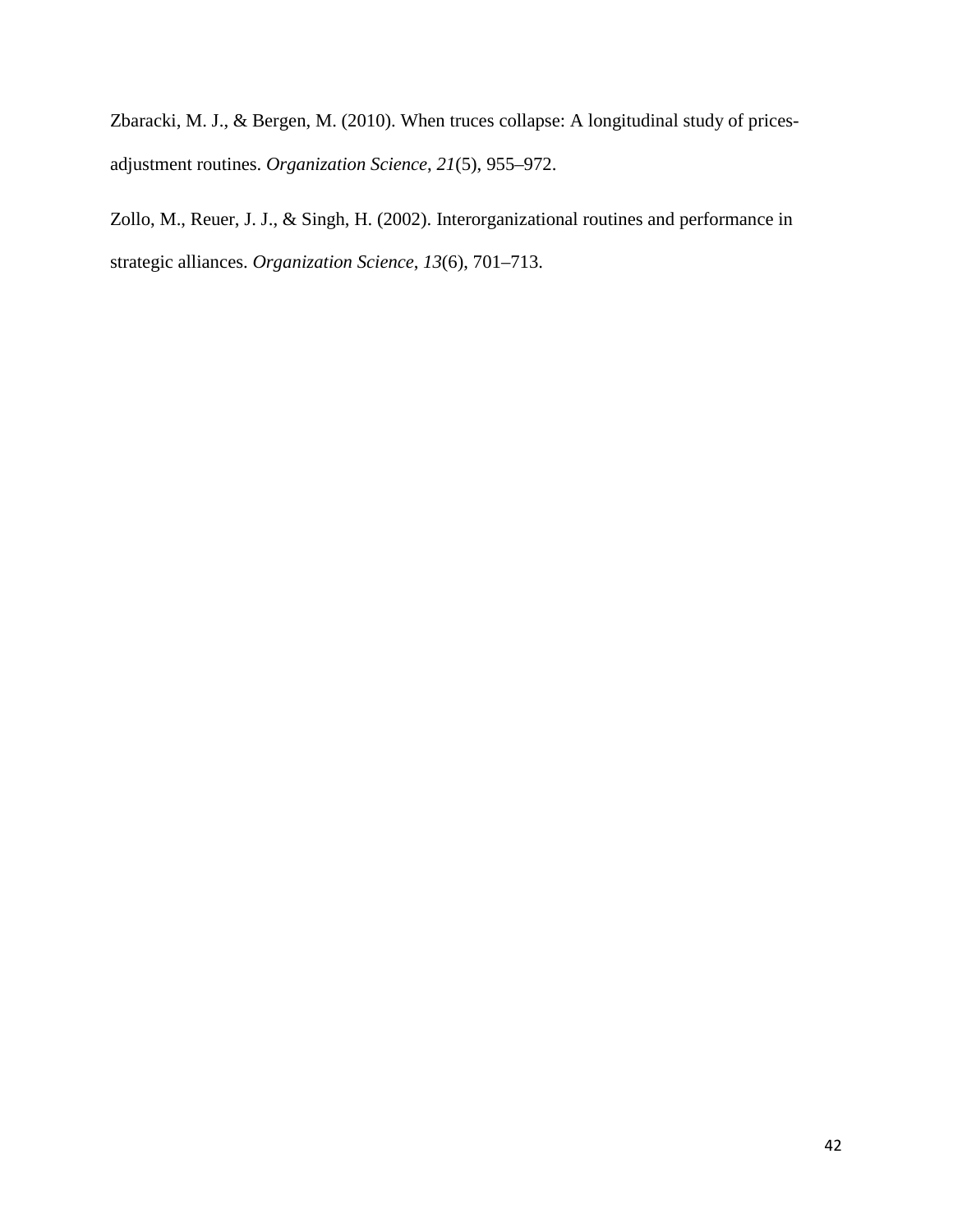|                                     | <b>CEO/Managing</b><br><b>Directors</b>                                                               | Project<br>Directors/Other<br><b>Directors</b>                                                                                                      | <b>Project Managers</b><br>and Logistics<br><b>Managers</b>                                                                                                                                                                                |
|-------------------------------------|-------------------------------------------------------------------------------------------------------|-----------------------------------------------------------------------------------------------------------------------------------------------------|--------------------------------------------------------------------------------------------------------------------------------------------------------------------------------------------------------------------------------------------|
| Client                              | Two interviews with<br>the CEO                                                                        | Three interviews<br>with project<br>directors (one joint<br>with a project<br>manager) and four<br>interviews with the<br>communication<br>director | Six interviews with<br>project managers<br>and project<br>developers                                                                                                                                                                       |
| Consultant team                     |                                                                                                       | One interview with<br>the quality manager                                                                                                           | One interview with<br>a project manager                                                                                                                                                                                                    |
| Construction<br>contractor          | One interview with<br>the managing director<br>of the local office<br>responsible for the<br>contract | One interview with<br>the project director                                                                                                          | Seven interviews<br>with project<br>managers and one<br>interview with a<br>logistics manager                                                                                                                                              |
| Technical specialist<br>contractors |                                                                                                       | One interview with<br>the plumbing<br>contractor's project<br>director                                                                              | Two interviews<br>with the project<br>managers of the<br>ventilation and<br>heating contract<br>and with the<br>technical                                                                                                                  |
| Sub-contractors                     |                                                                                                       |                                                                                                                                                     | integration contract<br>Two individual<br>interviews with the<br>project manager of<br>the concrete sub-<br>contract and one<br>joint interview with<br>the project manager<br>and a project<br>manager of the<br>construction<br>contract |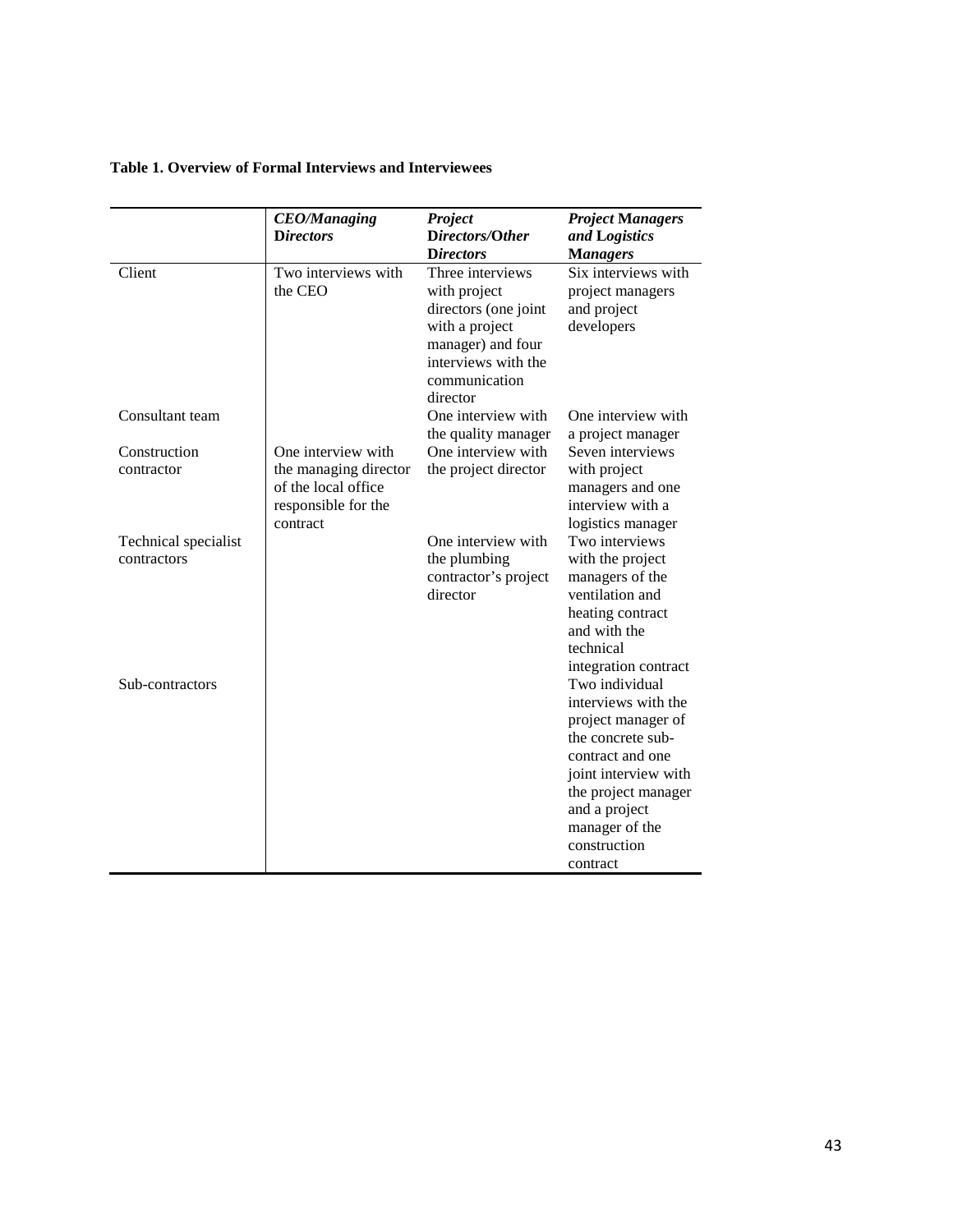# **Figures**

## **Figure 1, Timeline of the case.**



### **Figure 2. Data structure.**